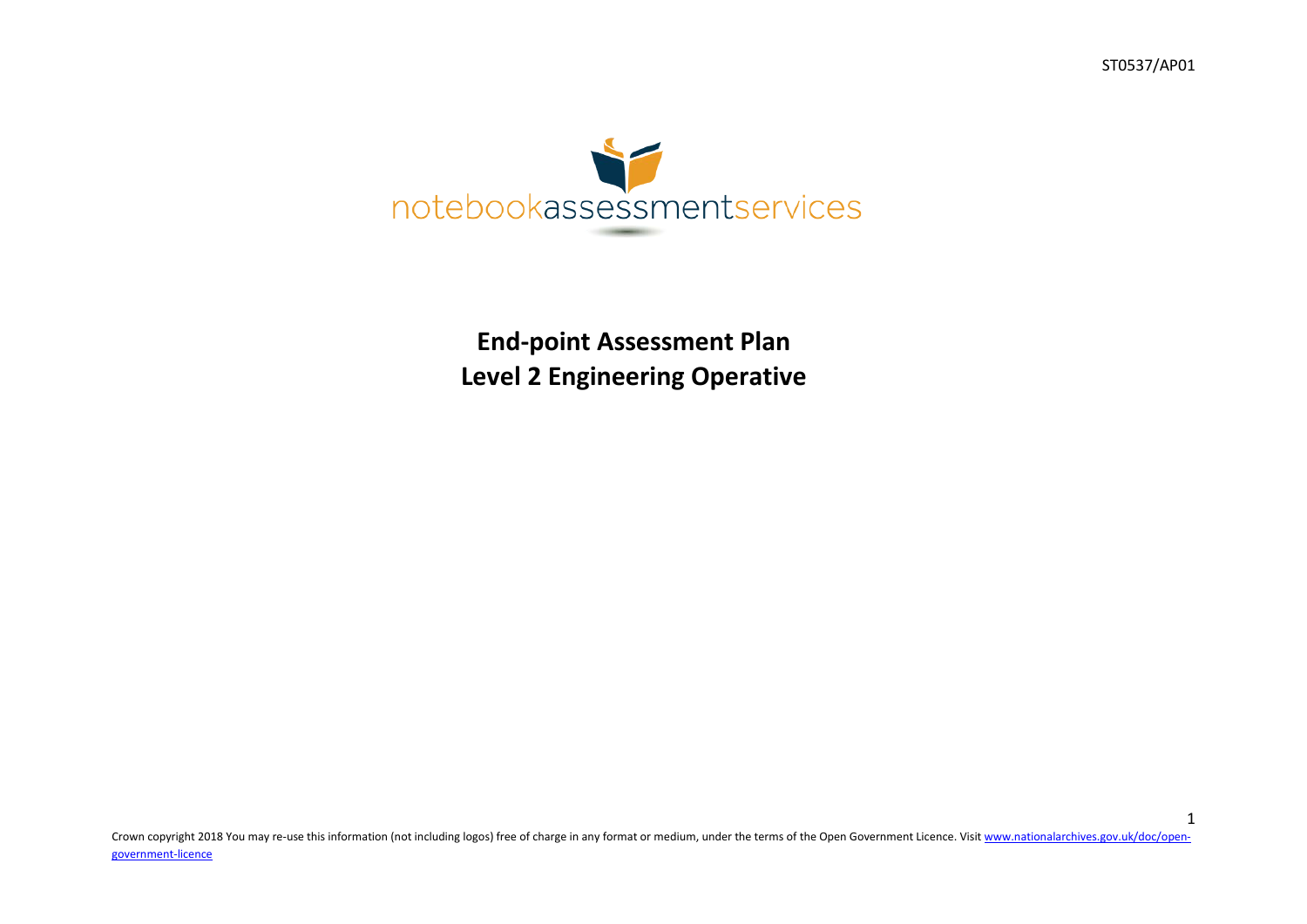### **Table of Contents Page**

| <b>Annexes</b> |
|----------------|
|                |
|                |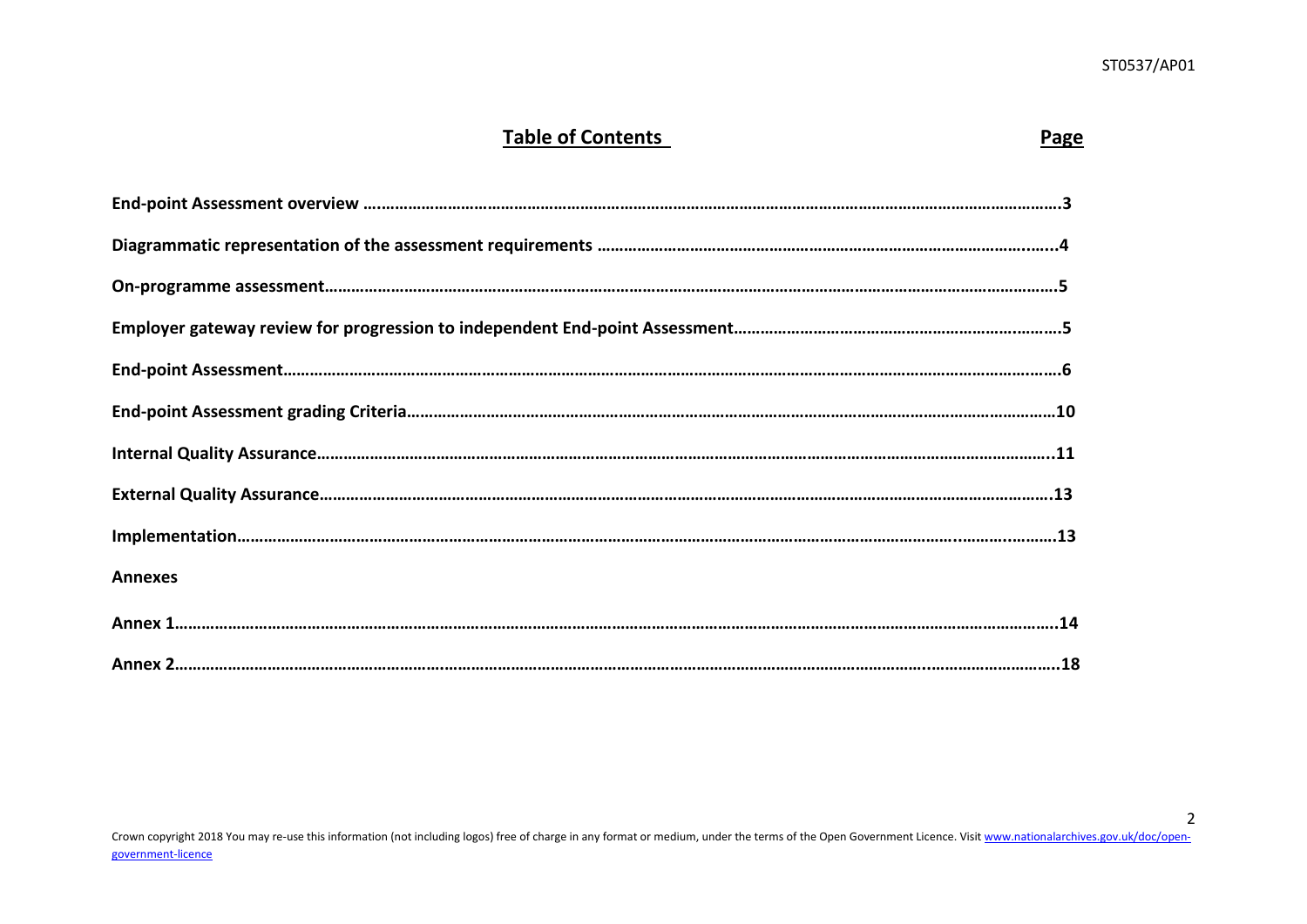# **The End-point Assessment (EPA) Overview:**

The responsibility for developing and delivering the EPA rests with the end-point Assessment Organisation (EPAO) that are approved to offer their services to employers for the Engineering Operative apprenticeship standard. Only EPAOs that appear on the Education & Skills Funding Agency's register of End-point assessment organisations: [https://www.gov.uk/government/collections/register-of-apprentice-assessment](https://www.gov.uk/government/collections/register-of-apprentice-assessment-organisations)[organisations](https://www.gov.uk/government/collections/register-of-apprentice-assessment-organisations) can be used. EPAOs must appoint appropriately qualified and experienced assessors to conduct the EPA as defined in this plan.

The EPA will be completed after a minimum of 12 months training has taken place and at a time that accommodates work scheduling and cost effective planning of resources, the End-point assessment must commence within 3 months from confirmation that the apprentice has met the gateway requirements.

The EPA consists of 2 assessment methods:-

- Practical observation to assess the apprentice's application of skills within the apprentice's place of work or in a suitable environment away from the workplace (e.g. In a centre approved by the EPAO)
- Professional discussion to holistically assess KSBs across the standard and will be informed by reflective portfolio

The EPA satisfies the requirements for the Engineering Operative standard. The practical observation will be carried out by an independent assessor, approved by the EPAO and will take place within the apprentice's workplace, assessing the application of the apprentice's skills in line with the job role requirements. The reflective portfolio will be reviewed by an independent assessor, approved by the EPAO and will be used to inform the professional discussion. The professional discussion will be carried out by a review panel consisting of 2 members (one an employer representative and one independent assessor appointed by the EPAO). The independent assessor appointed by the EPAO will make the final decision on professional discussion. The performance of the apprentice within the EPA will determine the apprenticeship grade of fail, pass, or distinction.

The final apprenticeship EPA decision will be made by the EPAO; successful achievement of the EPA will lead to formal certification of the apprenticeship and demonstrate that the apprentice is a competent Engineering Operative.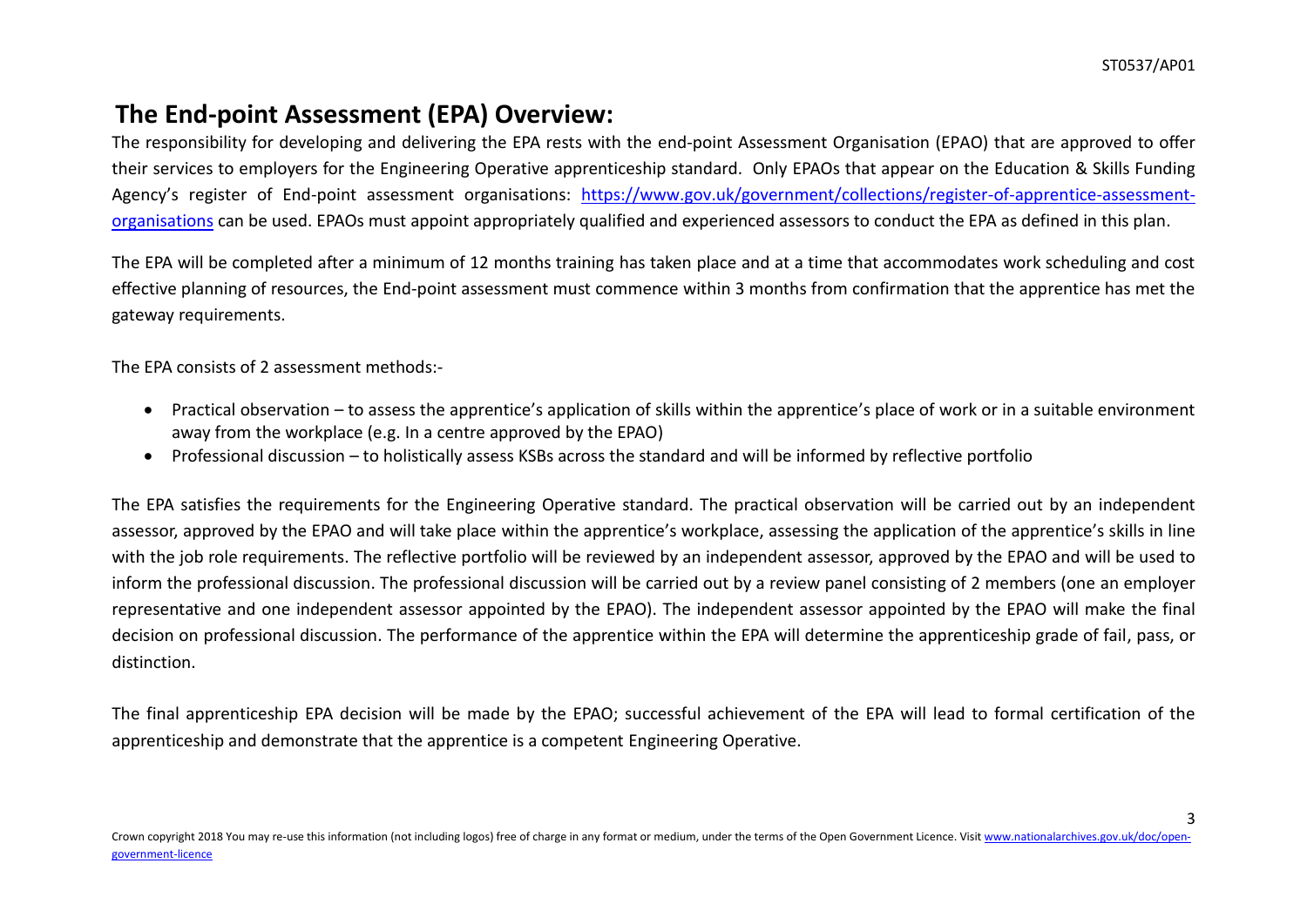## **Diagrammatic representation of the assessment requirements:**

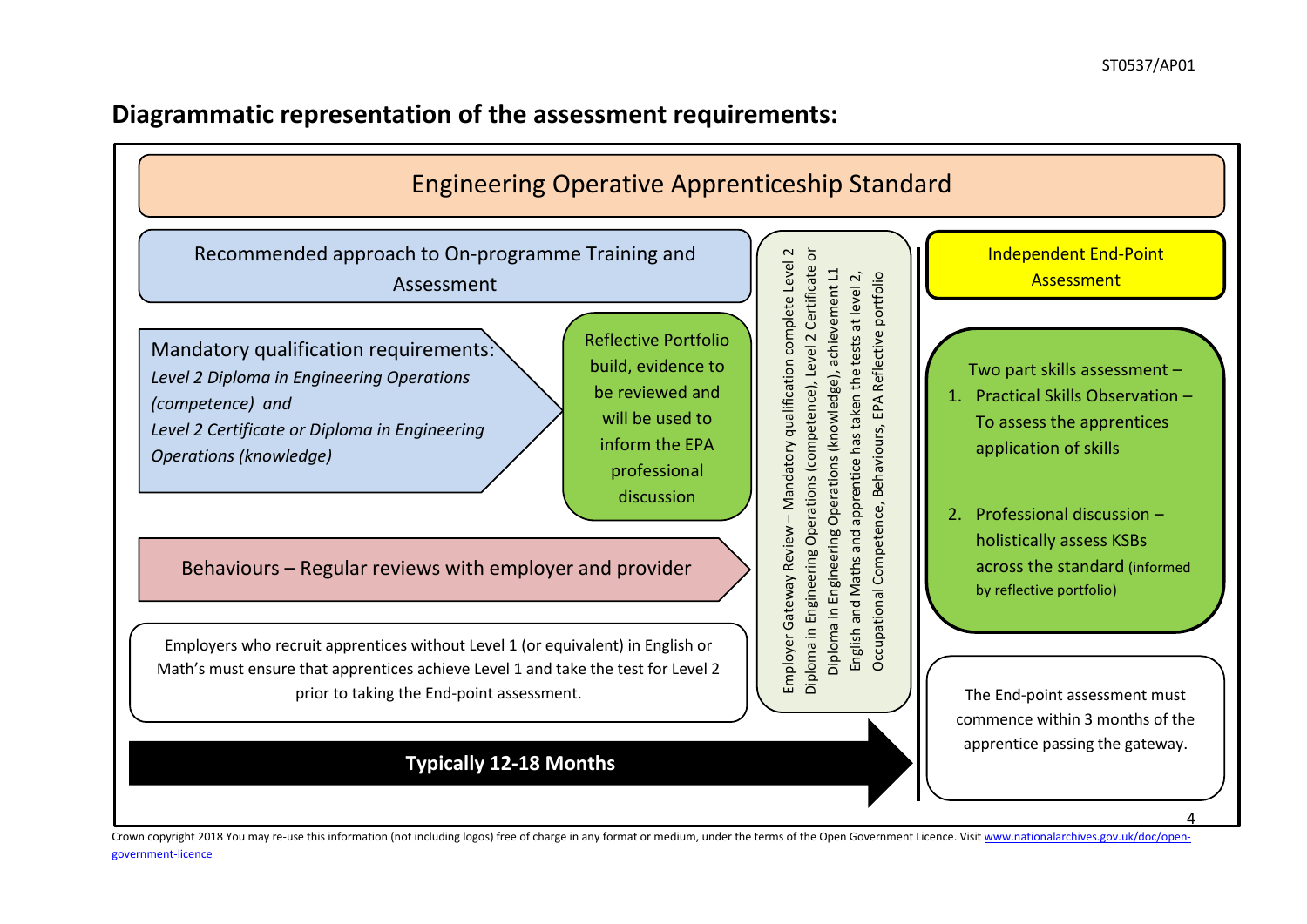# **On-programme Assessment**

The employer and training provider will use the mandatory Level 2 Diploma in Engineering Operations (competence) and Level 2 Certificate or Diploma in Engineering Operations (knowledge) within the Engineering Operative Standard to develop a training plan to ensure that the apprentice receives the appropriate level of knowledge and skills to advance to and successfully complete the Independent End-point Assessment.

# **Employer Gateway Review for Progression to Independent End-point Assessment**

#### **Readiness for End-point Assessment (EPA)**

Before going forward for the EPA, the employer must be satisfied that the apprentice has:

- Satisfactorily completed training covering the skills, knowledge and behaviours as described in the standard
- Achieved all Mandatory qualifications Level 2 Diploma in Engineering Operations (competence) and Level 2 Certificate or Diploma in Engineering Operations (knowledge)
- English and mathematics at level 2 or Apprentices without English and mathematics at level 2 must have achieved level 1 English and mathematics and have taken the tests for level 2. For those with an education, health and care plan or a legacy statement the apprenticeships English and Maths minimum requirement is Entry Level 3 and British Sign Language qualification are an alternative to English qualifications for whom this is their primary language.
- Sufficient evidence in the form of a reflective portfolio to allow the apprentice to consistently demonstrate knowledge, skills and behaviours as described in the standard. Guidance on what should be included in the reflective portfolio can be found within the professional discussion section.

#### **Who decides if the apprentice is ready for EPA?**

Once the apprentice has successfully completed appropriate on programme training and assessment the judgement on whether the apprentice is deemed occupationally competent and ready for the EPA will be made by their employer, on the basis of the knowledge, skills and behaviours attained by the apprentice and taking into consideration the apprentices' work experience, the views from the training provider where applicable and the apprentice, to inform this decision.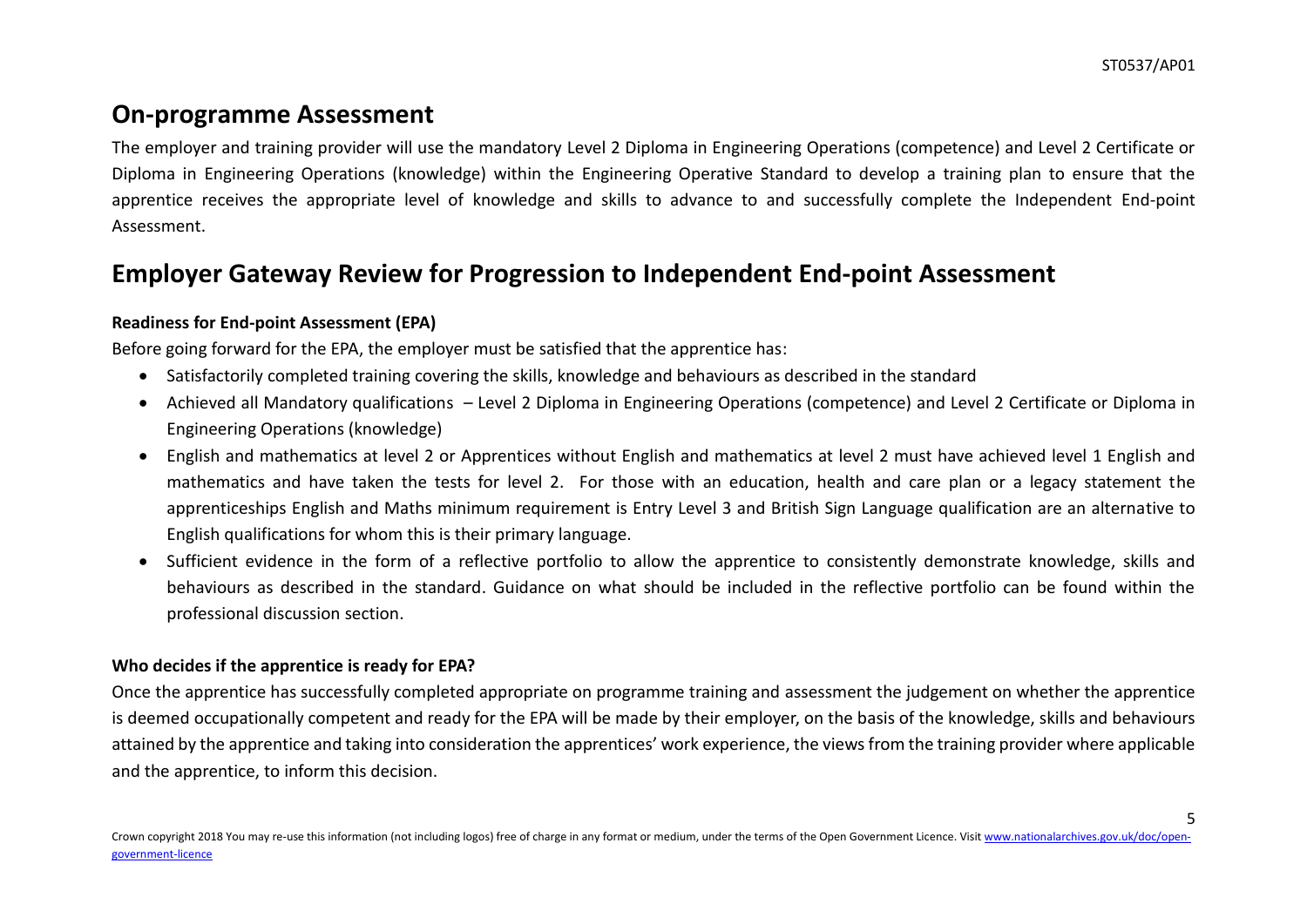When satisfied that the apprentice is ready for EPA, the employer will directly (or via their lead provider) inform their selected EPAO for the EPA requirements to be planned and carried out.

### **End-point Assessment**

End-point assessment must be undertaken by an Independent End-point Assessment Organisation that is on the Education & Skills Funding Agency's Register of End-point Assessment Organisations.

Successful achievement of the End-point assessment will lead to final certification of the apprenticeship and demonstrate that the apprentice is a fully competent Engineering Operative.

The Practical observation must be completed prior to the Professional discusion.

#### **Assessment method 1 - Practical skills Observation:**

The Practical Observation will be carried out at the apprentice's place of work or an in-centre practical assessment in a suitable area away from the work place where it is not feasible to use the employer's premises and will be carried out by an independent assessor, approved by the EPAO. During the process the apprentice will be expected to demonstrate to the assessor the application of the core knowledge, skills and behaviours of specific job related knowledge and skills as outlined in Annex 1. Apprentices will be observed and will be assessed against both the core and their chosen specific job role option KSBs as identified within the standard. Typically this will be covered within one task but may be covered over two separate tasks if required. During the observation the independent assessor may ask between 3-6 open questions to assess the related underpinning knowledge. They may ask follow up questions where clarification is required. Questioning must be completed within the total time allowed for the observation. Questions may be asked both during and upon completion of the observation.

KSBs observed and answers to questions must be documented by the independent assessor.

Apprentices must be provided with both written and verbal instructions on the tasks they must complete including timescales.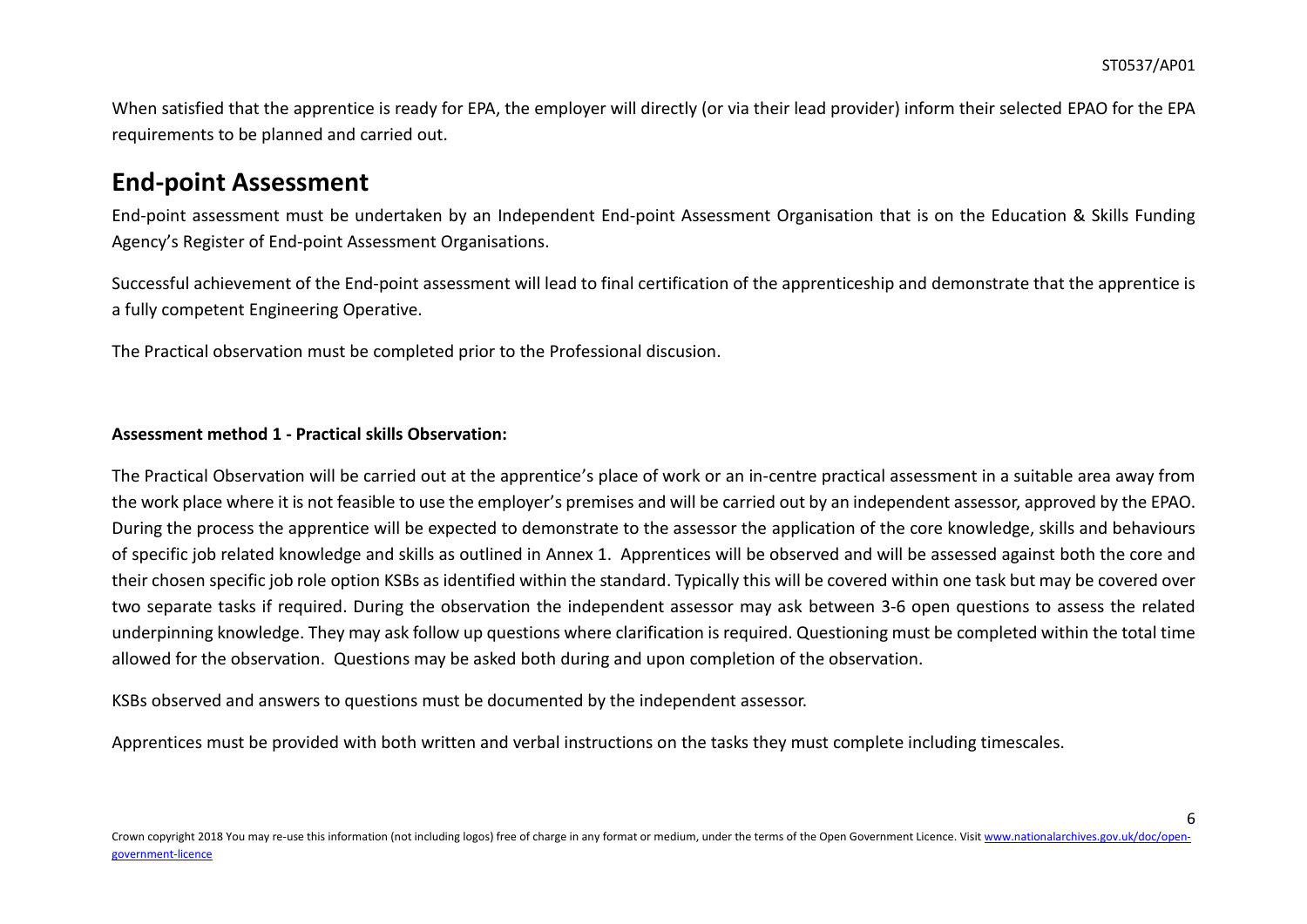Observations must be carried out over an assessment time period of 2 hours +/- 10 minutes. There may be breaks during the observation to allow the apprentice to move from one location to another.

Observations must be conducted in a realistic work situation under normal conditions. It is anticipated that assessment organisations will use the apprentice's normal work environment to carry out the observation but if this is not possible a suitable alternative area can be used.

Independent assessors may observe up to a maximum of 3 apprentices at any one time, to allow for cost effective use of resources while maintaining quality and rigour.

The EPAO will be required to supply an observation specification sheet for each of the job roles being assessed and a scorecard which will be used by the independent assessor to identify and record the elements of the Standard and grade for the practical skills observation and give examples of open question types, the observation sheets and scorecards must be reviewed regularly (at least once a year) to ensure they remain fit for purpose. The practical skills observation will be graded either Pass or fail, to achieve a pass for the practical skills observation the apprentice must achieve all of the pass criteria that is laid out in the grading matrix which can be can be found in Annex 2.

#### **Assessment Method 2 - Professional discussion:**

On completion of the professional discussion the apprentice will be awarded a grade of Pass, Distinction or Fail.

The purpose of the professional discussion is to enable the apprentice to showcase to the panel how they have carried out the role of an Engineering Operative, integrating the knowledge, skills and behaviours expected and for the review panel to be assured the apprentice has achieved the requirements of the Standard. To help ensure that the professional discussion is practicable and cost effective, it can be carried out at the employer's site, an assessment centre approved by the EPAO or via video link appropriate, if a video link is used then appropriate measures must be in place to ensure the EPAO is satisfied that the responses given are those of the candidate e.g. use of a 360 degree camera to allow the assessor to look around the round the room during the interview.

#### **Reflective portfolio requirements:**

At least 2 weeks prior to professional discussion, the apprentice will submit a Reflective Portfolio setting out examples of work they have undertaken. The reflective portfolio will be used to inform the professional discussion through which the apprentice will demonstrate competence of the broad range of knowledge, skills and behaviours set out in the standard. The Employer will be required to confirm that the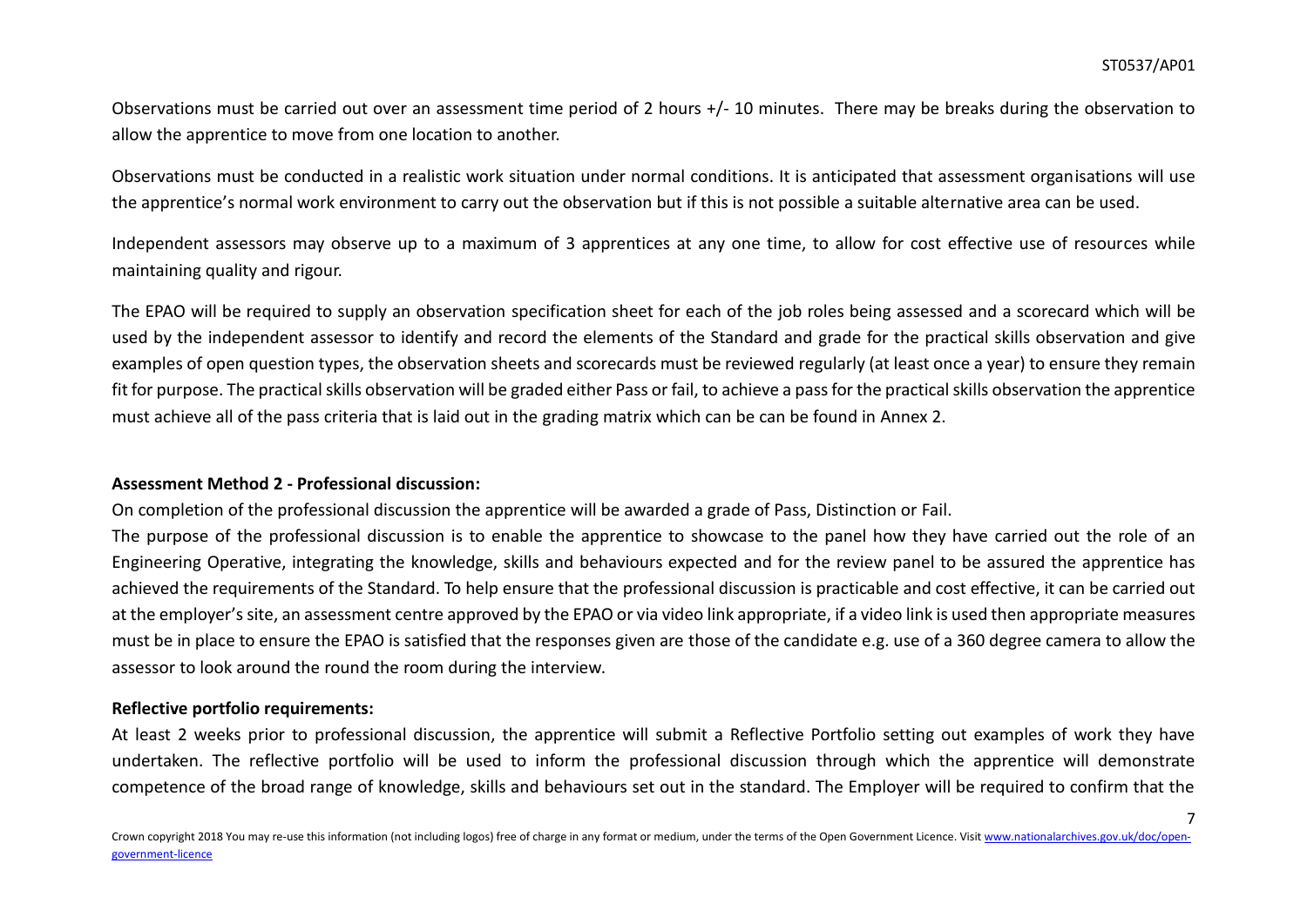reflective portfolio provides an accurate representation of work carried out by the apprentice and is not embellished. The portfolio will not be graded as part of the EPA but will be used to ascertain the level of explanation given during the graded professional discussion.

The reflective portfolio will be reviewed by an independent assessor, approved by the EPAO.

The reflective portfolio should include Samples of work carried out by the apprentice – Demonstration of work carried out over a period of time and must include evidence of work carried out within the last three months of the on programme period, and will include a minimum of 2 and no more than 3 activities carried out by the apprentice that demonstrates the higher order knowledge, skills and behaviours of the standard. Where practicable this should include photographs, images, diagrams, together with on the job observations and witness evidence/testimony. This should also include situations that have been difficult or challenging, and how these have been overcome e.g. equipment breakdown which has resulted in a change in working practice while still adhering to company procedures. Any employer contributions must focus on direct observation of evidence (e.g. reviews/witness statements) of competence rather than opinions. The portfolio cannot include any methods of self-assessment or self-appraisal.

#### **The professional discussion will consist of:**

A professional discussion – using criteria set by the independent End-point assessor must ask the apprentice 5-7 open questions developed by the EPAO; follow up questions are allowed to seek clarification. The professional discussion must be completed during a 40-minute period +/- 2 minutes. Questions must seek to assess KSBs and can be informed by information within the reflective portfolio, assessing performance against the pass and distinction criteria and enable the review panel to explore areas they consider warrants further investigation in order to assure themselves that the apprentice has the competence to work as an Engineering Operative. The apprentice may refer to their reflective portfolio during the professional discussion if required. The EPAO will be required to produce sample questions or a question template as a guide for independent assessors.

The purpose of the professional discussion is to:

- Demonstrate the apprentice can apply the broad range of knowledge, skills and behaviours in the Standard, as indicated in Annex 1
- Clarify any questions the independent assessor has from their review of the reflective portfolio submitted
- Explore aspects of the apprentice's work, including how it was carried out, in more detail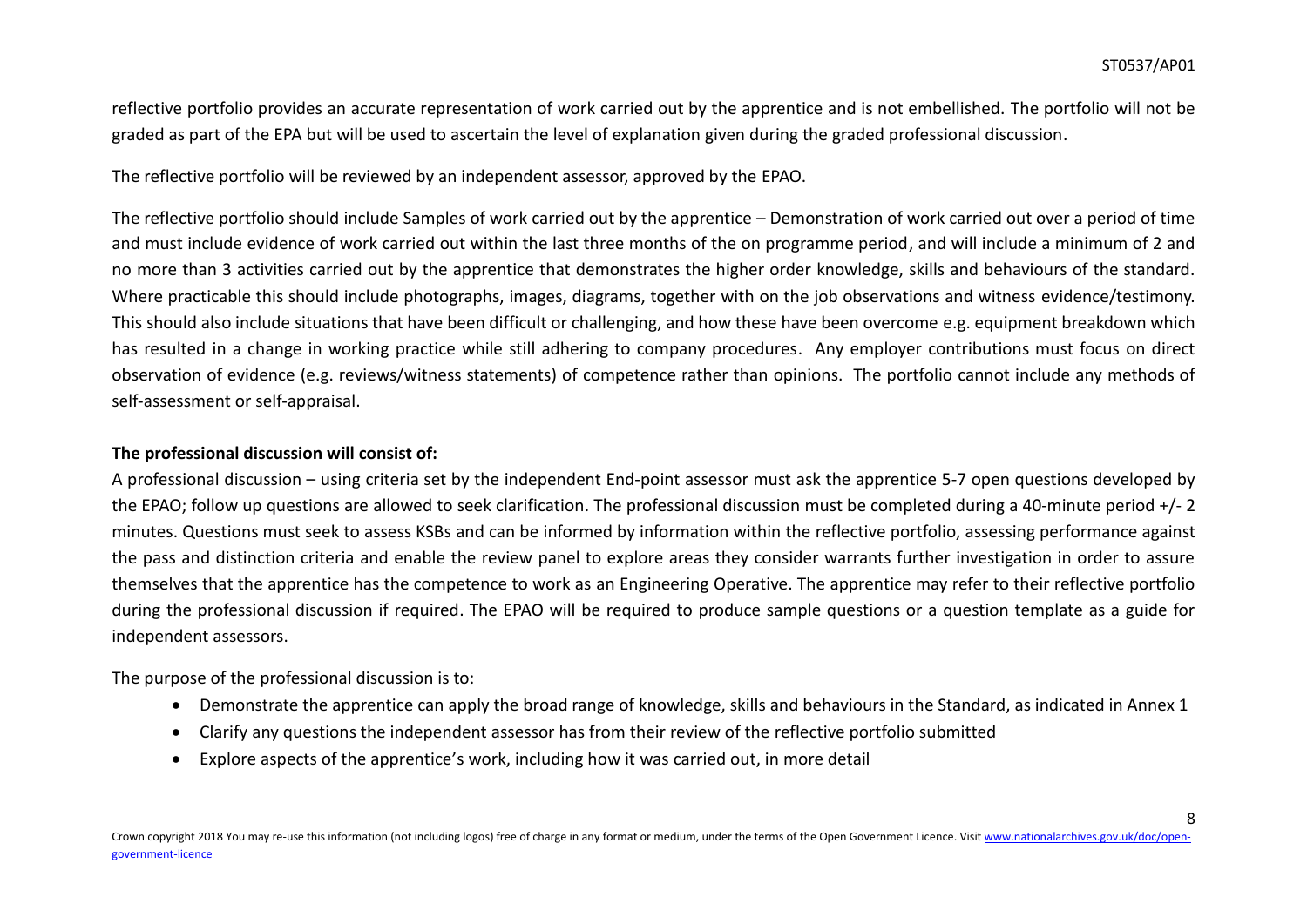Enable the review panel to draw a conclusion on the holistic EPA and the final grade to be awarded on the aggregated achievement of the individual assessments using the grading criteria in Annex 2

The panel may consist of 2 members; an employer representative (if requested to do so by the EPAO) and the independent assessor (acting as Chair) appointed by the EPAO. The employer representative must be occupationally competent. The employer representative will be sourced by the apprentice's own employer and will provide technical support, advice and guidance such as confirming company policies, procedures, processes, providing context on technical information or on emerging technologies. Any information provided by the employer technical expert must only be at the request of the End-point assessor who has the final say over the assessment and grade awarded. The employer technical expert must not provide evidence on behalf of the apprentice.

The independent assessor must be qualified to a minimum of level 3 within the engineering discipline being assessed and have up to date knowledge and understanding of the Engineering sector and be qualified in assessment practice. During the allocation of independent assessors the EPAO will decide if the independent assessor has the relevant skill set within the engineering discipline being assessed.

The independent assessor will review the reflective portfolio and decide how the professional discussion will be conducted and relevant key questions to ask the apprentice to confirm the broad range of knowledge, skills and behaviours have been achieved. At the end of the professional discussion, the independent assessor (acting as Chair) will make the final judgement on Distinction, Pass, or Fail for this assessment method.

The professional discussion will be graded either fail, Pass or distinction, to achieve a pass for the professional discussion the apprentice must achieve all of the pass criteria that is laid out in the grading matrix which can be can be found in Annexe 2, to achieve a distinction the apprentices must achieve all of the pass criteria and the distinction criteria that is laid out in the grading matrix which can be can be found in Annexe 2.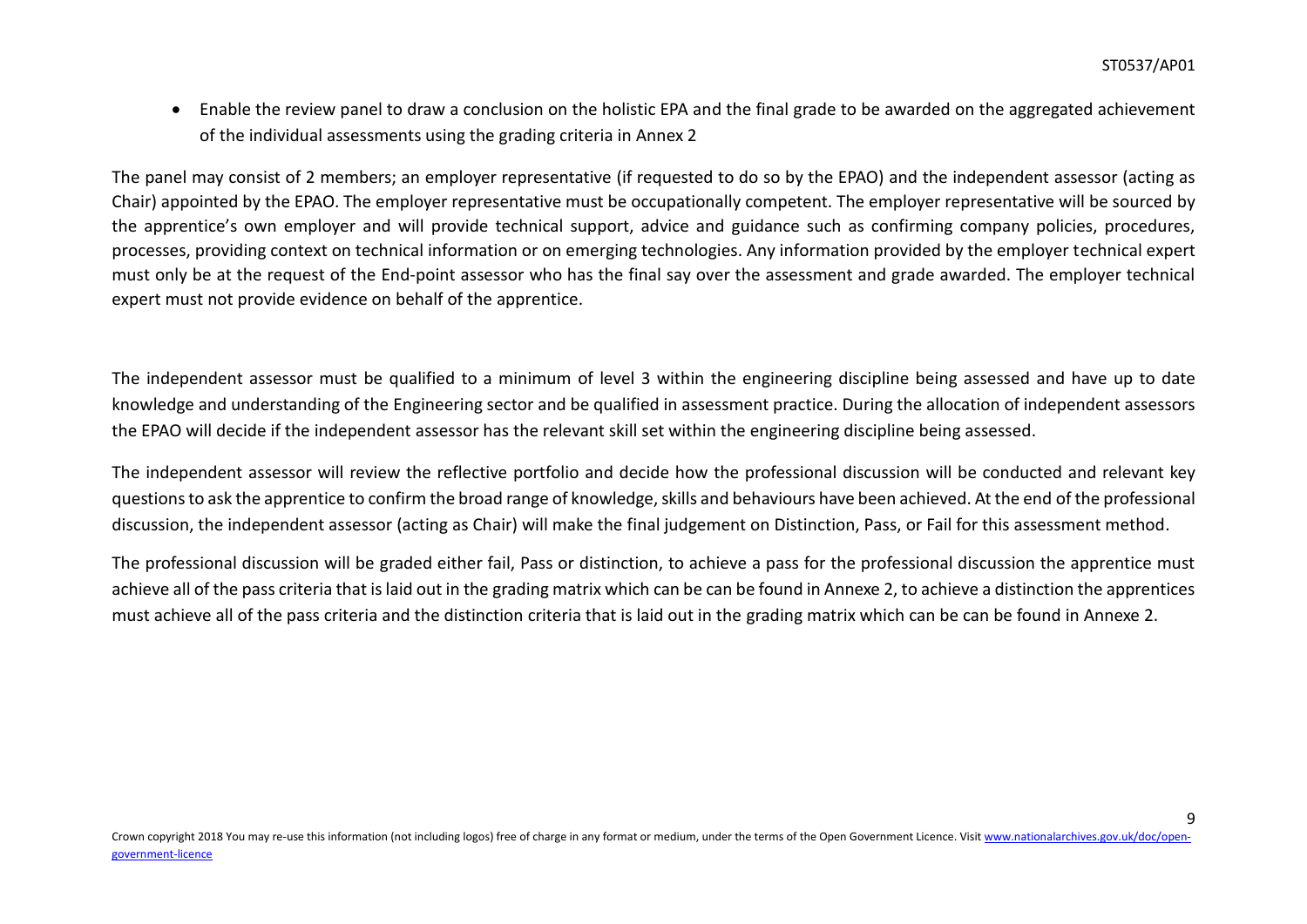#### **EPA – Summary of roles and responsibilities**

|                                          | <b>Role responsibilities</b>                                                                                               |
|------------------------------------------|----------------------------------------------------------------------------------------------------------------------------|
| Employer*                                | Selects EPAO (may be advised by training provider)                                                                         |
|                                          | Confirms all EPA gateway requirements have been met, signs off to this effect and triggers EPA to the EPAO                 |
|                                          | Confirms arrangements with EPAO for the EPA (who, when, where)                                                             |
|                                          | Ensures apprentice is aware of the EPA, is prepared and ready, and ensures attendance                                      |
|                                          | Selects an appropriately qualified employee or suitable representative to attend the discussion to ensure                  |
|                                          | accuracy and veracity of the apprentice's statements and to clarify any issues where requested by the                      |
|                                          | independent assessor                                                                                                       |
| Independent                              | Write and provide all required material and resources required for the EPA (e.g. questions and instruction script,         |
| <b>Assessment</b><br><b>Organisation</b> | professional discussion guidance, assessment recording documentation)                                                      |
|                                          | On receipt of 'trigger' from employer, contact the employer and arrange dates, times and locations for the<br>required EPA |
|                                          | Ensure all required material is present at the EPA venue                                                                   |
|                                          | Provide appropriate and qualified staff to enable completion of all aspects of the EPA                                     |
|                                          | Confirms result of EPA to apprentice and employer                                                                          |
|                                          | Arranges for certification with the training provider                                                                      |
|                                          | Maintain robust internal quality assurance (IQA) procedures and moderation                                                 |
|                                          | Conform to the requirements of the nominated external quality assurance body                                               |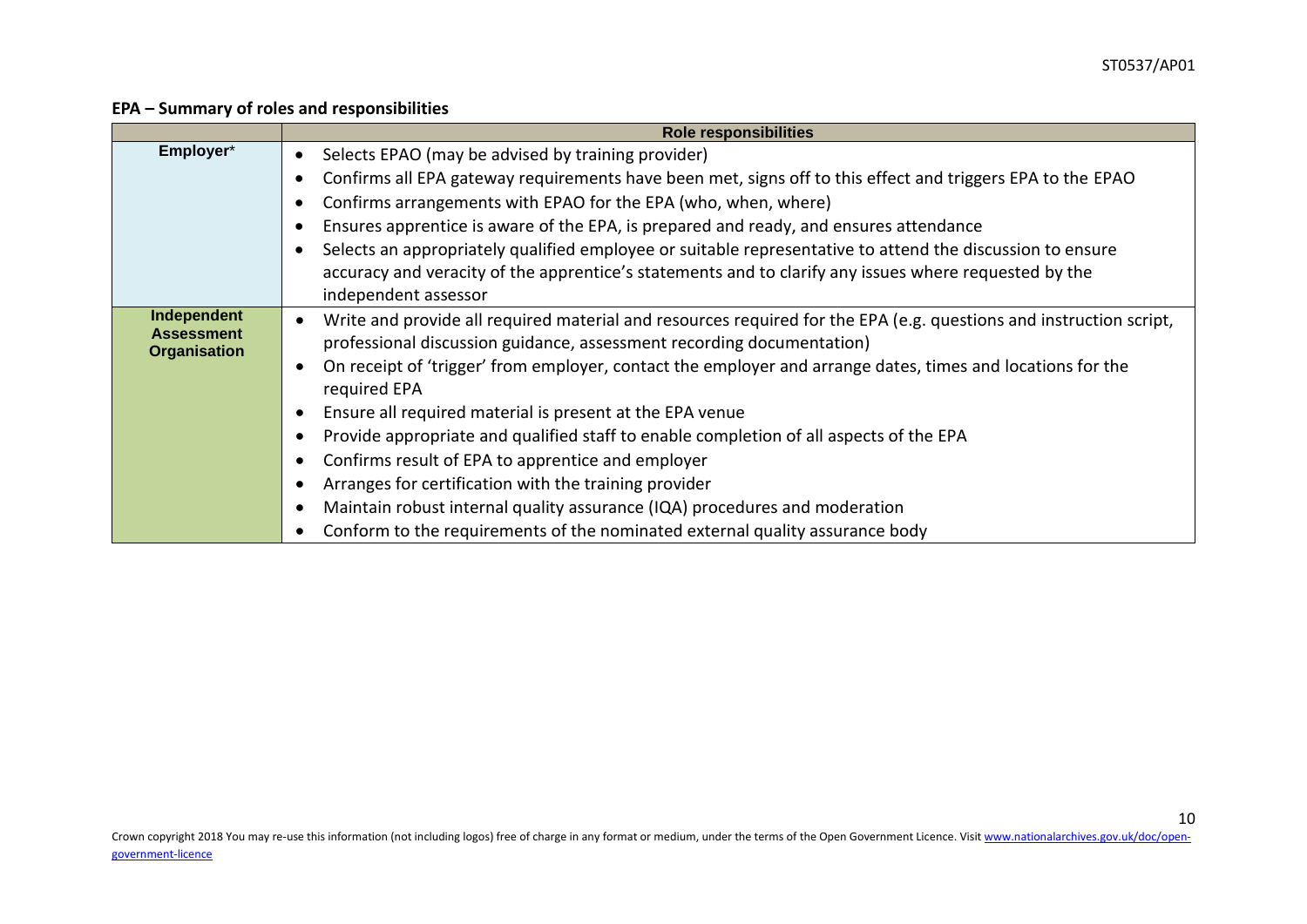#### **Failure/Re-sit & Re- take information**

Apprentices who fail one or more EPA method will be offered the opportunity to take a re-sit/retake. Re-sits/re-takes must not be offered to apprentices wishing to move from pass to distinction. A re-sit does not require further learning, whereas a re-take does.

The apprentice's employer will need to agree that a re-sit/re-take is an appropriate course of action. Apprentices should have a supportive action plan to prepare for the re-sit/re-take.

Resits/retakes should be taken once the apprentice receives sufficient training to address the shortfall in the KSB's required for the standard that have been identified within the result of the EPA. The timing of the resit/retake should be agreed with the employer and EPAO and is dependent on the amount of learning required to meet the KSBs.

The maximum grade awarded to a re-sit/re-take for the practical observation will be graded pass/fail and a re-sit/re-take of the professional discussion will be graded pass/fail/distinction and combined to determine the EPA grade.

EPAOs must ensure that apprentices are observed doing different activities within the practical skills observation when taking a re-sit/re-take.

If the apprentice is unsuccessful, their employer will decide when the apprentice should re-apply for the EPA once additional training has taken place.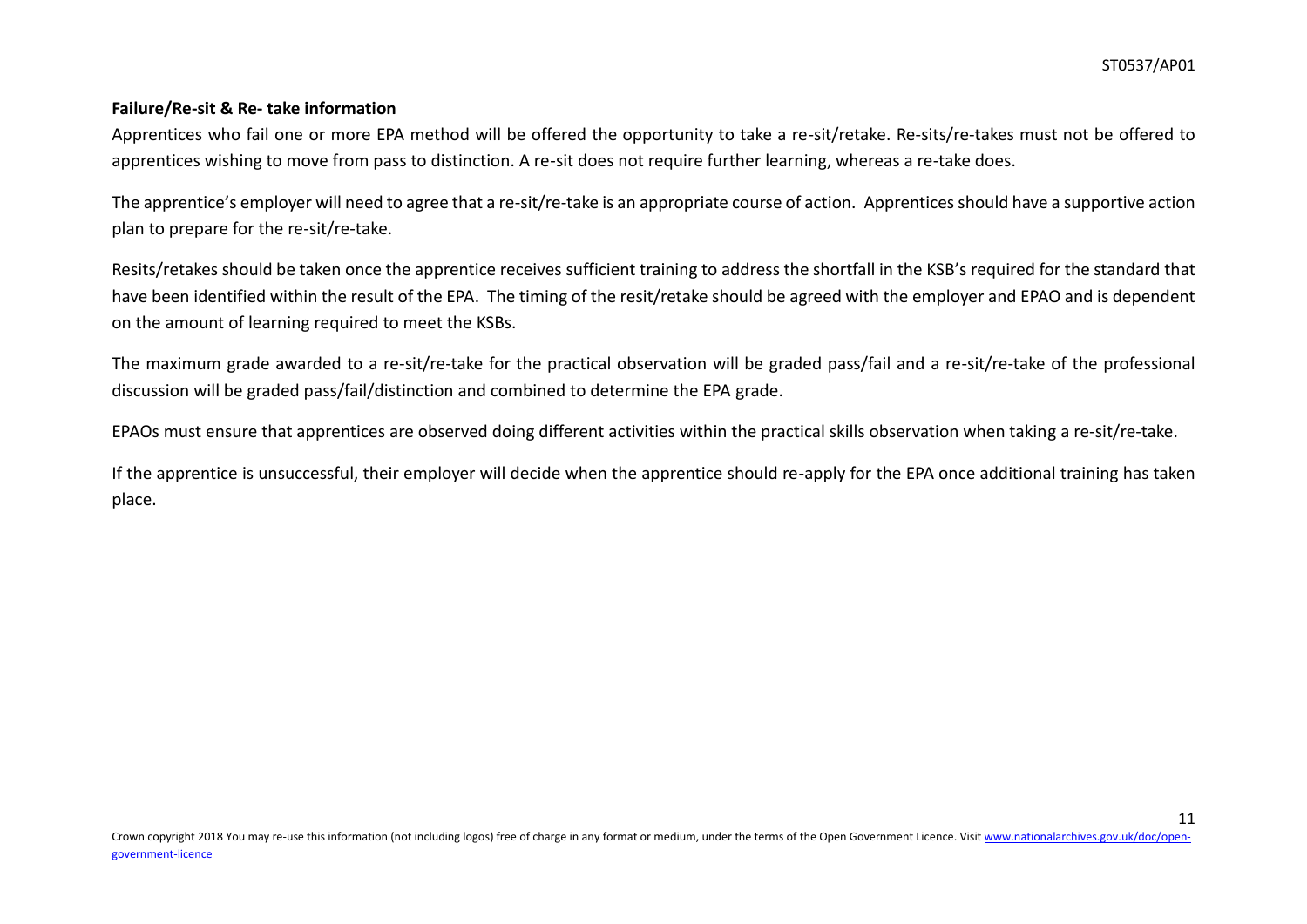# **End-point assessment grading**

The Practical skills observation and professional discussion will be individually graded – the Practical Skills observation is graded pass/fail and the professional discussion will be graded fail, pass, or distinction. A fail in one or more of the assessment methods will result in a fail in the EPA. Evidence from the reflective portfolio will be used to inform the professional discussion but will not be assessed.

#### **Grading Criteria**

The apprenticeship will be graded Fail, Pass, or Distinction. The final grade will be determined by collective performance in the two assessments within the End-point assessment.

The EPAO will combine the grades from the practical skills observation test and professional discussion to determine the overall apprenticeship grade in line with the grading criteria below.

| <b>EPA method</b>                      | <b>Assessment</b><br>Grade | <b>Assessment</b><br>Grade | <b>Assessment</b><br>Grade | <b>Assessment</b><br>Grade |
|----------------------------------------|----------------------------|----------------------------|----------------------------|----------------------------|
| <b>Practical skills</b><br>observation | Any*                       | Fail                       | Pass                       | Pass                       |
| Professional<br>discussion             | Fail                       | Any*                       | Pass                       | Distinction                |
| Apprenticeship<br><b>Grade Awarded</b> | Fail                       | Fail                       | Pass                       | <b>Distinction</b>         |

**\* 'Any' = Pass, or Distinction**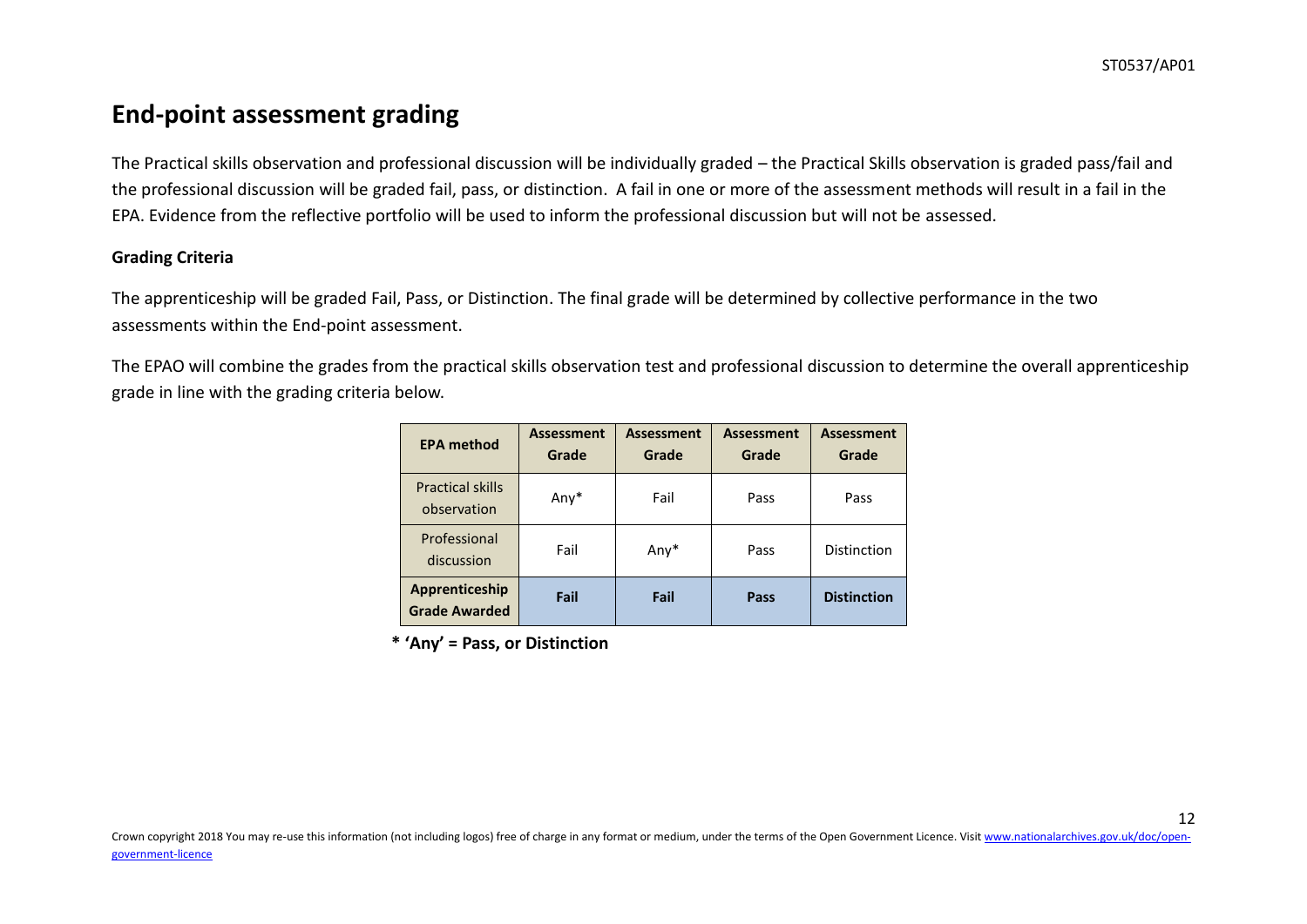#### **Independence**

The EPAO will coordinate the entire EPA process completely and independently of the employer and any training providers. The independent assessor appointed to carry out the EPA will not be from the apprentice's employer or related to the apprentice in any other way.

Regional arrangements will ensure that all apprentices are within reasonable travelling distance of the venue for the professional discussion. Where practicable the professional discussion will be arranged at the employers or their providers' premises, or via video link as appropriate to minimise additional expenditure, travel and time away from the work place.

#### **Internal Quality assurance**

The EPAO for the Engineering Operative EPA will be responsible for the internal quality assurance and will have suitable and appropriate quality assurance processes in place so that all aspects of the EPA are carried out in a consistent and fair manner for all Apprentices. The minimum requirements for IQA will include:

- Communication processes for apprentices, employers, providers, and external bodies in relation to the EPA
- Third parties the management of third parties, including independent review panel members, examiners, assessors
- Information about fees, clarity of invoicing
- Setting and delivering panel assessment need for confidentiality, reasonable adjustments and special consideration
- Grading and issuing results grading and moderation, results determination and issuing
- Standardisation/moderation meetings to support and develop independent assessors; monitor and improve the quality of assessment practice; and remove / minimise process inconsistencies. The frequency and timing of internal standardisation and moderation activity is decided by the EPAO but must be undertaken at least once a year.

The EPAO will set the assessment against the grading criteria for the practical skills observation, and professional discussion.

Independent Assessors selected by the EPAO must have an in-depth knowledge and understanding of the Engineering sector which they have demonstrated within the past 3 years and have undertaken recognised training in the assessing engineering based knowledge, skills and behaviours using observation and professional discussion assessment methodologies, for grading against occupational competence.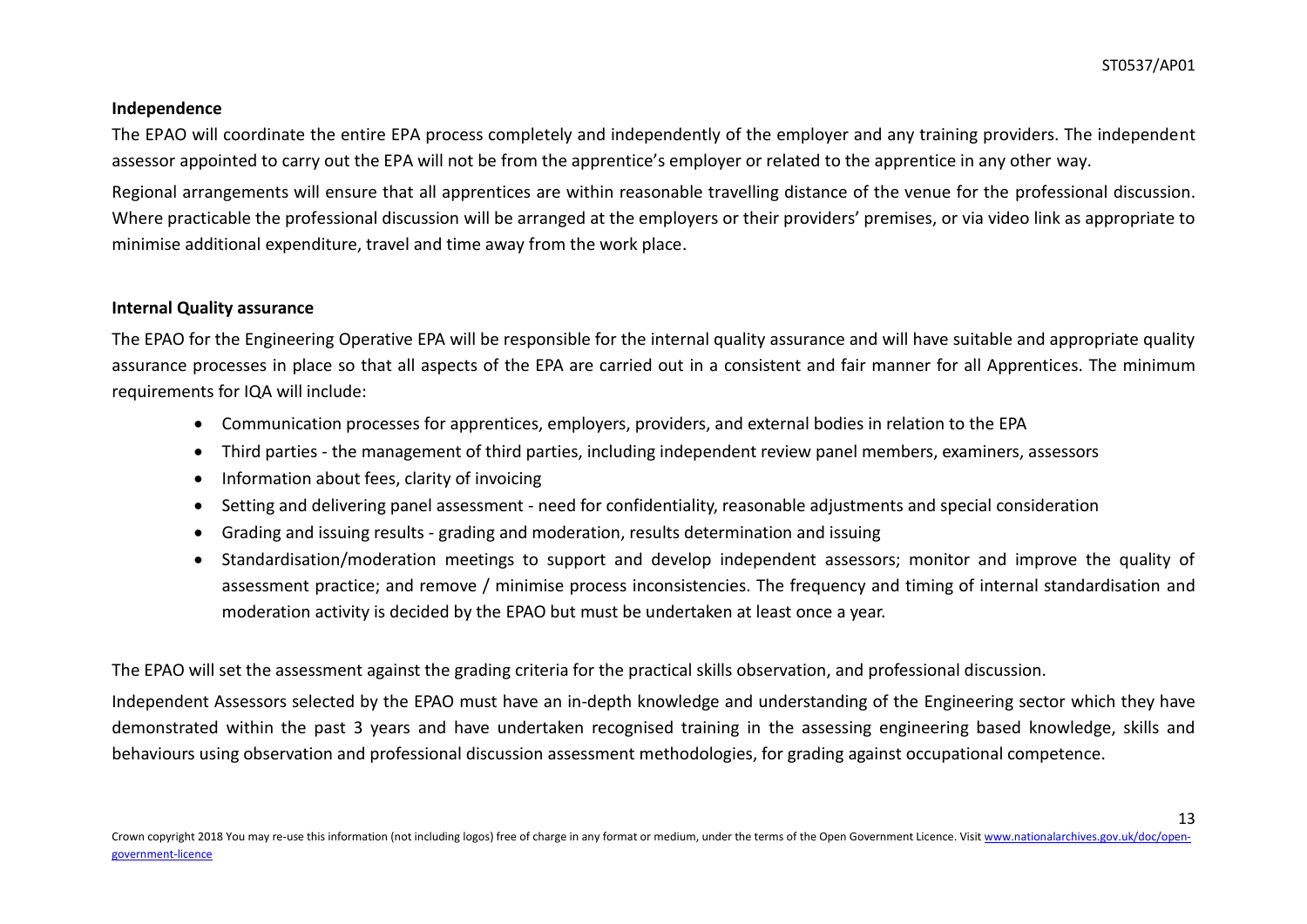- Independent Assessors selected to carry out the practical skill observation will receive guidance and training from the EPAO with regards to observation techniques
- Independent Assessors selected as Panel Interviewers will receive guidance and training from the EPAO with regards to professional discussion techniques

All EPAOs must be on the Education & Skills Funding Agency's Register of End-Point Assessment Organisations.

End-point Assessment Organisation must:

- Provide end-point assessment guidance, where required and appropriate, to apprentices and employers in relation to the requirements of the practical skills observation, professional discussion, reflective portfolio and grading of the end-point components
- Provide immediate guidance where end-point assessments need to be halted due to unforeseen circumstances e.g. system emergency, apprentice illness, so it is clear that an apprentice's grade will not be capped at a pass if they have to re-take or re-sit the End-point assessment for reasons beyond their control
- Ensure independent assessors make consistent and reliable assessment and grade judgements through moderation activity involving observations and examination of assessment records on a risk sampling basis, i.e. a minimum of 20% for experienced assessors and 100% for new assessors or where inconsistencies have been identified.
- Facilitate reasonable adjustments when for learners with special requirements to assess the knowledge, skills and competence of the apprentice through alternative assessment techniques. Whilst, these will remove barriers to participation, they must be designed to ensure judgements are not compromised to health and safety and legal requirements and the assessment remains valid.
- Appoint and approve independent assessors for the purposes of conducting the reflective portfolio review and professional discussion and grading, based on a check of knowledge, experience and independence
- Provide training for independent assessors in terms of the requirements of the operation and grading of the assessment tools and grading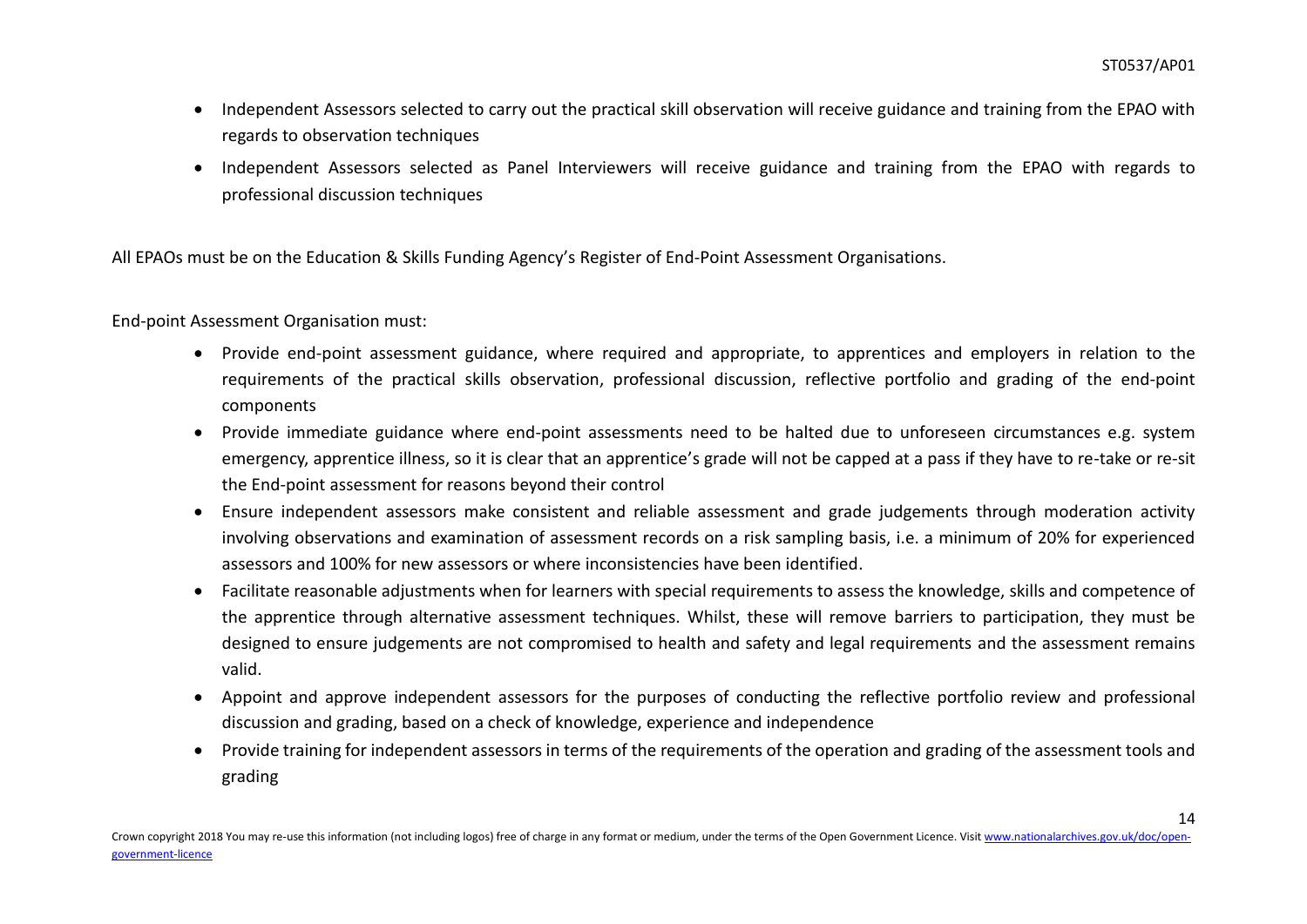- Provide documentation and guidance in relation to the End-point assessment i.e. making reasonable adjustment, eligibility to enter end-point assessment and conflict of interest
- Hold annual standardisation/moderation events for independent assessors to ensure consistent application of the guidance
- Ensure EPAO moderators are trained in assessment and assurance processes and undertake regular continuing professional development
- Develop and manage a complaints and appeals procedure.
- Coordinate the independent assessors across the regions and ensure their independence.

### **External Quality Assurance**

External quality assurance for this apprenticeship standard will be managed by the IFA.

### **Implementation**

### **Affordability**

It is the responsibly of the employer to negotiate a 'best price' through negotiation, including potential reductions where multiple candidates require EPA. Flexibility in the scheduling of assessments and the ability to use technology should enable EPAOs to minimise costs and deliver the EPA in the volumes required.

The following factors should ensure the EPA is affordable:

- Employers premises should be used for EPA venues where possible
- Remote assessment is permissible, reducing travel costs

The cost for End-point assessment includes the following:

- Occupational competence validation Reflective portfolio review
- Practical skills observation Skills, knowledge and Behaviours
- Professional discussion Skills, knowledge and Behaviours
- Apprenticeship final sign off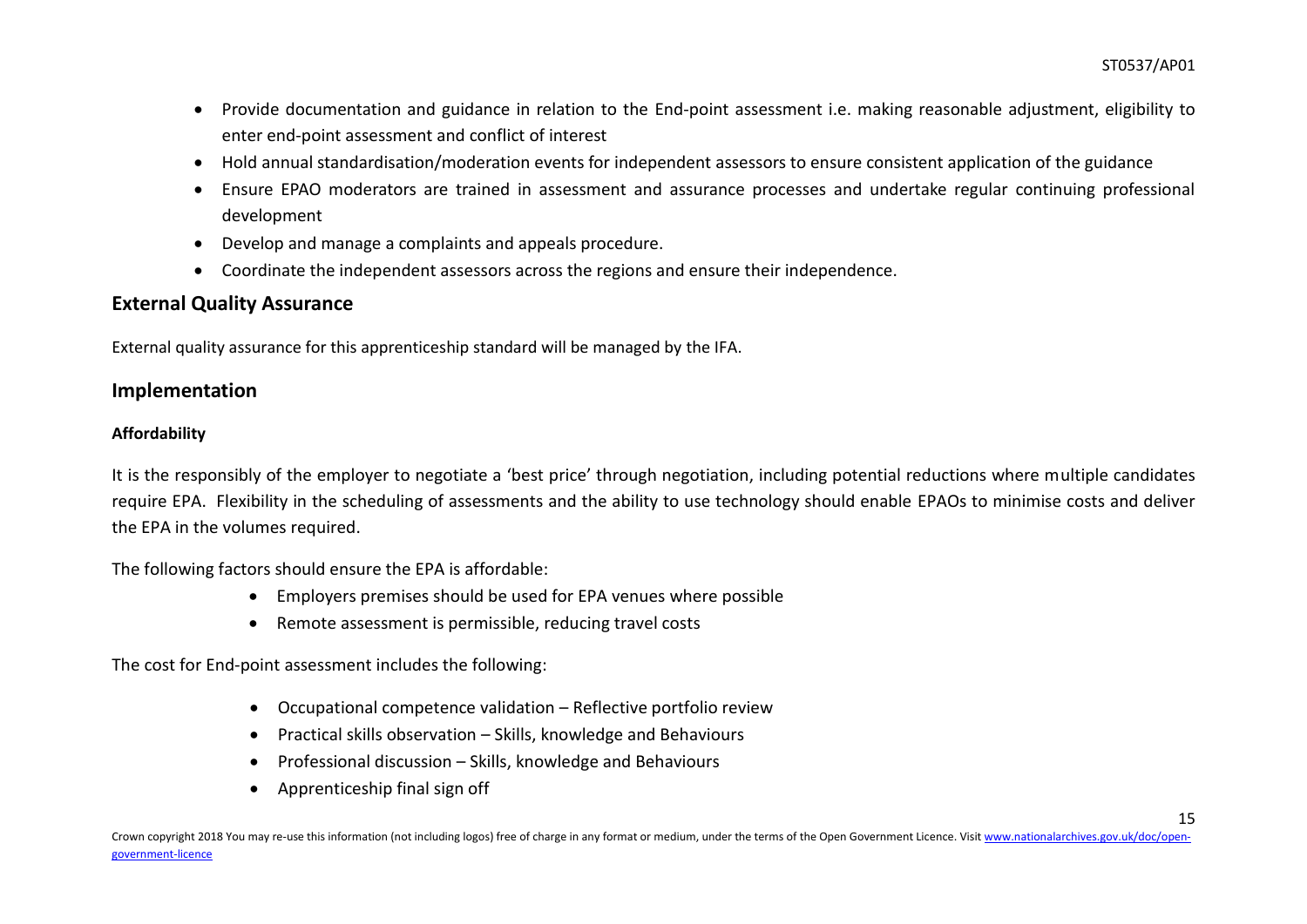Apprenticeship Certificate

**Volumes:** It is anticipated that there will be initially 600 starts per annum on this apprenticeship but it is expected that this number will grow substantially within the first three years of delivery, with a minimum number of 1500 starts per annum.

Independent End-point EPAOs who want to carry out the End-point Assessment within this standard must ensure they have sufficient capacity to meet the projected number of apprentices requiring end-point Assessment including when, during the calendar year that the assessment is likely to be required.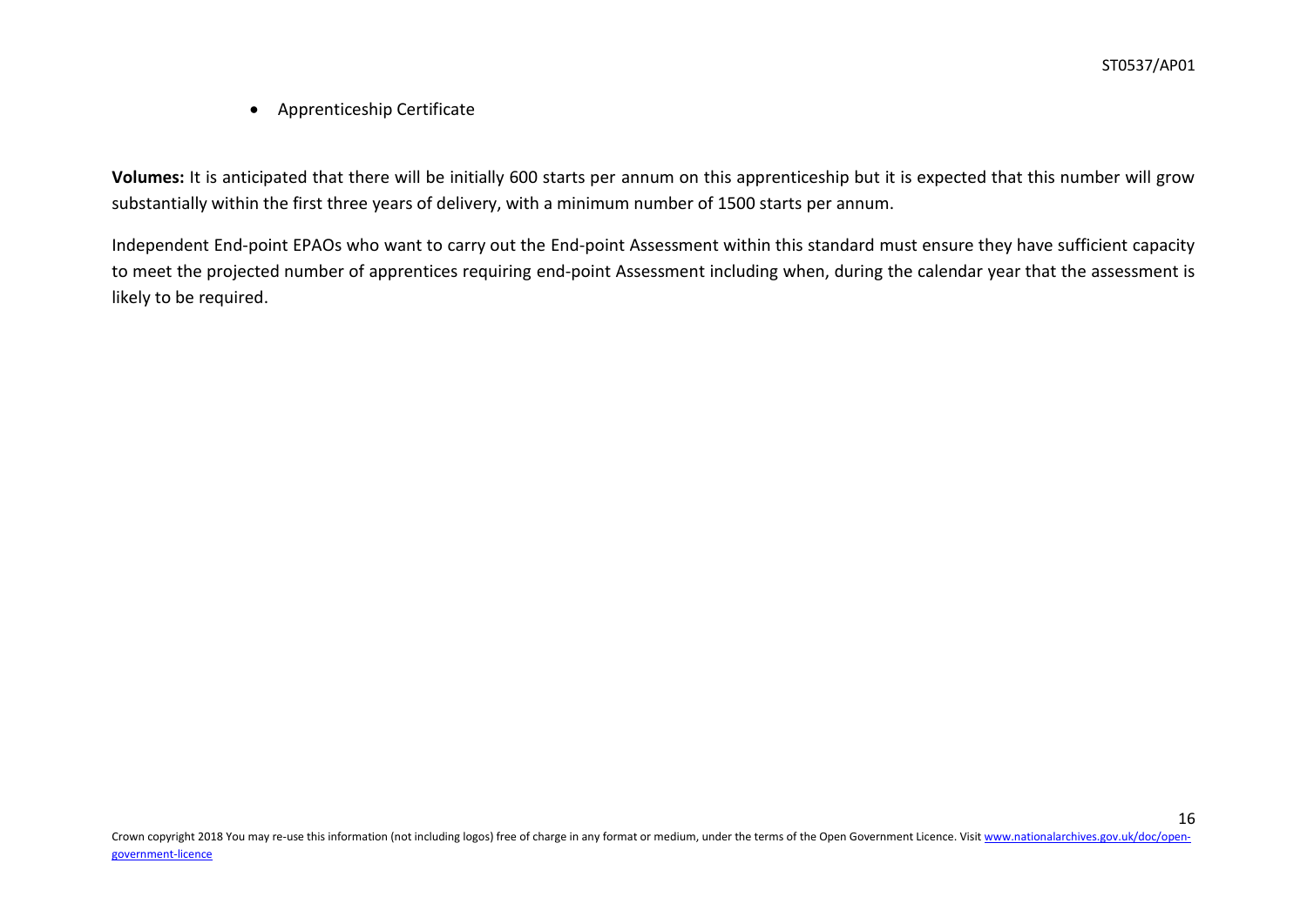## **Annexes**

### **Annex 1**

### **Assessment Method by element of the Standard – Engineering Operative**

|                | <b>Apprenticeship Standard competencies</b>                                                                                                                                                                                                                                                      |                                                   | Designated method of assessment                                                 |
|----------------|--------------------------------------------------------------------------------------------------------------------------------------------------------------------------------------------------------------------------------------------------------------------------------------------------|---------------------------------------------------|---------------------------------------------------------------------------------|
| <b>Ref</b>     | <b>Core Skills to be assessed</b>                                                                                                                                                                                                                                                                | <b>O</b> = Practical Skills<br><b>Observation</b> | <b>D</b> = Professional<br>discussion (informed<br>by reflective<br>portfolio)) |
| S <sub>1</sub> | Work safely at all times, complying with health and safety legislation, regulations, environmental<br>compliance procedures and systems and other relevant guidelines                                                                                                                            | $\Omega$                                          | D                                                                               |
| S <sub>2</sub> | Identify and deal appropriately with any risks, hazards, hazardous situations and problems that may occur<br>within the engineering environment within the limits of their responsibility                                                                                                        |                                                   | D                                                                               |
| S <sub>3</sub> | Demonstrate effective communication skills which include oral, written, electronic                                                                                                                                                                                                               |                                                   | D                                                                               |
| <b>S4</b>      | Complete appropriate documentation accurately, efficiently and legibly using the correct terminology<br>where required                                                                                                                                                                           |                                                   | D                                                                               |
| S <sub>5</sub> | Obtain and follow the correct documentation, specifications and work instructions in accordance with time<br>constraints and the roles and responsibilities identified for the engineering activities, extracting the<br>necessary data/information from specification and related documentation | $\Omega$                                          |                                                                                 |
| S <sub>6</sub> | Select and use appropriate tools, equipment and materials to carry out the engineering operation                                                                                                                                                                                                 | $\mathbf{o}$                                      | D                                                                               |
| <b>S7</b>      | Deal appropriately with any problems that may occur within the manufacturing environment within the<br>limits of their responsibility                                                                                                                                                            |                                                   | D                                                                               |
| S8             | Work efficiently and effectively at all times maintaining workplace organisation and minimising waste                                                                                                                                                                                            | $\mathbf{o}$                                      |                                                                                 |
|                | Specialist job role option 1 - Maintenance role: Additional Skills to be assessed                                                                                                                                                                                                                |                                                   |                                                                                 |
| S9             | Carryout fault location on appropriate equipment using suitable maintenance diagnostic techniques                                                                                                                                                                                                | $\mathbf{o}$                                      | D                                                                               |
| <b>S10</b>     | Carryout maintenance activities in line with work instructions                                                                                                                                                                                                                                   | $\mathbf{o}$                                      | D                                                                               |
| <b>S11</b>     | Carryout tests on the maintained equipment in accordance with test schedule/defined test procedures                                                                                                                                                                                              |                                                   | D                                                                               |
| <b>S12</b>     | Follow appropriate completion activities and restore equipment to service by replacing or repairing<br>components                                                                                                                                                                                |                                                   | D                                                                               |
|                | Specialist job role option 2 - Mechanical Manufacturing engineering role: Additional Skills to be assessed                                                                                                                                                                                       |                                                   |                                                                                 |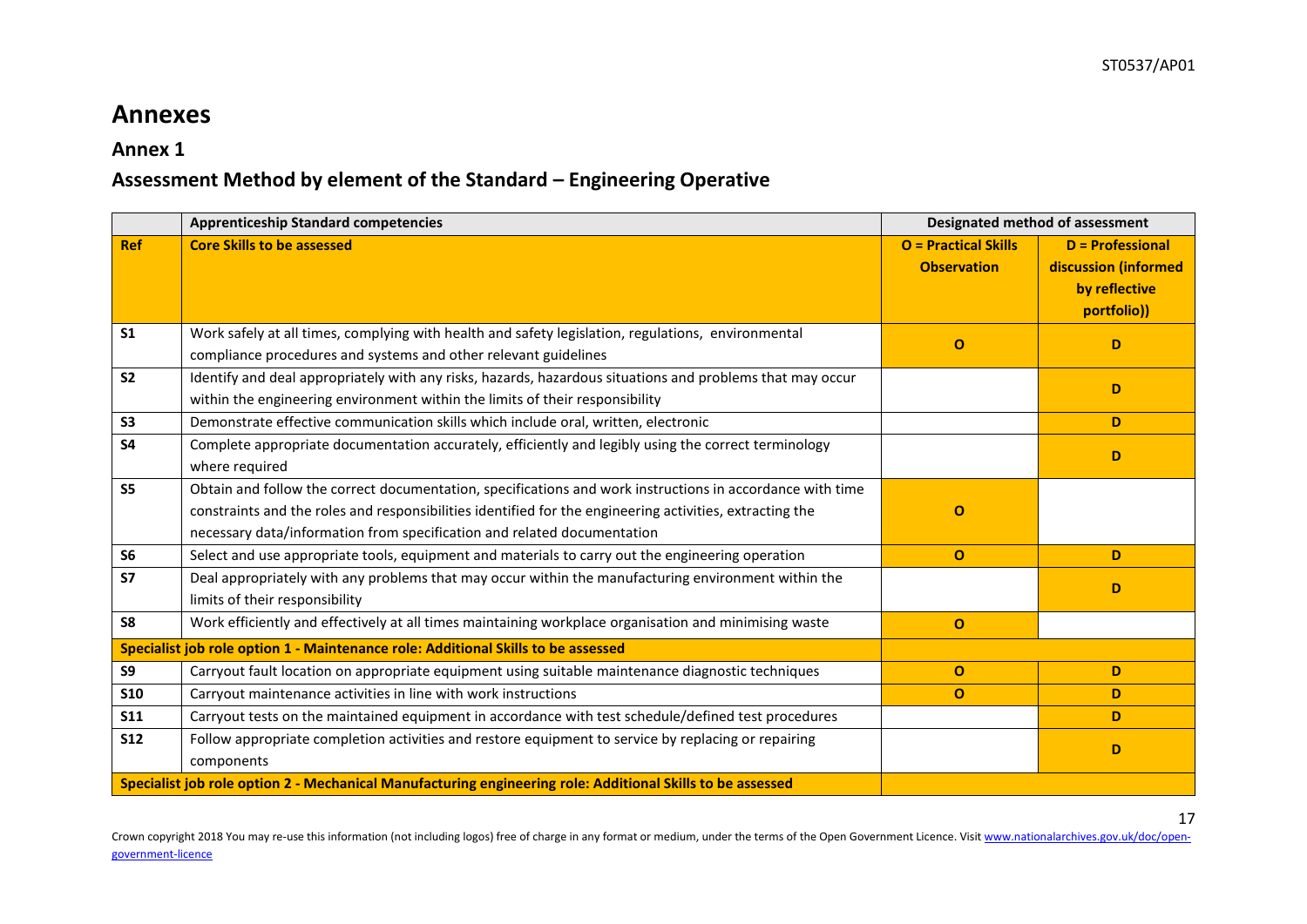| <b>S13</b> | Plan the mechanical manufacturing operation before they start                                                                                                                   |              | D  |
|------------|---------------------------------------------------------------------------------------------------------------------------------------------------------------------------------|--------------|----|
| <b>S14</b> | Mount and set the required work holding devices                                                                                                                                 | $\Omega$     | D  |
| <b>S15</b> | Produce individual components, sub-assemblies or completed assemblies using mechanical manufacturing                                                                            | $\mathbf{o}$ | D  |
|            | techniques                                                                                                                                                                      |              |    |
| <b>S16</b> | Carryout quality checks during and after mechanical manufacturing operations                                                                                                    |              | D. |
|            | Specialist job role option 3 - Electrical and Electronic engineering role: Additional Skills to be assessed                                                                     |              |    |
| <b>S17</b> | Wire and terminate different types of cabling e.g. single core, multi core, screened, fire resistant, armoured,<br>etc.                                                         |              | D  |
| <b>S18</b> | Assemble and test a range of electrical components e.g. component panels, isolator switches, fuses, circuit<br>breakers, contactors, relays, rail mounted terminal blocks, etc. | $\Omega$     | D  |
| <b>S19</b> | Assemble and test a range of electronic components e.g. resistors, capacitors, diodes, transistors, etc.                                                                        | $\mathbf 0$  | D  |
| <b>S20</b> | Follow appropriate completion activities and restore equipment/system to service after the assembly and<br>testing has been completed                                           |              | D  |
|            | Specialist job role option 4 - Fabrication role: Additional Skills to be assessed                                                                                               |              |    |
| <b>S21</b> | Shape the materials using the appropriate methods and techniques                                                                                                                |              | D  |
| <b>S22</b> | Join the materials using the appropriate methods and techniques                                                                                                                 | $\mathbf 0$  | D  |
| <b>S23</b> | Produce components which meet the specification requirements                                                                                                                    | $\mathbf{o}$ | D  |
| <b>S24</b> | Carryout quality checks during and after the fabrication activities                                                                                                             |              | D  |
|            | Specialist job role option 5 - Materials, processing, finishing role: Additional Skills to be assessed                                                                          |              |    |
| <b>S25</b> | Plan the materials, processing, finishing operation before they start                                                                                                           |              | D  |
| <b>S26</b> | Prepare equipment, tooling, materials, etc. and complete set up activities before carrying out the materials,<br>processing, finishing operation                                | $\Omega$     | D  |
| <b>S27</b> | Carryout the material, processing, finishing operation in line with specific safe working practices and<br>specification requirements                                           | $\mathbf{o}$ | D. |
| <b>S28</b> | Carryout quality checks during and after the materials, processing, finishing operation                                                                                         |              | D  |
|            | Specialist job role option 6 - Technical support role: Additional Skills to be assessed                                                                                         |              |    |
| <b>S29</b> | Plan the technical support operation before they start                                                                                                                          |              | D  |
| <b>S30</b> | Prepare equipment, tooling, materials, etc. and complete set up activities before carrying out the technical                                                                    | $\Omega$     | D. |
|            | support activity                                                                                                                                                                |              |    |
| <b>S31</b> | Carry out the technical support operation in line with specific safe working practices and specification<br>requirements                                                        | $\mathbf{o}$ | D  |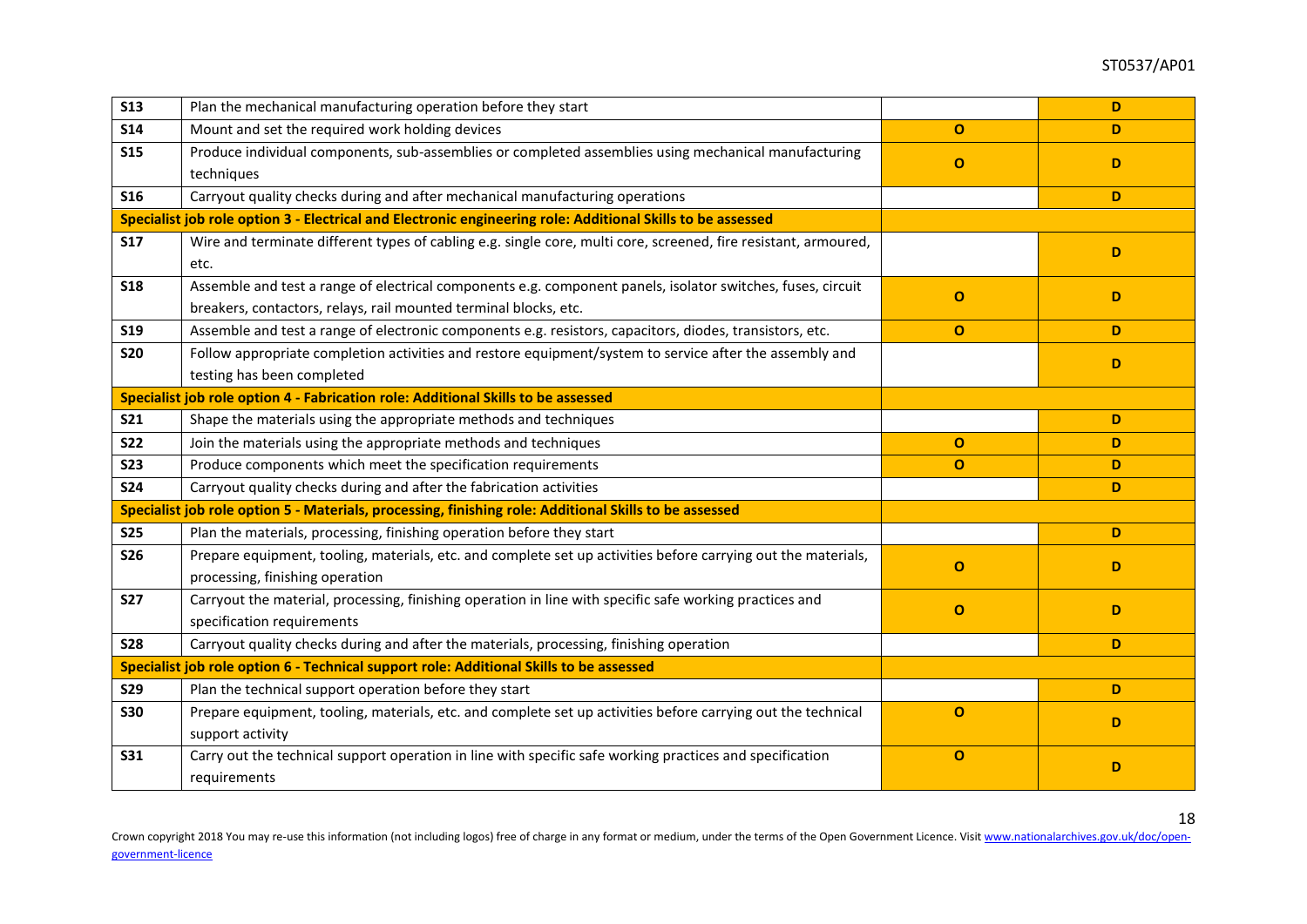| <b>S32</b> | y checks during and after the technical support operation<br>Carryout quality |  |  |
|------------|-------------------------------------------------------------------------------|--|--|
|------------|-------------------------------------------------------------------------------|--|--|

| Ref            | <b>Core Knowledge to be assessed</b>                                                                            | <b>O</b> = Practical Skills | <b>D</b> = Professional |
|----------------|-----------------------------------------------------------------------------------------------------------------|-----------------------------|-------------------------|
|                |                                                                                                                 | <b>Observation</b>          | discussion (informed    |
|                |                                                                                                                 |                             | by reflective           |
|                |                                                                                                                 |                             | portfolio))             |
| K1             | How to obtain the necessary job instructions, engineering drawings and specifications and how to interpret      | $\mathbf{o}$                |                         |
|                | them                                                                                                            |                             |                         |
| K <sub>2</sub> | Relevant statutory, quality, environmental compliance procedures/systems, organisational and health and         |                             | D                       |
|                | safety regulations relating to engineering operations                                                           |                             |                         |
| K3             | Their individual roles and responsibilities within the organisation and the flexibility required to support the | $\mathbf{o}$                |                         |
|                | achievement of company targets                                                                                  |                             |                         |
| K4             | Engineering operational practices, processes and procedures                                                     | $\Omega$                    | D                       |
| <b>K5</b>      | Potential problems that can occur within the engineering operations and how they can be avoided                 | $\mathbf{O}$                |                         |
|                | <b>Maintenance role: Additional Knowledge to be assessed</b>                                                    |                             |                         |
| <b>K6</b>      | Maintenance planning                                                                                            | $\Omega$                    | D                       |
| <b>K7</b>      | Diagnostic and fault finding techniques                                                                         |                             | D                       |
| K8             | Specific safe working practices, maintenance procedures and environmental regulations that need to be           | $\mathbf{o}$                |                         |
|                | observed                                                                                                        |                             |                         |
|                | Mechanical manufacturing role: Additional Knowledge to be assessed                                              |                             |                         |
| K9             | Specific equipment operating parameters                                                                         | $\mathbf{o}$                | D                       |
|                |                                                                                                                 |                             | 19                      |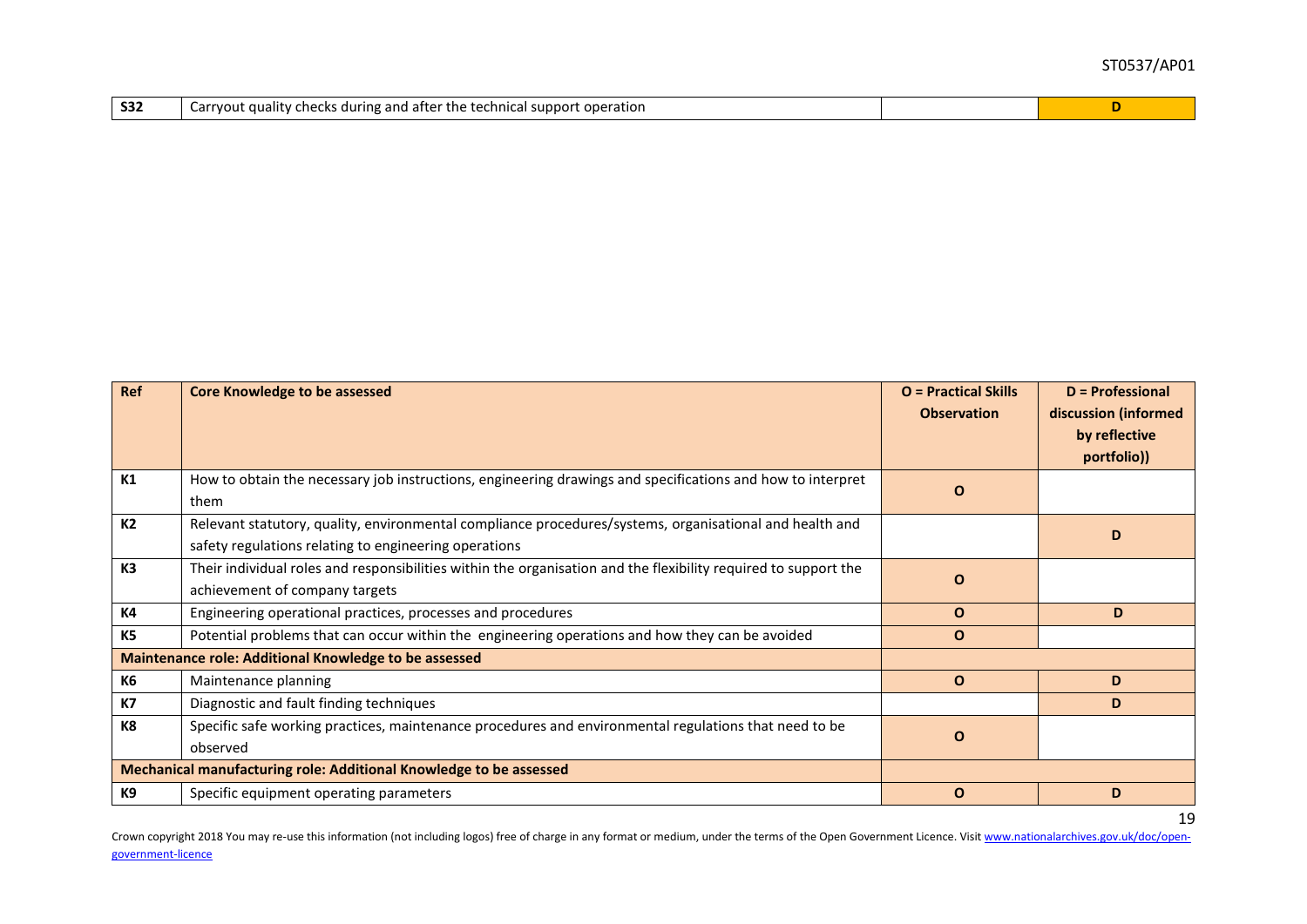| K10             | Mechanical manufacturing techniques                                                                                        |              | D |
|-----------------|----------------------------------------------------------------------------------------------------------------------------|--------------|---|
| K11             | Specific quality specifications for mechanical manufacturing operations                                                    | $\mathbf{O}$ |   |
|                 | Electrical and electronic engineering role: Additional Knowledge to be assessed                                            |              |   |
| K12             | Cable types and where they should be used                                                                                  | $\mathbf O$  | D |
| K13             | Electrical and electronic assembly and testing techniques                                                                  |              | D |
| K14             | Specific safe working practices, isolation procedures and safe reinstating of equipment/system that need to<br>be observed | $\mathbf O$  |   |
|                 | <b>Fabrication role: Additional Knowledge to be assessed</b>                                                               |              |   |
| K <sub>15</sub> | Specific marking out and preparation techniques                                                                            | $\mathbf O$  | D |
| K16             | Different fabrication and joining techniques                                                                               |              | D |
| K17             | Specific safe working practices, isolation procedures and safe reinstating of equipment/system that need to<br>be observed | $\Omega$     |   |
|                 | Materials, processing, finishing role: Additional Knowledge to be assessed                                                 |              |   |
| K18             | Specific machinery, equipment and tooling required for the materials, processing, finishing operation                      | $\mathbf 0$  | D |
| K19             | Different materials, processing, finishing techniques                                                                      |              | D |
| K20             | Specific quality specifications for materials, processing, finishing operations                                            | $\mathbf O$  |   |
|                 | Technical support role: Additional Knowledge to be assessed                                                                |              |   |
| K21             | Specific machinery, equipment and tooling required for the technical support operation                                     | $\Omega$     | D |
| K22             | Different technical support techniques                                                                                     |              | D |
| K23             | Specific safe working practices, procedures and quality requirements that need to be observed                              | $\mathbf 0$  |   |

|           | <b>Core Behaviours to be assessed</b>                                                                                                                                                                                                                                                                                                                | <b>O</b> = Practical Skills<br><b>Observation</b> | D = Professional<br>discussion (informed<br>by reflective<br>portfolio)) |
|-----------|------------------------------------------------------------------------------------------------------------------------------------------------------------------------------------------------------------------------------------------------------------------------------------------------------------------------------------------------------|---------------------------------------------------|--------------------------------------------------------------------------|
| <b>B1</b> | Personal responsibility and resilience - Comply with the health and safety guidance and procedures, be<br>disciplined and have a responsible approach to risk, work diligently regardless of how much they are being<br>supervised, accept responsibility for managing time and workload and stay motivated and committed when<br>facing challenges. | $\Omega$                                          | D                                                                        |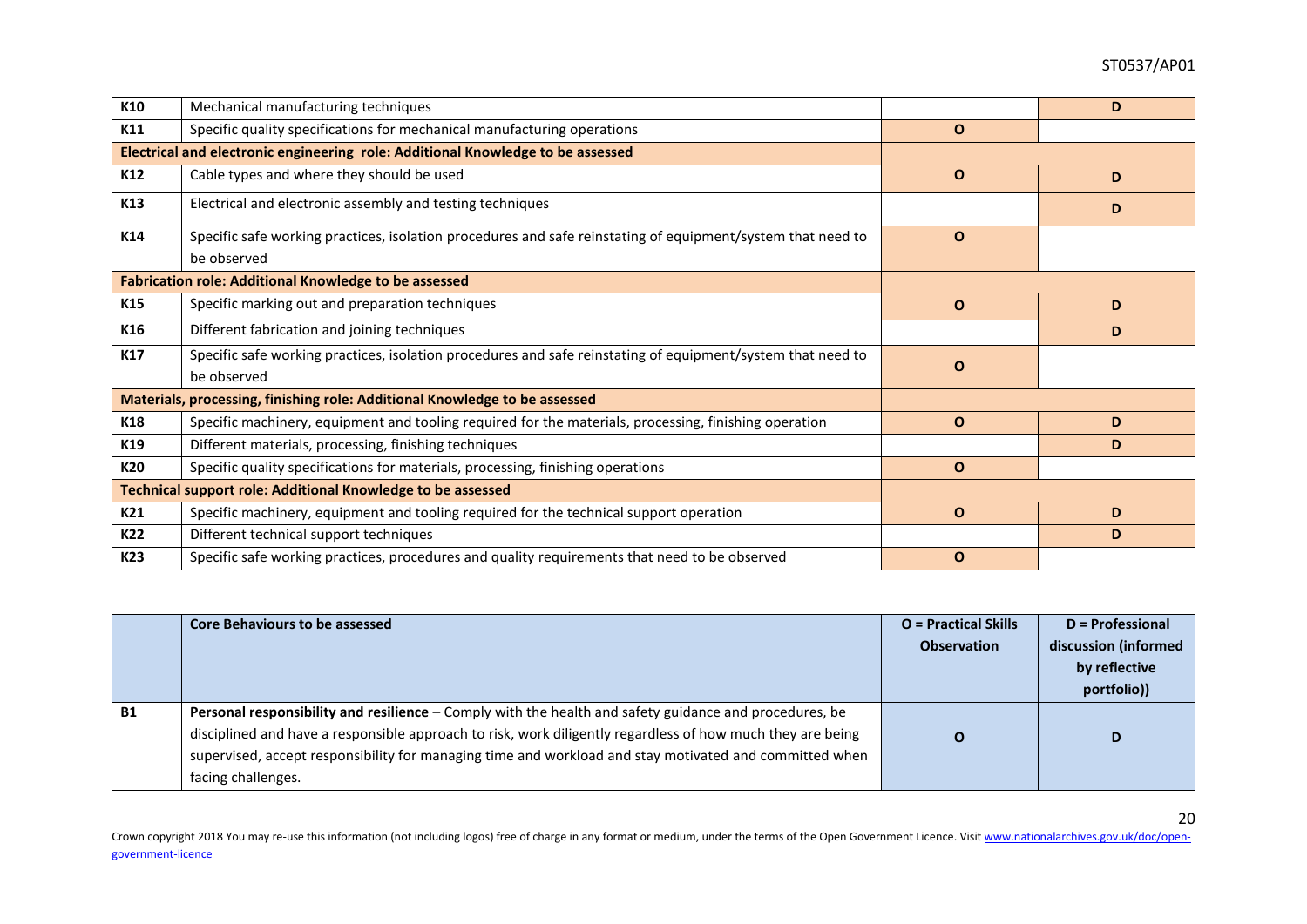| <b>B2</b> | Work effectively in teams - Integrate with the team, support other people, consider implications of their<br>D |  |   |
|-----------|----------------------------------------------------------------------------------------------------------------|--|---|
|           | own actions on other people and the business whilst working effectively to get the task completed.             |  |   |
| <b>B3</b> | Effective communication and interpersonal skills - An open and honest communicator, communicates               |  |   |
|           | clearly using appropriate methods, listen well to others and have a positive and respectful attitude.          |  |   |
| <b>B4</b> | Focus on quality and problem solving - Follow instructions and guidance, demonstrate attention to detail,      |  |   |
|           | follow a logical approach to problem solving and seek opportunities to improve quality, speed and              |  | D |
|           | efficiency.                                                                                                    |  |   |
| <b>B5</b> | Continuous personal development - Reflect on skills, knowledge and behaviours and seek opportunities to        |  |   |
|           | develop, adapt to different situations, environments or technologies and have a positive attitude to           |  | D |
|           | feedback and advice.                                                                                           |  |   |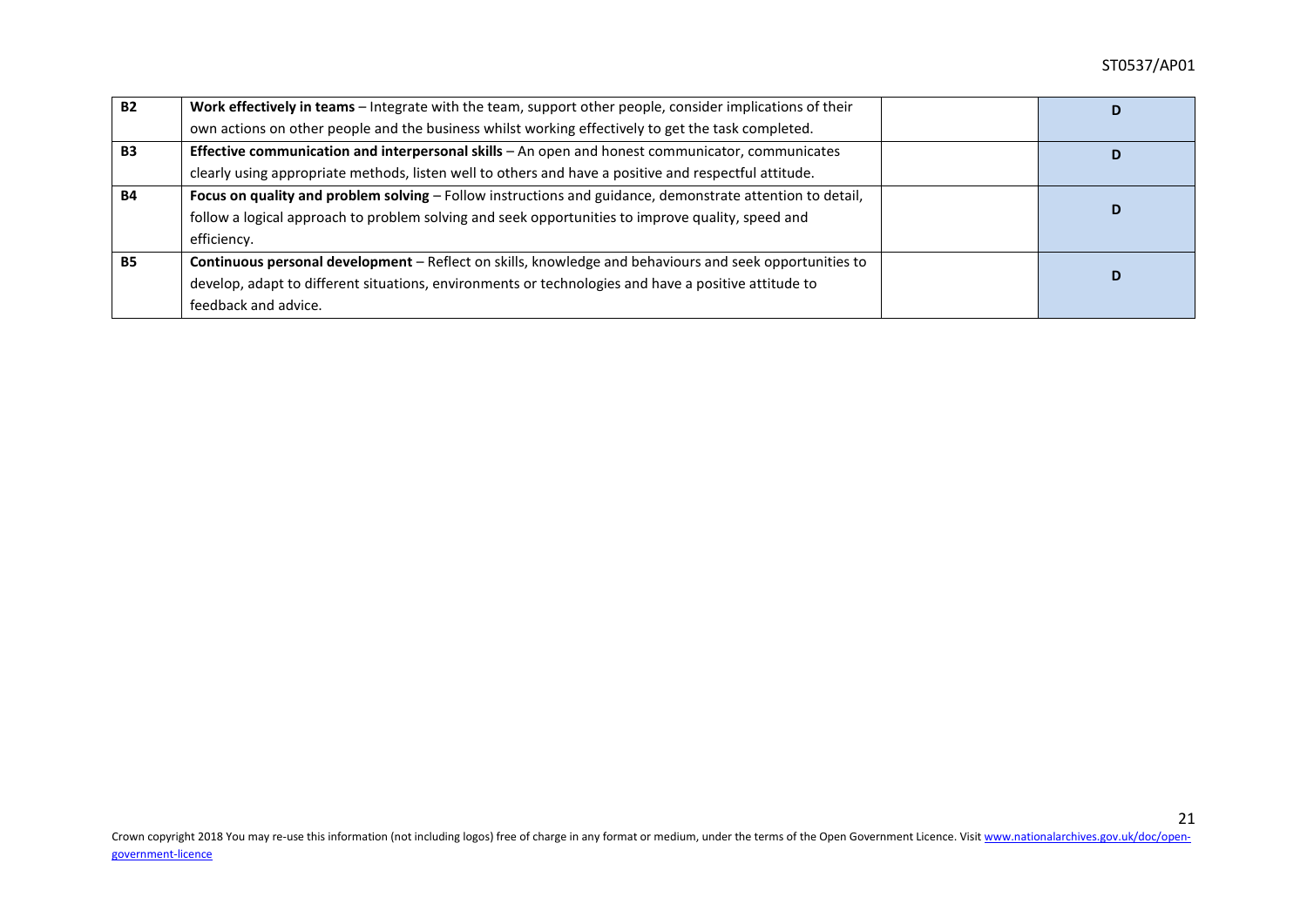### **Annex 2**

### **Practical Skills Observation Grading Criteria Guidance for the assessment of Knowledge, Skills and Behaviours**

| <b>Higher Order Skills</b><br>to be assessed                                                                                                                                                                                                           | <b>Lower Order Skills</b>                                                                                                                                                                                                                                                                                                                                                                                                                                                                                                                                                                                                                                                                                                                                                                                |                                                                                                                                                                                                                                                                                                                                                                                                                                                                                                                                                                                              |                                                                                                                                                                                                                                                                                                                                                                                                                                                                                                                                                                                                                                                  |
|--------------------------------------------------------------------------------------------------------------------------------------------------------------------------------------------------------------------------------------------------------|----------------------------------------------------------------------------------------------------------------------------------------------------------------------------------------------------------------------------------------------------------------------------------------------------------------------------------------------------------------------------------------------------------------------------------------------------------------------------------------------------------------------------------------------------------------------------------------------------------------------------------------------------------------------------------------------------------------------------------------------------------------------------------------------------------|----------------------------------------------------------------------------------------------------------------------------------------------------------------------------------------------------------------------------------------------------------------------------------------------------------------------------------------------------------------------------------------------------------------------------------------------------------------------------------------------------------------------------------------------------------------------------------------------|--------------------------------------------------------------------------------------------------------------------------------------------------------------------------------------------------------------------------------------------------------------------------------------------------------------------------------------------------------------------------------------------------------------------------------------------------------------------------------------------------------------------------------------------------------------------------------------------------------------------------------------------------|
| <b>Core Skills to be</b><br>assessed                                                                                                                                                                                                                   |                                                                                                                                                                                                                                                                                                                                                                                                                                                                                                                                                                                                                                                                                                                                                                                                          | <b>Fail Criteria</b>                                                                                                                                                                                                                                                                                                                                                                                                                                                                                                                                                                         | <b>Pass Criteria</b><br>To achieve a pass the apprentice must achieve all of the core skills pass criteria and all of the<br>pass criteria for one of the specialist job role options as laid out below                                                                                                                                                                                                                                                                                                                                                                                                                                          |
| Works safely,<br>efficiently and<br>effectively at all times<br>ensuring that all<br>appropriate legislation,<br>regulation and<br>environmental<br>compliance has been<br>adhered to in-line with<br>company policies,<br>procedures and<br>practice. | S <sub>1</sub><br>Work safely at all times, complying<br>with health and safety legislation,<br>regulations, environmental<br>compliance procedures and<br>systems and other relevant<br>quidelines<br>S <sub>5</sub><br>Obtain and follow the correct<br>documentation, specifications and<br>work instructions in accordance<br>with time constraints and the roles<br>and responsibilities identified for<br>the engineering activities,<br>extracting the necessary<br>data/information from specification<br>and related documentation<br>S <sub>6</sub><br>Select and use appropriate tools,<br>equipment and materials to carry<br>out the engineering operation<br>S <sub>8</sub><br>Work efficiently and effectively at<br>all times maintaining workplace<br>organisation and minimising waste | Insufficient evidence of demonstrating they<br>have the ability to work safely in an<br>engineering environment and could potentially<br>put self, colleagues, the environment or public<br>at risk by their actions.<br>Evidence including:<br>Failure to identify and deal appropriately<br>with any risks, hazards, hazardous<br>situations and problems<br>Failure to use relevant PPE<br>$\bullet$<br>Failure to identify and select the<br>$\bullet$<br>appropriate tools, equipment and<br>materials<br>Fails to identify problems within the<br>$\bullet$<br>engineering environment | Demonstrates their ability to work safely in an engineering environment to approved procedures.<br><b>Evidence including:</b><br>Can identify, assess and control health and safety risks within work environment as per<br>$\bullet$<br>company procedures and guidelines and record the necessary information appropriately.<br>Can select and use appropriate tools, equipment and materials to carry out the engineering<br>$\bullet$<br>operations<br>Can deal with problems that occur within the engineering environment<br>$\bullet$<br>Can work efficiently and effectively while adhering to appropriate job instructions<br>$\bullet$ |
|                                                                                                                                                                                                                                                        | Specialist job role option 1 - Maintenance role: Additional Skills to be assessed                                                                                                                                                                                                                                                                                                                                                                                                                                                                                                                                                                                                                                                                                                                        |                                                                                                                                                                                                                                                                                                                                                                                                                                                                                                                                                                                              |                                                                                                                                                                                                                                                                                                                                                                                                                                                                                                                                                                                                                                                  |
| Carries out fault-<br>finding and<br>maintenance activities<br>in-line with company<br>processes, procedures<br>and practice.                                                                                                                          | $\overline{\mathbf{S9}}$<br>Carry out fault location on<br>appropriate equipment using<br>suitable maintenance diagnostic<br>techniques<br><b>S10</b>                                                                                                                                                                                                                                                                                                                                                                                                                                                                                                                                                                                                                                                    | Insufficient evidence of demonstrating they<br>can followed relevant work instructions and<br>applying correct procedures.<br>Evidence including:                                                                                                                                                                                                                                                                                                                                                                                                                                            | Demonstrates their ability carry out maintenance activities in line with work instructions.<br>Evidence including:<br>Follows the correct work instructions as part of their work commitments and shows an<br>understanding of any operating rules in place within the instruction<br>Carries out fault location using suitable diagnostic techniques<br>$\bullet$                                                                                                                                                                                                                                                                               |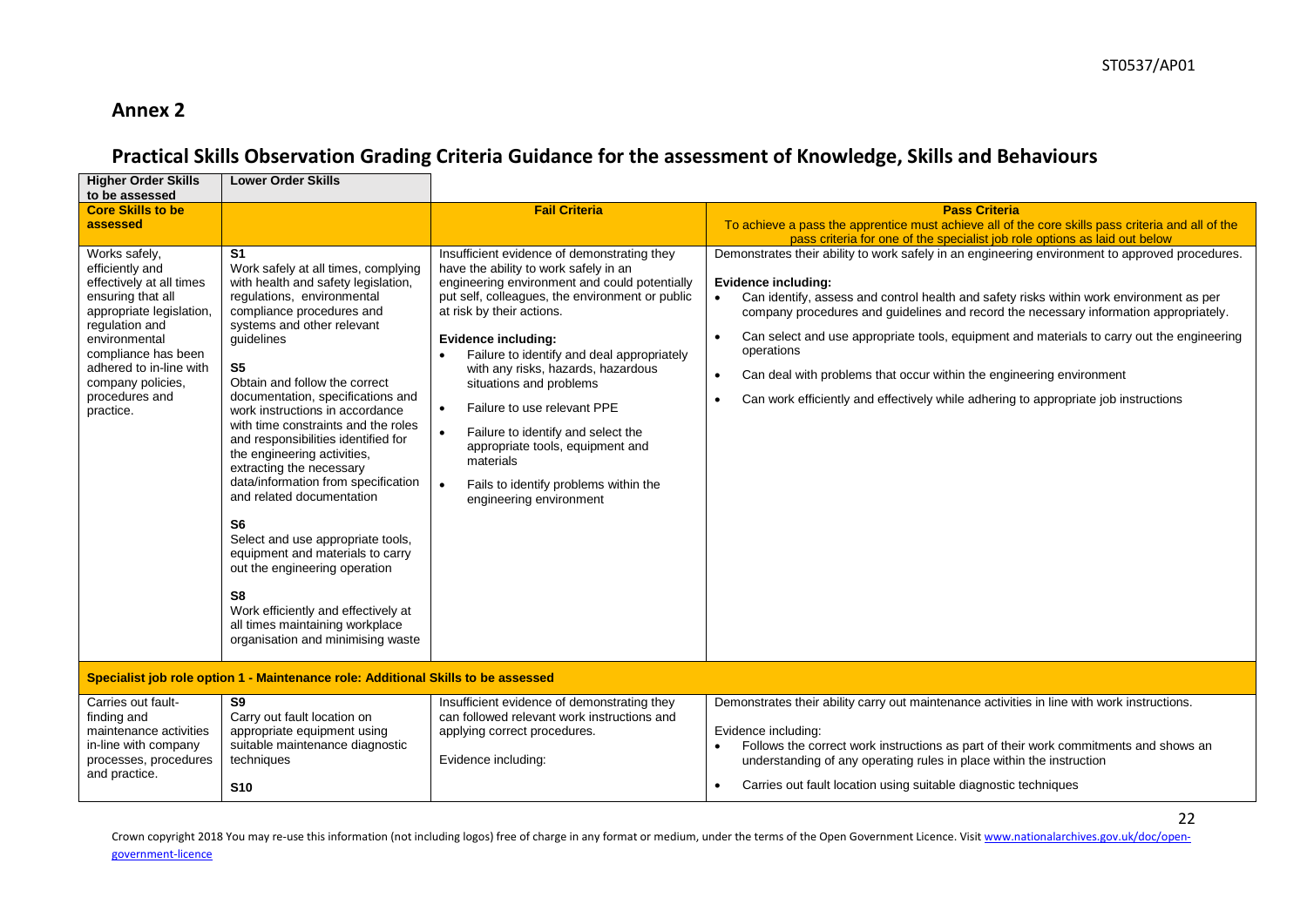|                                                                | Carry out maintenance activities in<br>line with work instructions                                                                                                                                                                                                                                                                     | Failure to carry out fault location and<br>$\bullet$<br>does not use suitable diagnostic<br>techniques<br>Failure to follow work instructions while<br>$\bullet$<br>carrying out maintenance activities                                                                                              | Followed the correct work instructions while carrying out the maintenance activities<br>$\bullet$                                                                                                                                                                                                                                                                  |
|----------------------------------------------------------------|----------------------------------------------------------------------------------------------------------------------------------------------------------------------------------------------------------------------------------------------------------------------------------------------------------------------------------------|------------------------------------------------------------------------------------------------------------------------------------------------------------------------------------------------------------------------------------------------------------------------------------------------------|--------------------------------------------------------------------------------------------------------------------------------------------------------------------------------------------------------------------------------------------------------------------------------------------------------------------------------------------------------------------|
|                                                                |                                                                                                                                                                                                                                                                                                                                        | Specialist job role option 2 - Mechanical Manufacturing engineering role: Additional Skills to be assessed                                                                                                                                                                                           |                                                                                                                                                                                                                                                                                                                                                                    |
| Produces parts to the<br>required specification.               | <b>S14</b><br>Mount and set the required work<br>holding devices                                                                                                                                                                                                                                                                       | Insufficient evidence of demonstrating they<br>can produce components sub-assemblies or<br>completed assemblies to the required<br>specification.                                                                                                                                                    | Demonstrates their ability to produce components sub-assemblies or completed assemblies to<br>the required specification.                                                                                                                                                                                                                                          |
|                                                                | <b>S15</b><br>Produce individual components,<br>sub-assemblies or completed<br>assemblies using mechanical<br>manufacturing techniques                                                                                                                                                                                                 | Evidence including:<br>Failure to produce individual<br>components, sub-assemblies or<br>completed assemblies using mechanical<br>manufacturing techniques<br>Failure to mount and set the required<br>work holding devices                                                                          | Evidence including:<br>Follows the appropriate mechanical manufacturing techniques to produce individual<br>components, sub-assemblies or completed assemblies, showing an understanding of the<br>techniques used<br>Mounts and sets the required work holding devices<br>$\bullet$                                                                               |
|                                                                |                                                                                                                                                                                                                                                                                                                                        | Specialist job role option 3 - Electrical and Electronic engineering role: Additional Skills to be assessed                                                                                                                                                                                          |                                                                                                                                                                                                                                                                                                                                                                    |
| Tests and assembles<br>parts to the required<br>specification. | S <sub>18</sub><br>Assemble and test a range of<br>electrical components e.g.<br>component panels, isolator<br>switches, fuses, circuit breakers,<br>contactors, relays, rail mounted<br>terminal blocks, etc.S19<br>Assemble and test a range of<br>electronic components e.g.<br>resistors, capacitors, diodes,<br>transistors, etc. | Insufficient evidence of demonstrating they<br>can assemble and test a range of electrical<br>and electronic components.<br>Evidence including:<br>Failure to assemble and test a range of<br>$\bullet$<br>electrical components<br>Failure to Assemble and test a range of<br>electronic components | Demonstrates their ability to assemble and test a range of electrical and electronic components.<br>Evidence including:<br>Follows the appropriate electrical assembly and testing, showing an understanding of the<br>techniques used<br>Follows the appropriate electronic assembly and testing, showing an understanding of the<br>$\bullet$<br>techniques used |
|                                                                | Specialist job role option 4 - Fabrication role: Additional Skills to be assessed                                                                                                                                                                                                                                                      |                                                                                                                                                                                                                                                                                                      |                                                                                                                                                                                                                                                                                                                                                                    |
| Produces parts to the<br>required specification.               | <b>S22</b><br>Join the materials using the<br>appropriate methods and<br>techniques<br><b>S23</b>                                                                                                                                                                                                                                      | Insufficient evidence of demonstrating they<br>can produce components which meet the<br>specification requirements<br>Evidence including:                                                                                                                                                            | Demonstrates their ability to produce components which meet the specification requirements.<br>Evidence including:<br>Follows the correct work instructions to produce components as part of their work<br>commitments and shows an understanding of any operating rules in place within the<br>instruction                                                        |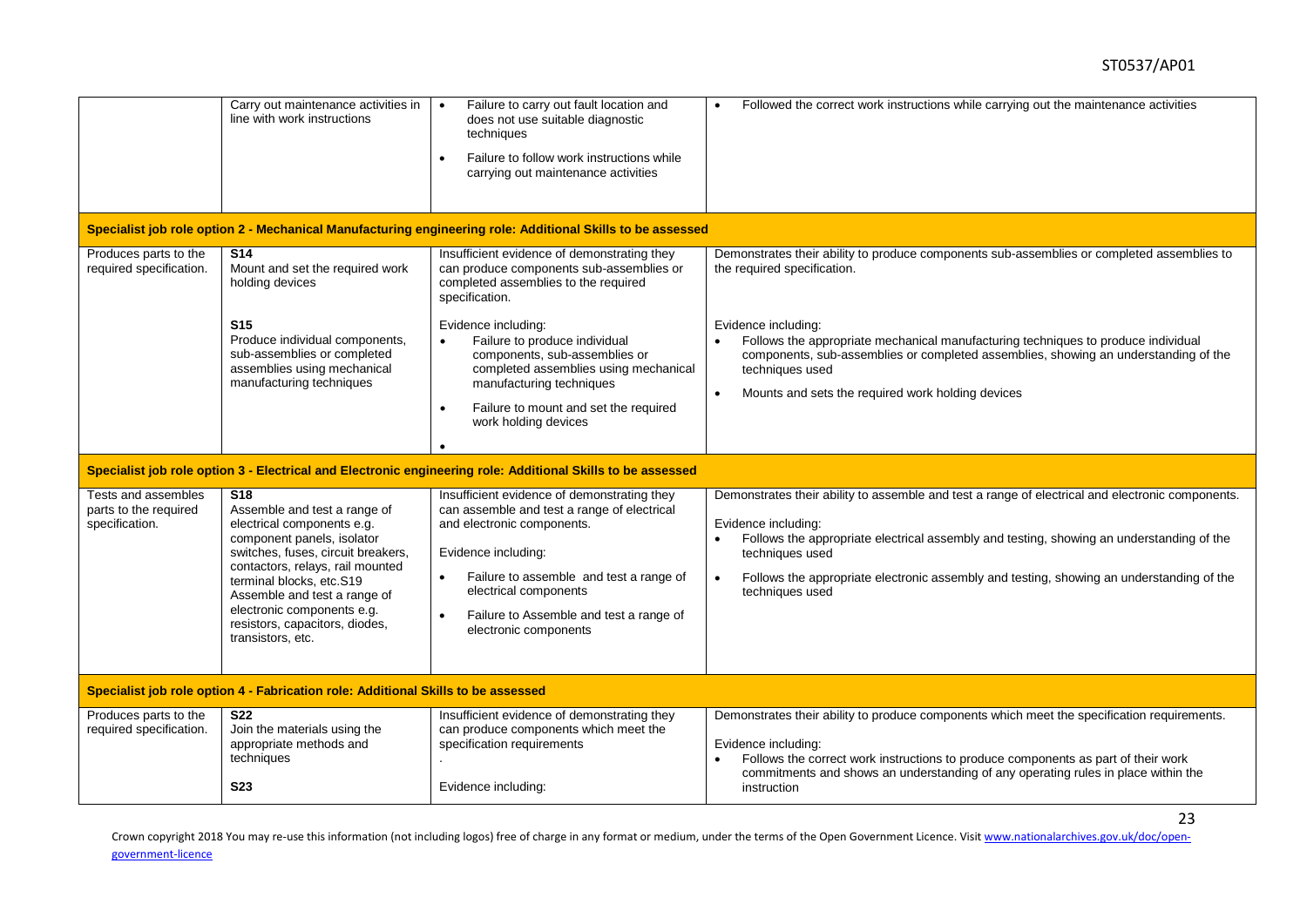#### ST0537/AP01

|                                                                                                                               | Produce components which meet<br>the specification requirements                                                                                                                                                                                                                                                                            | Failure to produce components which<br>meet the specification requirements<br>Failure join the materials in line with work<br>instructions and required specification<br>Specialist job role option 5 - Materials, processing, finishing role: Additional Skills to be assessed                                                                                                                                                              | Can produce components which meet the specification requirements<br>$\bullet$<br>Can join the materials using the appropriate methods and techniques<br>$\bullet$                                                                                                                                                                                                                                                                                                                      |
|-------------------------------------------------------------------------------------------------------------------------------|--------------------------------------------------------------------------------------------------------------------------------------------------------------------------------------------------------------------------------------------------------------------------------------------------------------------------------------------|----------------------------------------------------------------------------------------------------------------------------------------------------------------------------------------------------------------------------------------------------------------------------------------------------------------------------------------------------------------------------------------------------------------------------------------------|----------------------------------------------------------------------------------------------------------------------------------------------------------------------------------------------------------------------------------------------------------------------------------------------------------------------------------------------------------------------------------------------------------------------------------------------------------------------------------------|
| Prepare for and<br>carryout material<br>processing finishing<br>operations to the<br>required specification<br>efficiently.   | S <sub>26</sub><br>Prepare equipment, tooling,<br>materials, etc. and complete set<br>up activities before carrying out<br>the materials, processing, finishing<br>operation<br><b>S27</b><br>Carry out the material, processing,<br>finishing operation in line with<br>specific safe working practices and<br>specification requirements | Insufficient evidence of demonstrating they<br>can carry out material, processing, finishing<br>operations in line with specification<br>requirements<br>Evidence including:<br>Failure to Carry out the material,<br>processing, finishing operation in line with<br>specific safe working practices and<br>specification requirements<br>Failure to prepare equipment, tooling,<br>materials and complete appropriate set<br>up activities | Demonstrates their ability to carry out material, processing, finishing operations which meet the<br>specification requirements.<br>Evidence including:<br>Follows the correct work instructions to carry out material, processing, finishing operation as<br>part of their work commitments and shows an understanding of any operating rules in place<br>within the instruction<br>Can prepare equipment, tooling, materials and complete appropriate set up activities<br>$\bullet$ |
|                                                                                                                               | Specialist job role option 6 - Technical support role: Additional Skills to be assessed                                                                                                                                                                                                                                                    |                                                                                                                                                                                                                                                                                                                                                                                                                                              |                                                                                                                                                                                                                                                                                                                                                                                                                                                                                        |
| Prepare and carryout<br>the technical support<br>activities in line with<br>company procedures,<br>processes and<br>practices | <b>S30</b><br>Prepare equipment, tooling,<br>materials, etc. and complete set<br>up activities before carrying out<br>the technical support activity<br>S31<br>Carry out the technical support<br>operation in line with specific safe<br>working practices and specification<br>requirements                                              | Insufficient evidence of demonstrating they<br>can carry out technical support operations in<br>line with specification requirements<br>Evidence including:<br>Failure to Carry out the technical support<br>operation in line with specific safe<br>working practices and specification<br>requirements<br>Failure to prepare equipment, tooling,<br>materials and complete appropriate set<br>up activities                                | Demonstrates their ability to carry out technical support role which meet the specification<br>requirements.<br>Evidence including:<br>Follows the correct work instructions to carry out technical support operation as part of their<br>work commitments and shows an understanding of any operating rules in place within the<br>instruction<br>Can prepare equipment, tooling, materials and complete appropriate set up activities                                                |

| <b>Higher Order Core</b> | Lower Order Core Knowledge to | Fail                                        | Pass                                                                                             |  |
|--------------------------|-------------------------------|---------------------------------------------|--------------------------------------------------------------------------------------------------|--|
| <b>Knowledge to be</b>   | be assessed                   |                                             | To achieve a pass the apprentice must achieve all of the core knowledge pass criteria and all of |  |
| assessed                 |                               |                                             | the pass criteria for one of the specialist job role options as laid out below                   |  |
| Knows how to             | K1                            | Insufficient knowledge of how to obtain the | Demonstrates their knowledge of how to obtain the necessary job instructions, engineering        |  |
| complete tasks, solve    |                               | necessary job instructions, engineering     | drawings and specifications and how to interpret them                                            |  |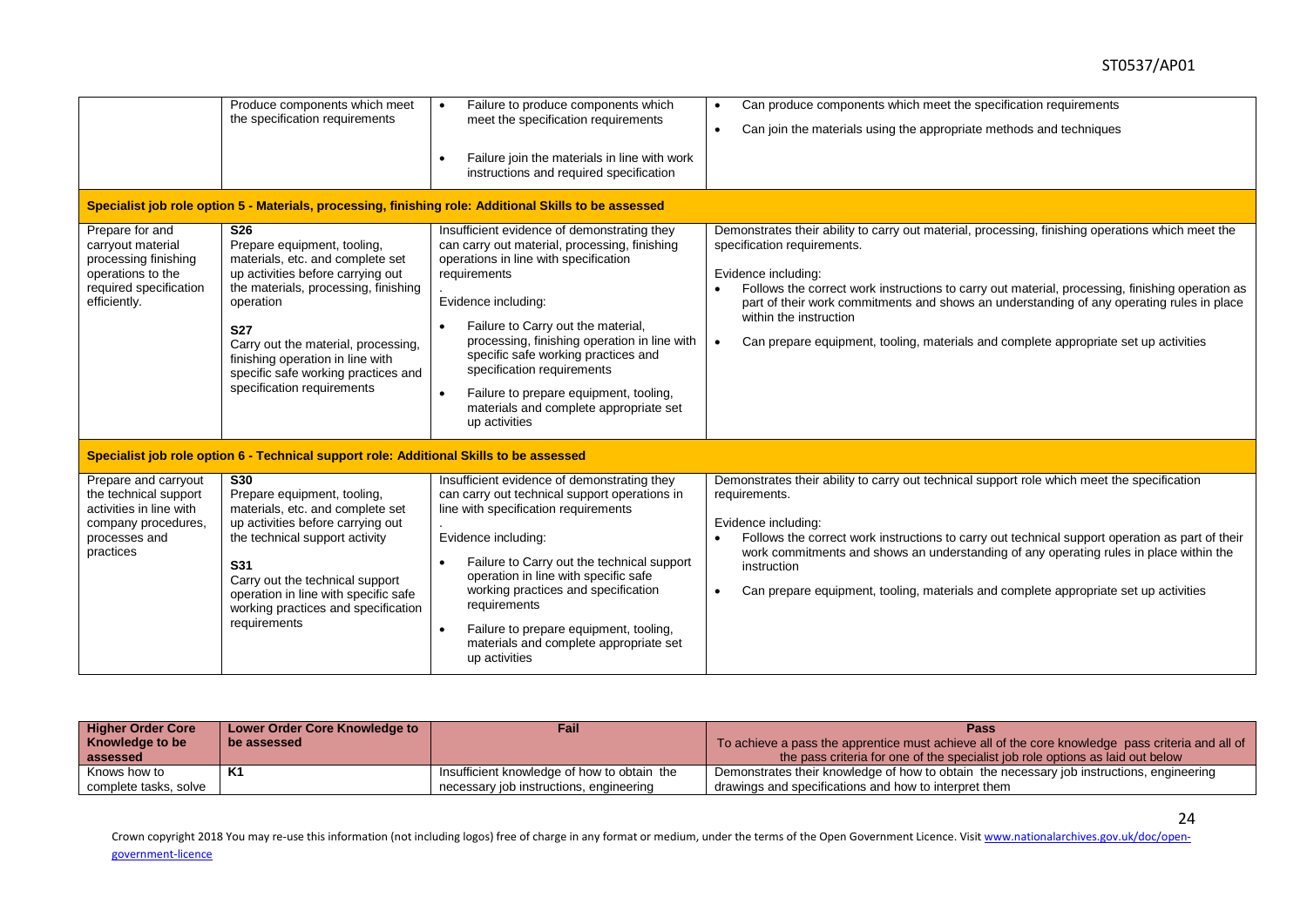| problems and<br>implement preventive<br>measures in-line with<br>company procedures,<br>practices and<br>processes.                                                                               | How to obtain the necessary job<br>instructions, engineering drawings<br>and specifications and how to<br>interpret them<br><b>K4</b><br>Engineering operational practices,<br>processes and procedures<br>K <sub>5</sub><br>Potential problems that can occur<br>within the engineering operations<br>and how they can be avoided | drawings and specifications and how to<br>interpret them<br>Evidence including:<br>Cannot explain where to obtain the<br>obtain the necessary job instructions,<br>engineering drawings and specifications<br>when questioned<br>Cannot interpret necessary job<br>instructions, engineering drawings and<br>specifications when questioned<br>Cannot outline the operational practices,<br>processes and procedures when<br>questioned<br>Cannot outline the potential problems that<br>can occur within the engineering<br>operations when questioned<br>Cannot explain the actions that can be<br>taken to avoid problems from occurring<br>when questioned | Evidence including:<br>Can explain where to obtain the obtain the necessary job instructions, engineering<br>$\bullet$<br>drawings and specifications when questioned<br>Can interpret necessary job instructions, engineering drawings and specifications when<br>$\bullet$<br>questioned<br>Can outline the specific operational practices, processes and procedures relevant to their<br>work activities when questioned<br>Can outline the potential problems that can occur within the engineering operations when<br>questioned<br>Can explain the actions that can be taken to avoid problems from occurring when<br>questioned |
|---------------------------------------------------------------------------------------------------------------------------------------------------------------------------------------------------|------------------------------------------------------------------------------------------------------------------------------------------------------------------------------------------------------------------------------------------------------------------------------------------------------------------------------------|----------------------------------------------------------------------------------------------------------------------------------------------------------------------------------------------------------------------------------------------------------------------------------------------------------------------------------------------------------------------------------------------------------------------------------------------------------------------------------------------------------------------------------------------------------------------------------------------------------------------------------------------------------------|----------------------------------------------------------------------------------------------------------------------------------------------------------------------------------------------------------------------------------------------------------------------------------------------------------------------------------------------------------------------------------------------------------------------------------------------------------------------------------------------------------------------------------------------------------------------------------------------------------------------------------------|
| Knows how to work<br>towards company<br>targets flexibly                                                                                                                                          | K <sub>3</sub><br>Their individual roles and<br>responsibilities within the<br>organisation and the flexibility<br>required to support the<br>achievement of company targets                                                                                                                                                       | Insufficient knowledge of their individual roles<br>and responsibilities and the flexibility required<br>to support the achievement of company<br>targets<br>Evidence including:<br>Cannot explain their individual roles and<br>responsibilities when questioned<br>Cannot explain the importance of<br>flexibility required to support the<br>achievement of company targets when<br>questioned                                                                                                                                                                                                                                                              | Demonstrates their knowledge of their individual roles and responsibilities and the flexibility<br>required to support the achievement of company targets<br>Evidence including:<br>Can explain their individual roles and responsibilities when questioned<br>Can explain the importance of flexibility required to support the achievement of company<br>targets when questioned                                                                                                                                                                                                                                                     |
|                                                                                                                                                                                                   | Maintenance role: Additional Knowledge to be assessed                                                                                                                                                                                                                                                                              |                                                                                                                                                                                                                                                                                                                                                                                                                                                                                                                                                                                                                                                                |                                                                                                                                                                                                                                                                                                                                                                                                                                                                                                                                                                                                                                        |
| Knows how to plan<br>and carry out tasks in-<br>line with appropriate<br>legislation, regulation<br>and environmental<br>requirements and in-<br>line with company<br>procedures and<br>practice. | K6<br>Maintenance planning<br>K <sub>8</sub><br>Specific safe working practices,<br>maintenance procedures and<br>environmental regulations that<br>need to be observed                                                                                                                                                            | Insufficient knowledge of maintenance<br>operations<br>Evidence including:<br>Cannot describe the maintenance<br>planning operation in sufficient detail<br>when questioned                                                                                                                                                                                                                                                                                                                                                                                                                                                                                    | Demonstrates their understanding of a maintenance operations<br>Evidence including:<br>Can use of technical language and detail covering the key elements of the knowledge<br>$\bullet$<br>relating to the maintenance activities they have been involved in when questioned<br>Can describe the planning carried out prior to the start of the maintenance operation when<br>questioned                                                                                                                                                                                                                                               |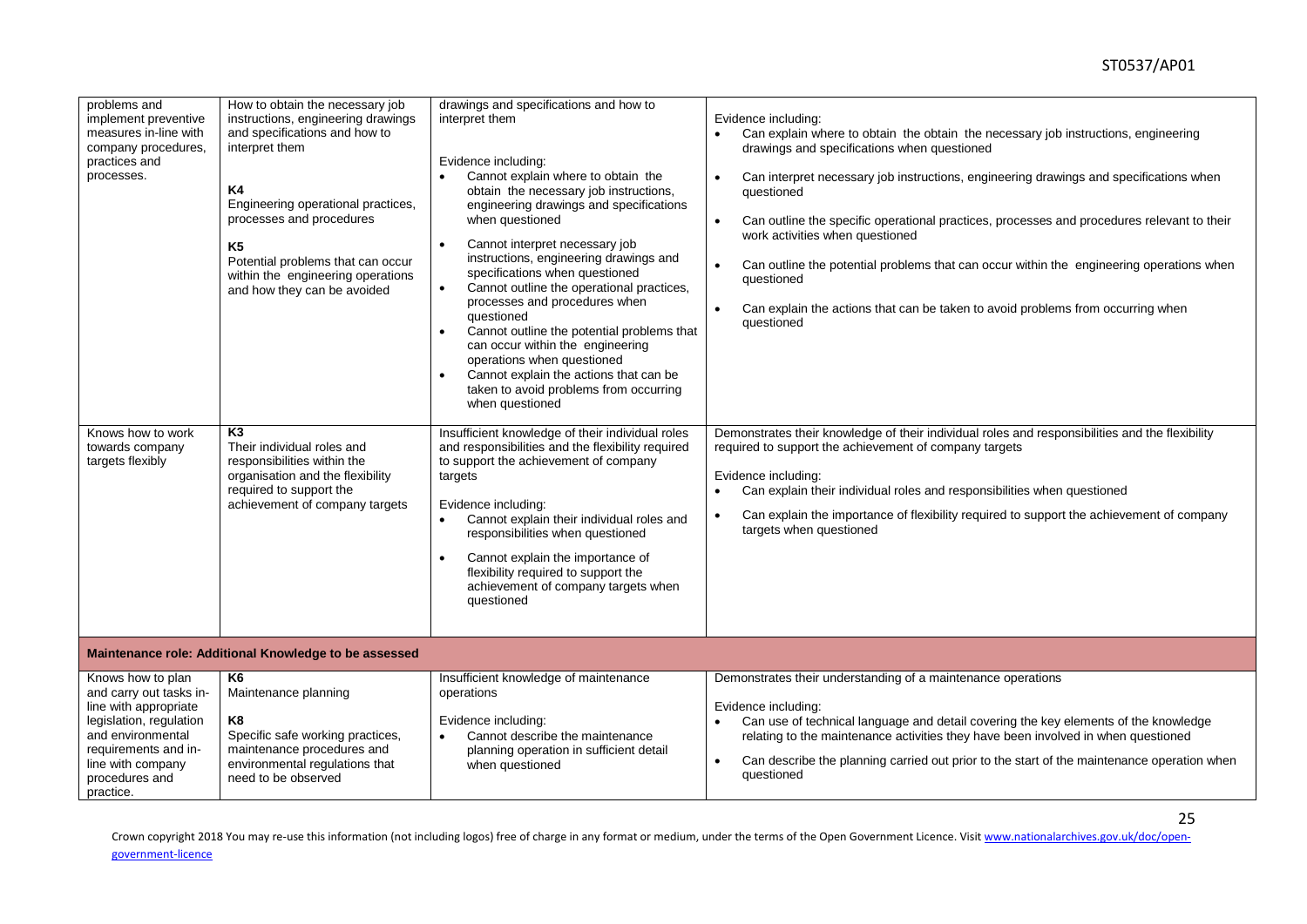|                                                                                                                              |                                                                                                                                                                                                            | Cannot describe the specific safe working<br>practices, maintenance procedures and<br>environmental regulations that need to be<br>observed when questioned                                                                                                                                                                                                                | Cannot describe the specific safe working practices, maintenance procedures and<br>$\bullet$<br>environmental regulations that need to be observed when questioned                                                                                                                                                                                                                                                                                                                                                                                                       |
|------------------------------------------------------------------------------------------------------------------------------|------------------------------------------------------------------------------------------------------------------------------------------------------------------------------------------------------------|----------------------------------------------------------------------------------------------------------------------------------------------------------------------------------------------------------------------------------------------------------------------------------------------------------------------------------------------------------------------------|--------------------------------------------------------------------------------------------------------------------------------------------------------------------------------------------------------------------------------------------------------------------------------------------------------------------------------------------------------------------------------------------------------------------------------------------------------------------------------------------------------------------------------------------------------------------------|
|                                                                                                                              | Mechanical manufacturing role: Additional Knowledge to be assessed                                                                                                                                         |                                                                                                                                                                                                                                                                                                                                                                            |                                                                                                                                                                                                                                                                                                                                                                                                                                                                                                                                                                          |
| Knows the uses of a<br>range of<br>manufacturing<br>equipment and the<br>associated quality<br>outputs of that<br>equipment. | K <sub>9</sub><br>Specific equipment operating<br>parameters<br>K <sub>11</sub><br>Specific quality specifications for<br>mechanical manufacturing<br>operations                                           | Insufficient knowledge of mechanical<br>manufacturing operations<br>Evidence including:<br>Cannot describe the equipment operating<br>parameters when questioned<br>Cannot describe the specific quality<br>specifications for mechanical<br>manufacturing operations                                                                                                      | Demonstrates their understanding of a mechanical manufacturing operations<br>Evidence including:<br>Can use of technical language and detail covering the key elements of the knowledge<br>relating to the mechanical manufacturing activities they have been involved in when<br>questioned<br>Can describe the specific equipment operating parameters when questioned<br>$\bullet$<br>Can describe the specific quality specifications for mechanical manufacturing operations                                                                                        |
|                                                                                                                              | Electrical and electronic engineering role: Additional Knowledge to be assessed                                                                                                                            |                                                                                                                                                                                                                                                                                                                                                                            |                                                                                                                                                                                                                                                                                                                                                                                                                                                                                                                                                                          |
| Knows the correct<br>uses cables for a wide<br>range of tasks in-line<br>with safe working<br>practices and<br>procedures.   | K <sub>12</sub><br>Cable types and where they should<br>be used<br>K14<br>Specific safe working practices,<br>isolation procedures and safe<br>reinstating of equipment/system<br>that need to be observed | Insufficient knowledge of electrical and<br>electronic engineering operations<br>Evidence including:<br>Cannot describe the different cable types<br>and where they have used them when<br>questioned<br>Cannot describe the specific safe working<br>$\bullet$<br>practices, isolation procedures and safe<br>reinstating of equipment/system that need<br>to be observed | Demonstrates their understanding of electrical and electronic engineering operations<br>Evidence including:<br>Can use of technical language and detail covering the key elements of the knowledge<br>relating to the electrical and electronic engineering activities they have been involved in<br>when questioned<br>Can describe the different cable types and where they have used them when questioned<br>$\bullet$<br>Can describe the specific safe working practices, isolation procedures and safe reinstating<br>of equipment/system that need to be observed |
|                                                                                                                              | Fabrication role: Additional Knowledge to be assessed                                                                                                                                                      |                                                                                                                                                                                                                                                                                                                                                                            |                                                                                                                                                                                                                                                                                                                                                                                                                                                                                                                                                                          |
| Knows how to prepare<br>appropriately for tasks<br>in-line with safe<br>working practices and<br>procedures.                 | K <sub>15</sub><br>Specific marking out and<br>preparation techniques<br><b>K17</b><br>Specific safe working practices,<br>isolation procedures and safe                                                   | Insufficient knowledge of fabrication operations<br>Evidence including:<br>Cannot describe the marking out and<br>$\bullet$<br>preparation techniques when questioned<br>Cannot describe the specific safe working<br>$\bullet$<br>practices, isolation procedures and safe                                                                                                | Demonstrates their understanding of fabrication operations<br>Evidence including:<br>Can use of technical language and detail covering the key elements of the knowledge<br>relating to the fabrication activities they have been involved in when questioned                                                                                                                                                                                                                                                                                                            |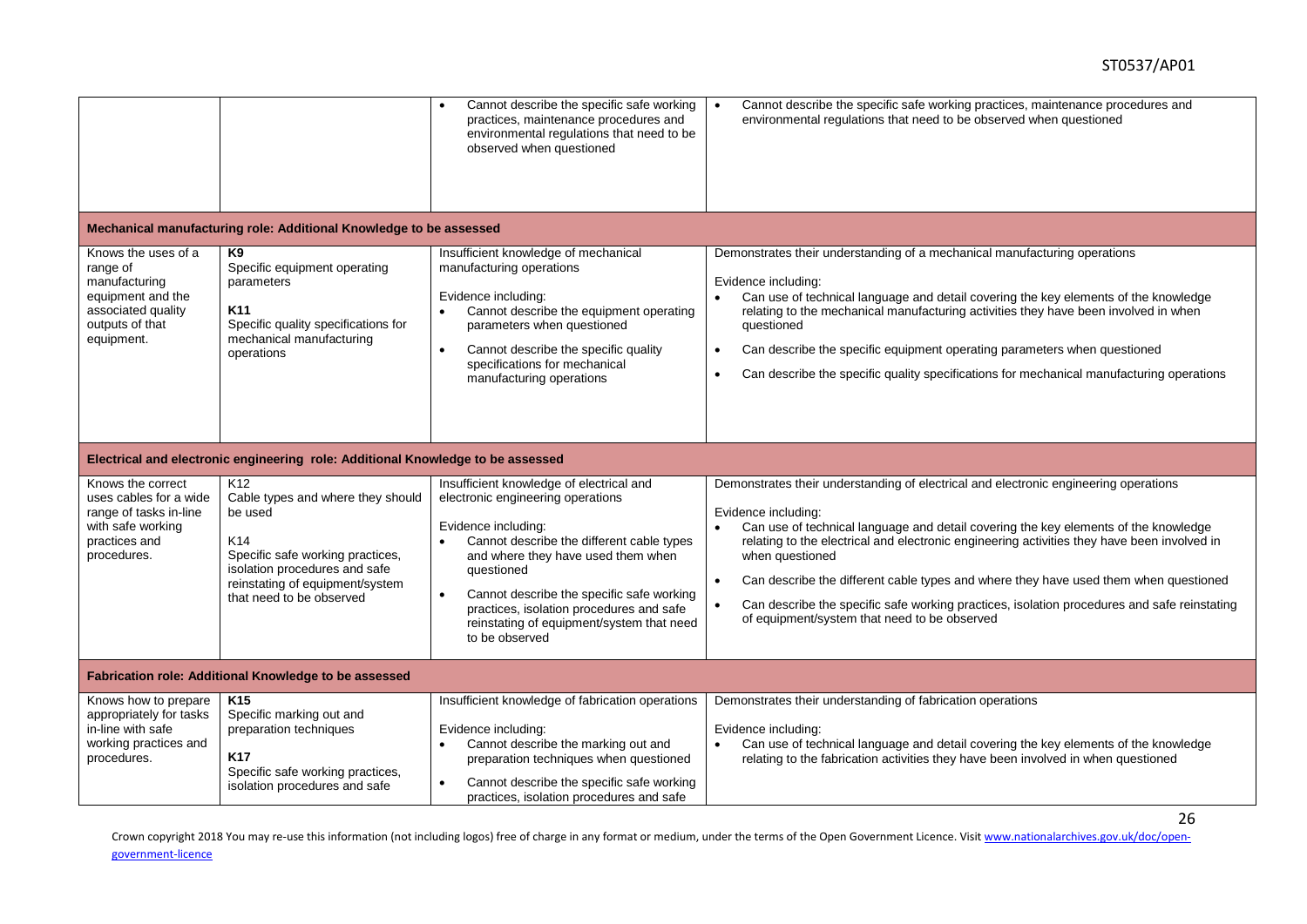|                                                                                                                                                 | reinstating of equipment/system<br>that need to be observed                                                                                                                                                                                  | reinstating of equipment/system that need<br>to be observed                                                                                                                                                                                                                                                                                                            | Can describe the marking out and preparation techniques and where they have used them<br>when questioned                                                                                                                                                                                                                                                                                                                                                                                                                                                                                                      |
|-------------------------------------------------------------------------------------------------------------------------------------------------|----------------------------------------------------------------------------------------------------------------------------------------------------------------------------------------------------------------------------------------------|------------------------------------------------------------------------------------------------------------------------------------------------------------------------------------------------------------------------------------------------------------------------------------------------------------------------------------------------------------------------|---------------------------------------------------------------------------------------------------------------------------------------------------------------------------------------------------------------------------------------------------------------------------------------------------------------------------------------------------------------------------------------------------------------------------------------------------------------------------------------------------------------------------------------------------------------------------------------------------------------|
|                                                                                                                                                 |                                                                                                                                                                                                                                              |                                                                                                                                                                                                                                                                                                                                                                        | Can describe the specific safe working practices, isolation procedures and safe reinstating<br>$\bullet$<br>of equipment/system that need to be observed                                                                                                                                                                                                                                                                                                                                                                                                                                                      |
|                                                                                                                                                 | Materials, processing, finishing role: Additional Knowledge to be assessed                                                                                                                                                                   |                                                                                                                                                                                                                                                                                                                                                                        |                                                                                                                                                                                                                                                                                                                                                                                                                                                                                                                                                                                                               |
| Knows the uses of a<br>range of equipment<br>and the associated<br>quality outputs of that<br>equipment.                                        | K <sub>18</sub><br>Specific machinery, equipment and<br>tooling required for the materials,<br>processing, finishing operation<br>K20<br>Specific quality specifications for<br>materials, processing, finishing<br>operations               | Insufficient knowledge of materials,<br>processing, finishing operations<br>Evidence including:<br>Cannot describe the machinery,<br>$\bullet$<br>equipment and tooling required for the<br>materials, processing, finishing operation<br>when questioned<br>Cannot describe the specific quality<br>specifications for materials, processing,<br>finishing operations | Demonstrates their understanding of materials, processing, finishing operations<br>Evidence including:<br>Can use of technical language and detail covering the key elements of the knowledge<br>relating to the materials, processing, finishing activities they have been involved in when<br>questioned<br>Can describe the machinery, equipment and tooling required for the materials, processing,<br>$\bullet$<br>finishing operation and where they have used them when questioned<br>Can describe the specific quality specifications for materials, processing, finishing<br>$\bullet$<br>operations |
|                                                                                                                                                 | Technical support role: Additional Knowledge to be assessed                                                                                                                                                                                  |                                                                                                                                                                                                                                                                                                                                                                        |                                                                                                                                                                                                                                                                                                                                                                                                                                                                                                                                                                                                               |
| Knows the uses of a<br>range of<br>manufacturing<br>equipment, the quality<br>requirements of their<br>tasks and the safe<br>working practices. | K <sub>21</sub><br>Specific machinery, equipment and<br>tooling required for the technical<br>support operation<br>K <sub>23</sub><br>Specific safe working practices,<br>procedures and quality<br>requirements that need to be<br>observed | Insufficient knowledge technical support<br>operations<br>Evidence including:<br>Cannot describe the machinery,<br>$\bullet$<br>equipment and tooling required for the<br>technical support operation when<br>questioned<br>Cannot describe the specific safe working<br>$\bullet$<br>practices, procedures and quality<br>requirements that need to be observed       | Demonstrates their understanding of technical support operations<br>Evidence including:<br>Can use of technical language and detail covering the key elements of the knowledge<br>relating to the technical support activities they have been involved in when questioned<br>Can describe the machinery, equipment and tooling required for the technical support<br>$\bullet$<br>operation and where they have used them when questioned<br>Can describe the specific safe working practices, procedures and quality requirements that<br>need to be observed                                                |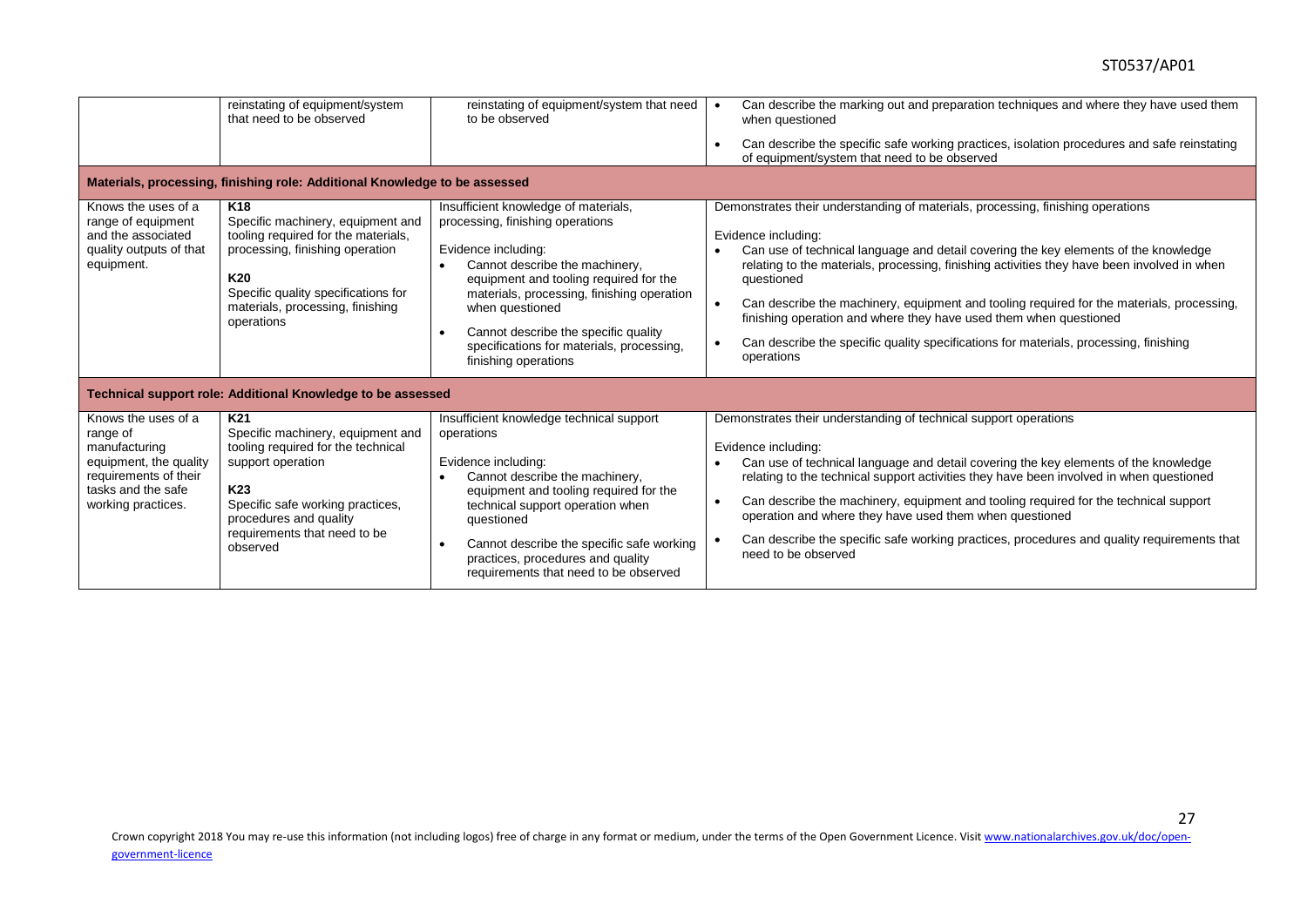| Core Behaviours to be assessed                                                                                                                                                                                                                                                                                                                                                    | Fail                                         | <b>Pass</b><br>To achieve a pass the apprentice must achieve all of the behaviours pass criteria as laid out below                                                                                                |
|-----------------------------------------------------------------------------------------------------------------------------------------------------------------------------------------------------------------------------------------------------------------------------------------------------------------------------------------------------------------------------------|----------------------------------------------|-------------------------------------------------------------------------------------------------------------------------------------------------------------------------------------------------------------------|
| <b>B1 Personal responsibility and</b><br>resilience<br>Comply with the health and safety<br>guidance and procedures, be<br>disciplined and have a responsible<br>approach to risk, work diligently<br>regardless of how much they are<br>being supervised, accept<br>responsibility for managing time and<br>workload and stay motivated and<br>committed when facing challenges. | Cannot demonstrate safe<br>working practices | Demonstrates they comply with H&S guidance & procedures<br>Evidence including:<br>Always demonstrates understanding & importance of H&S requirements<br>Dynamically assesses/controls risk in current environment |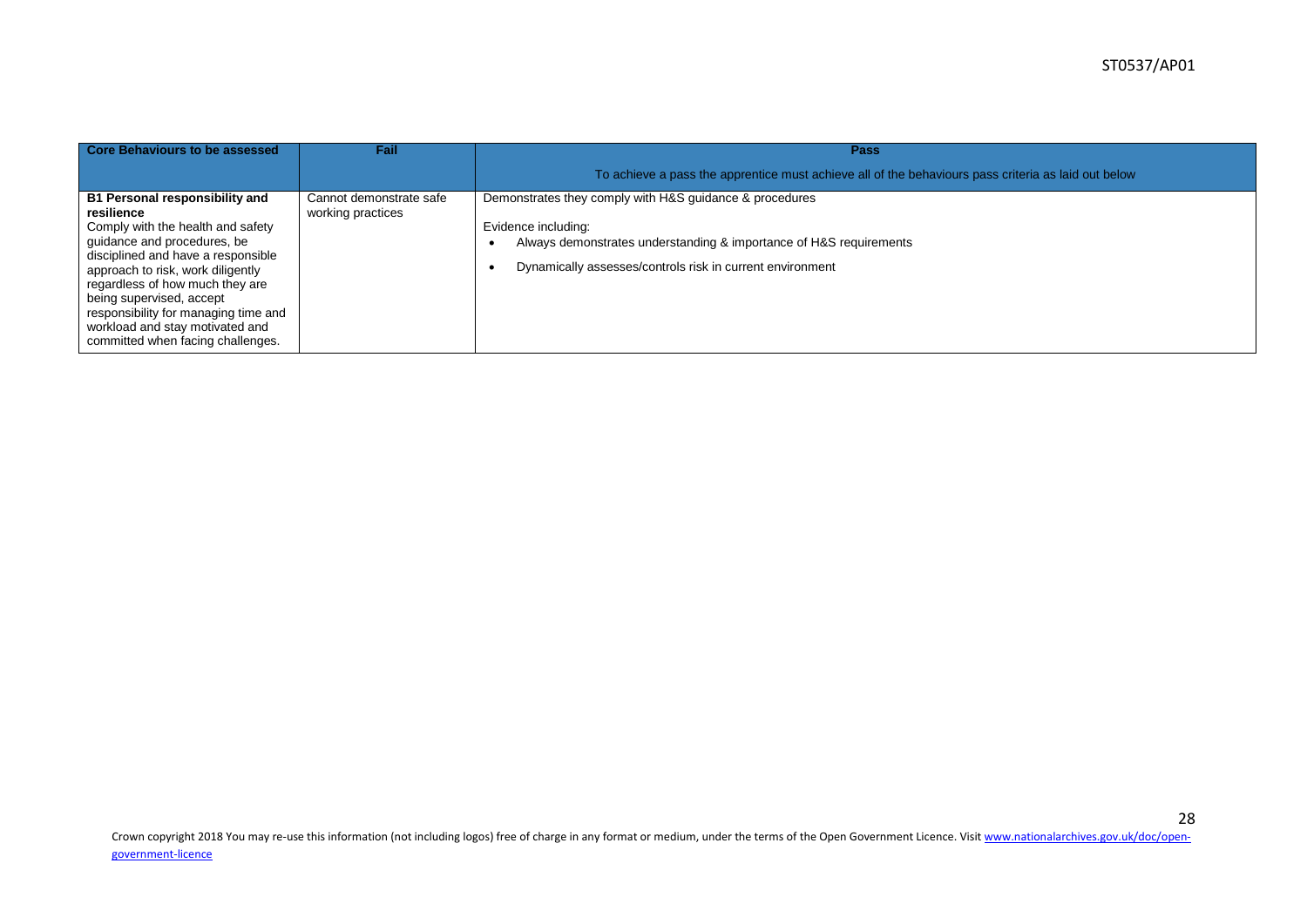| <b>Higher Order Skills</b><br>to be assessed                                                                                                                                                                                          | <b>Lower Order Skills</b>                                                                                                                                                                                                                                                                                                                                                                                                                                                                                                                                                                                                                                                                                              |                                                                                                                                                                                                                                                                                                                                                                                                                                                                                                                                                                    |                                                                                                                                                                                                                                                                                                                                                                                                                                                                                                                                                                                                                                                                                                                                                                                                                |                                                                                                                                                                                                                                                                                                                                                                                                                                                       |
|---------------------------------------------------------------------------------------------------------------------------------------------------------------------------------------------------------------------------------------|------------------------------------------------------------------------------------------------------------------------------------------------------------------------------------------------------------------------------------------------------------------------------------------------------------------------------------------------------------------------------------------------------------------------------------------------------------------------------------------------------------------------------------------------------------------------------------------------------------------------------------------------------------------------------------------------------------------------|--------------------------------------------------------------------------------------------------------------------------------------------------------------------------------------------------------------------------------------------------------------------------------------------------------------------------------------------------------------------------------------------------------------------------------------------------------------------------------------------------------------------------------------------------------------------|----------------------------------------------------------------------------------------------------------------------------------------------------------------------------------------------------------------------------------------------------------------------------------------------------------------------------------------------------------------------------------------------------------------------------------------------------------------------------------------------------------------------------------------------------------------------------------------------------------------------------------------------------------------------------------------------------------------------------------------------------------------------------------------------------------------|-------------------------------------------------------------------------------------------------------------------------------------------------------------------------------------------------------------------------------------------------------------------------------------------------------------------------------------------------------------------------------------------------------------------------------------------------------|
| <b>Core Skills to be</b><br>assessed                                                                                                                                                                                                  |                                                                                                                                                                                                                                                                                                                                                                                                                                                                                                                                                                                                                                                                                                                        | <b>Fail Criteria</b>                                                                                                                                                                                                                                                                                                                                                                                                                                                                                                                                               | <b>Pass Criteria</b><br>To achieve a pass the apprentice must achieve all of the<br>core skills pass criteria and all of the pass criteria for one<br>of the specialist job role options as laid out below                                                                                                                                                                                                                                                                                                                                                                                                                                                                                                                                                                                                     | <b>Distinction Criteria</b><br>To achieve a distinction the<br>apprentices must be able to<br>achieve all of the pass criteria and<br>at least 2 of the 3 core skills<br>distinction criteria as laid out below<br>and the distinction criteria for the<br>specialist job role they are working<br>towards                                                                                                                                            |
| Works safely at all<br>times ensuring that all<br>appropriate legislation,<br>regulation and<br>environmental<br>compliance<br>requirements have<br>been adhered to in-<br>line with company<br>policies, procedures<br>and practice. | S <sub>1</sub><br>Work safely at all times, complying<br>with health and safety legislation,<br>regulations, environmental<br>compliance procedures and<br>systems and other relevant<br>guidelines<br>S <sub>2</sub><br>Identify and deal appropriately with<br>any risks, hazards, hazardous<br>situations and problems that may<br>occur within the engineering<br>environment within the limits of<br>their responsibility<br>S <sub>6</sub><br>Select and use appropriate tools,<br>equipment and materials to carry<br>out the engineering operation<br><b>S7</b><br>Deal appropriately with any<br>problems that may occur within the<br>manufacturing environment within<br>the limits of their responsibility | Insufficient evidence of demonstrating they<br>have the ability to work safely in an<br>engineering environment and could potentially<br>put self, colleagues, the environment or public<br>at risk by their actions.<br>Evidence including:<br>Failure to identify and deal appropriately<br>with any risks, hazards, hazardous<br>situations and problems<br>Failure to use relevant PPE<br>$\bullet$<br>Failure to identify and select the<br>appropriate tools, equipment and<br>materials<br>Fails to identify problems within the<br>engineering environment | Demonstrates their ability to work safely in an engineering<br>environment to approved procedures.<br><b>Evidence including:</b><br>Can identify, assesses/ and controls risk within work<br>environment<br>Can use effective communication using a range of<br>$\bullet$<br>techniques<br>Can complete documentation accurately, efficiently<br>$\bullet$<br>and legibly using the correct terminology<br>Can select and use appropriate tools, equipment and<br>$\bullet$<br>materials to carry out the engineering operations<br>Can deal with problems that occur within the<br>$\bullet$<br>engineering environment<br>Can plan and Prepare prior to starting engineering<br>$\bullet$<br>activity<br>Can work efficiently and effectively while adhering to<br>$\bullet$<br>appropriate job instructions | Demonstrates they have the ability<br>to take on additional safety<br>responsibilities, over and above<br>the expectation of an engineering<br>environment.<br>Evidence including:<br>Challenges other people on<br>H&S compliance, where<br>appropriate<br>$\bullet$<br>Can dynamically<br>assesses/controls risk at all<br>times regardless of<br>environment<br>Can suggest ideas for<br>$\bullet$<br>improvement along with<br>possible solutions |
| Communicates<br>effectively using a<br>wide range of<br>methods.                                                                                                                                                                      | $\overline{\text{S3}}$<br>Demonstrate effective<br>communication skills which include<br>oral, written, electronic<br>S <sub>4</sub><br>Complete appropriate<br>documentation accurately,                                                                                                                                                                                                                                                                                                                                                                                                                                                                                                                              | Insufficient evidence of demonstrating they<br>have the ability to work safely in an<br>engineering environment and could potentially<br>put self, colleagues, the environment or public<br>at risk by their actions.<br>Evidence including:                                                                                                                                                                                                                                                                                                                       | Demonstrates their ability to work safely in an engineering<br>environment to approved procedures.<br>Evidence including:<br>Can use effective communication using a range of<br>techniques                                                                                                                                                                                                                                                                                                                                                                                                                                                                                                                                                                                                                    |                                                                                                                                                                                                                                                                                                                                                                                                                                                       |

# **Professional discussion Grading Criteria Guidance for the assessment of Knowledge, Skills and Behaviours**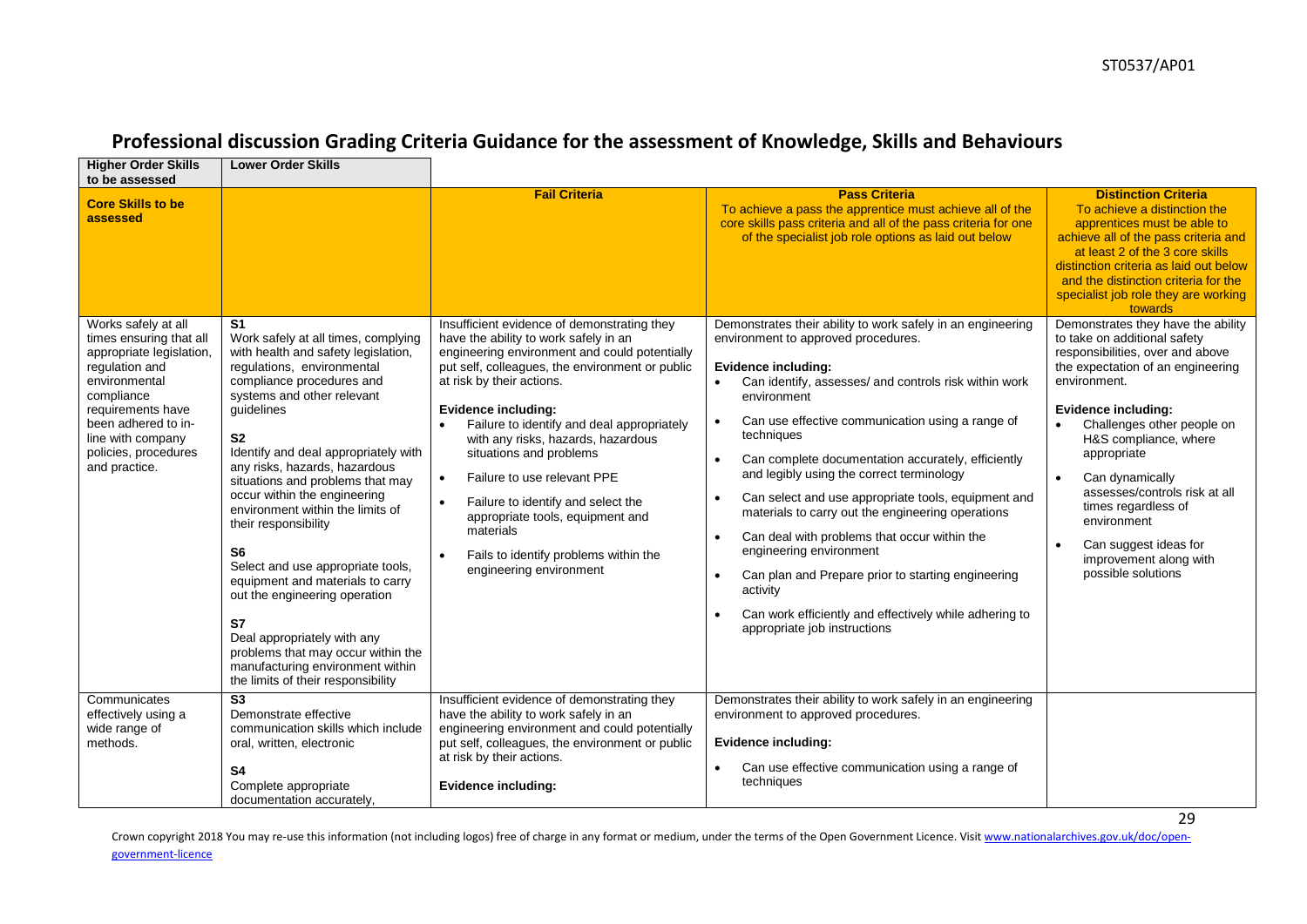|                                                                                                                                                                 | efficiently and legibly using the<br>correct terminology where required<br>Specialist job role option 1 - Maintenance role: Additional Skills to be assessed                                                                                                                                                                      | Does not use effective communication<br>$\bullet$<br>using a range of techniques<br>Does not complete documentation<br>accurately, efficiently and legibly using the<br>correct terminology                                                                                                                                                                                                                                                                  | Can complete documentation accurately, efficiently<br>and legibly using the correct terminology                                                                                                                                                                                                                                                                                                                                                                                                                                   |                                                                                                                                |
|-----------------------------------------------------------------------------------------------------------------------------------------------------------------|-----------------------------------------------------------------------------------------------------------------------------------------------------------------------------------------------------------------------------------------------------------------------------------------------------------------------------------|--------------------------------------------------------------------------------------------------------------------------------------------------------------------------------------------------------------------------------------------------------------------------------------------------------------------------------------------------------------------------------------------------------------------------------------------------------------|-----------------------------------------------------------------------------------------------------------------------------------------------------------------------------------------------------------------------------------------------------------------------------------------------------------------------------------------------------------------------------------------------------------------------------------------------------------------------------------------------------------------------------------|--------------------------------------------------------------------------------------------------------------------------------|
| Carries out fault-<br>finding and<br>maintenance activities<br>including corrective<br>action in-line with<br>company processes,<br>procedures and<br>practice. | S9<br>Carry out fault location on<br>appropriate equipment using<br>suitable maintenance diagnostic<br>techniques<br><b>S10</b><br>Carry out maintenance activities in<br>line with work instructions<br><b>S11</b><br>Carry out tests on the maintained<br>equipment in accordance with test<br>schedule/defined test procedures | Insufficient evidence of demonstrating they<br>can follow relevant work instructions and<br>applying correct procedures.<br>Evidence including:<br>Failure to carry out fault location and<br>$\bullet$<br>does not use suitable diagnostic<br>techniques<br>Failure to carry out sufficient tests on the<br>maintained equipment<br>Failure to follow completion activities and<br>$\bullet$<br>fails to restore equipment to a serviceable<br>condition    | Demonstrates their ability carry out maintenance activities<br>in line with work instructions.<br>Evidence including:<br>Provides evidence of having followed the correct work<br>instructions as part of their work commitments and<br>shows an understanding of any operating rules in<br>place within the instruction<br>Carries out fault location using suitable diagnostic<br>$\bullet$<br>techniques<br>Carries out sufficient tests on the maintained<br>$\bullet$<br>equipment                                           | Demonstrates that they can<br>consistently carryout fault finding<br>and maintenance efficiently and<br>can overcome problems. |
|                                                                                                                                                                 | <b>S12</b><br>Follow appropriate completion<br>activities and restore equipment to<br>service by replacing or repairing<br>components                                                                                                                                                                                             |                                                                                                                                                                                                                                                                                                                                                                                                                                                              | Carries out correct completion activities and restores<br>equipment to a serviceable condition                                                                                                                                                                                                                                                                                                                                                                                                                                    |                                                                                                                                |
|                                                                                                                                                                 |                                                                                                                                                                                                                                                                                                                                   | Specialist job role option 2 - Mechanical Manufacturing engineering role: Additional Skills to be assessed                                                                                                                                                                                                                                                                                                                                                   |                                                                                                                                                                                                                                                                                                                                                                                                                                                                                                                                   |                                                                                                                                |
| Produces parts to the<br>required specification.                                                                                                                | <b>S13</b><br>Plan the mechanical<br>manufacturing operation before<br>they start<br><b>S14</b><br>Mount and set the required work<br>holding devices<br><b>S15</b><br>Produce individual components,<br>sub-assemblies or completed<br>assemblies using mechanical<br>manufacturing techniques<br>S <sub>16</sub>                | Insufficient evidence of demonstrating they<br>can produce components sub-assemblies or<br>completed assemblies to the required<br>specification.<br>Evidence including:<br>Failure to plan mechanical manufacturing<br>$\bullet$<br>operation before they start<br>Failure to mount and set the required<br>$\bullet$<br>work holding devices<br>Failure to carry out quality checks during<br>$\bullet$<br>and after mechanical manufacturing<br>operation | Demonstrates their ability to produce components sub-<br>assemblies or completed assemblies to the required<br>specification.<br>Evidence including:<br>Provides evidence of having used appropriate<br>mechanical manufacturing techniques to produce<br>individual components, sub-assemblies or completed<br>assemblies, showing an understanding of the<br>techniques used<br>Mounts and sets the required work holding devices<br>$\bullet$<br>Can plan mechanical manufacturing operation before<br>$\bullet$<br>they start | Demonstrates that they can<br>consistently produce high quality<br>parts efficiently and can overcome<br>problems.             |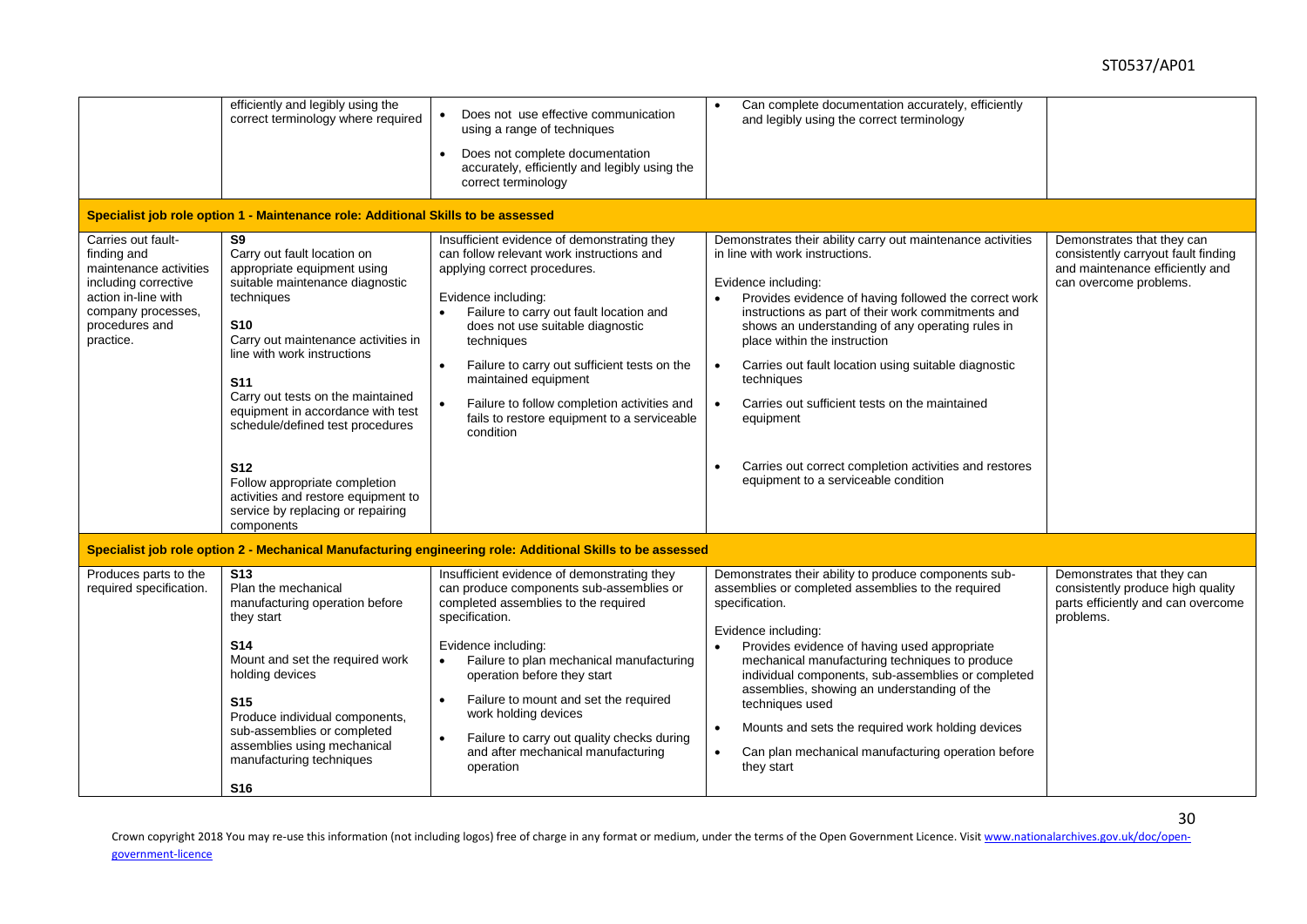|                                                                         | Carry out quality checks during<br>and after mechanical<br>manufacturing operations                                                                                                                                                                                                                                                                                                                                                                                                                                                                                                                                                                                           | Specialist job role option 3 - Electrical and Electronic engineering role: Additional Skills to be assessed                                                                                                                                                                                                                                                                                                                                          | Carries out appropriate quality checks during and<br>$\bullet$<br>after mechanical manufacturing operation to confirm<br>components sub-assemblies or completed<br>assemblies meet the required specification                                                                                                                                                                                                                                                                                                                                                                                          |                                                                                                                                                  |
|-------------------------------------------------------------------------|-------------------------------------------------------------------------------------------------------------------------------------------------------------------------------------------------------------------------------------------------------------------------------------------------------------------------------------------------------------------------------------------------------------------------------------------------------------------------------------------------------------------------------------------------------------------------------------------------------------------------------------------------------------------------------|------------------------------------------------------------------------------------------------------------------------------------------------------------------------------------------------------------------------------------------------------------------------------------------------------------------------------------------------------------------------------------------------------------------------------------------------------|--------------------------------------------------------------------------------------------------------------------------------------------------------------------------------------------------------------------------------------------------------------------------------------------------------------------------------------------------------------------------------------------------------------------------------------------------------------------------------------------------------------------------------------------------------------------------------------------------------|--------------------------------------------------------------------------------------------------------------------------------------------------|
| Assemble and test a<br>range of electrical and<br>electronic equipment. | $\overline{\text{S}17}$<br>Wire and terminate different types<br>of cabling e.g. single core, multi<br>core, screened, fire resistant,<br>armoured, etc.<br><b>S18</b><br>Assemble and test a range of<br>electrical components e.g.<br>component panels, isolator<br>switches, fuses, circuit breakers,<br>contactors, relays, rail mounted<br>terminal blocks, etc.<br>S <sub>19</sub><br>Assemble and test a range of<br>electronic components e.g.<br>resistors, capacitors, diodes,<br>transistors, etc.<br><b>S20</b><br>Follow appropriate completion<br>activities and restore<br>equipment/system to service after<br>the assembly and testing has been<br>completed | Insufficient evidence of demonstrating they<br>can assemble and test a range of electrical<br>and electronic components.<br>Evidence including:<br>Failure to wire and terminate cables in<br>line with work instructions<br>Failure to follow completion activities and<br>$\bullet$<br>fails to restore equipment to a serviceable<br>condition<br>$\bullet$<br>Failure to carry out quality checks during<br>and after the assembly of components | Demonstrates their ability to assemble and test a range of<br>electrical and electronic components.<br>Evidence including:<br>Provides evidence of having used appropriate<br>assembly and testing, showing an understanding of<br>the techniques used<br>Can wire and terminate different types of cabling<br>$\bullet$<br>Can follow completion activities and restores<br>$\bullet$<br>equipment to a serviceable condition<br>Carries out appropriate quality checks during and<br>$\bullet$<br>after the assembly and testing operation to confirm<br>required specification requirements are met | Demonstrates that they can<br>consistently assemble and test<br>electrical and electronic equipment<br>efficiently and can overcome<br>problems. |
|                                                                         | Specialist job role option 4 - Fabrication role: Additional Skills to be assessed                                                                                                                                                                                                                                                                                                                                                                                                                                                                                                                                                                                             |                                                                                                                                                                                                                                                                                                                                                                                                                                                      |                                                                                                                                                                                                                                                                                                                                                                                                                                                                                                                                                                                                        |                                                                                                                                                  |
| Produces parts to the<br>required specification.                        | <b>S21</b><br>Shape the materials using the<br>appropriate methods and<br>techniques                                                                                                                                                                                                                                                                                                                                                                                                                                                                                                                                                                                          | Insufficient evidence of demonstrating they<br>can produce components which meet the<br>specification requirements                                                                                                                                                                                                                                                                                                                                   | Demonstrates their ability to produce components which<br>meet the specification requirements.                                                                                                                                                                                                                                                                                                                                                                                                                                                                                                         | Demonstrates that they can<br>consistently produce high quality<br>parts efficiently and can overcome<br>problems.                               |
|                                                                         | <b>S22</b><br>Join the materials using the<br>appropriate methods and<br>techniques<br><b>S23</b><br>Produce components which meet<br>the specification requirements                                                                                                                                                                                                                                                                                                                                                                                                                                                                                                          | Evidence including:<br>Failure shape the materials in line with<br>$\bullet$<br>work instructions and required<br>specification<br>Failure join the materials in line with work<br>$\bullet$<br>instructions and required specification                                                                                                                                                                                                              | Evidence including:<br>Provides evidence of having used appropriate work<br>$\bullet$<br>instructions to produce components as part of their<br>work commitments and shows an understanding of<br>any operating rules in place within the instruction<br>Can shape the materials using the appropriate<br>$\bullet$<br>methods and techniques                                                                                                                                                                                                                                                          |                                                                                                                                                  |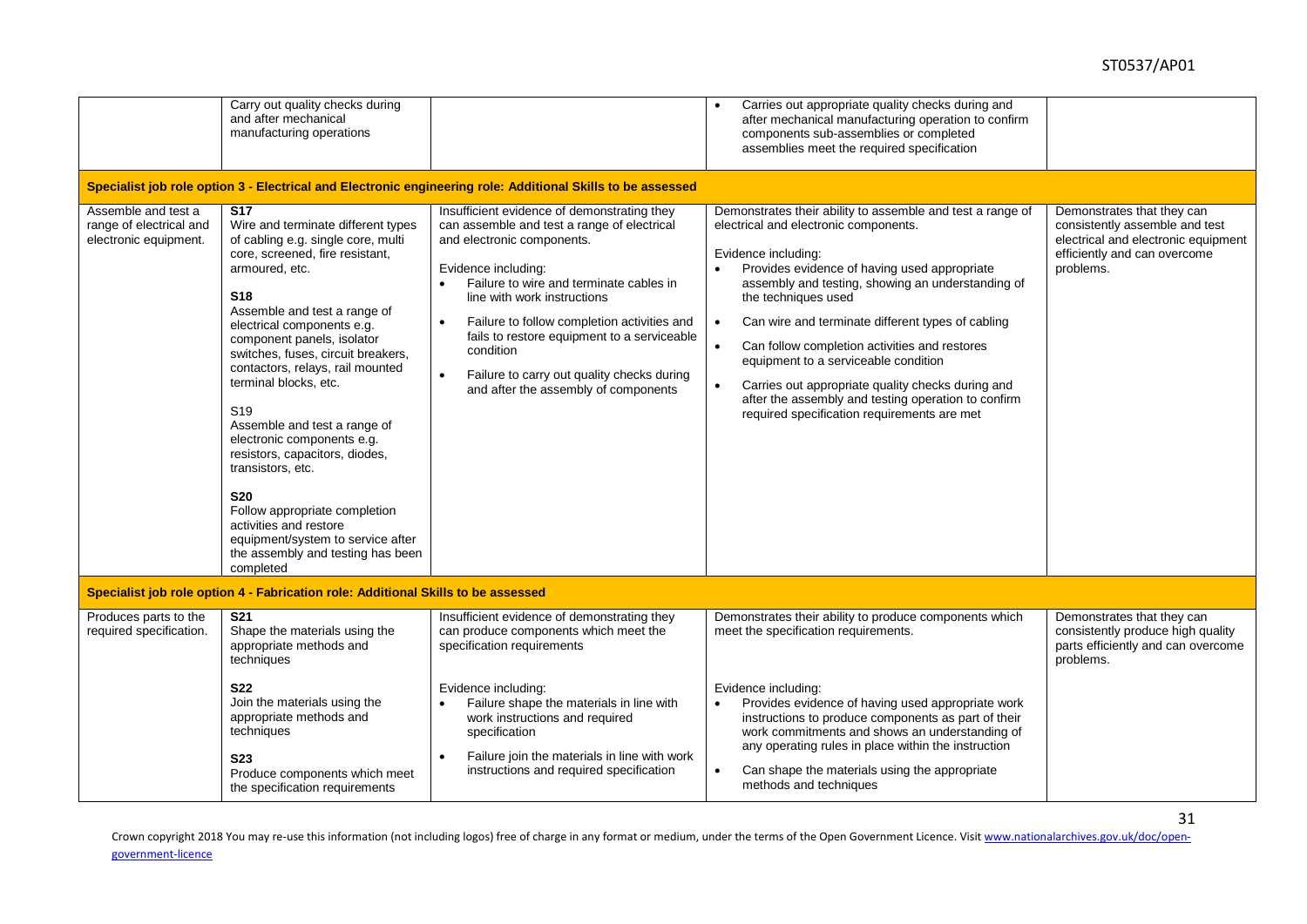|                                                                                                                               | <b>S24</b><br>Carry out quality checks during<br>and after the fabrication activities                                                                                                                                                                                                                                                                                                                                                                                                                                                                           | Failure to carry out quality checks during<br>and after the fabrication activity                                                                                                                                                                                                                                                                                                                                                                                                           | Can join the materials using the appropriate methods<br>$\bullet$<br>and techniques<br>Carries out appropriate quality checks during and<br>$\bullet$<br>after the fabrication operation to confirm required<br>specification requirements are met                                                                                                                                                                                                                                                                                                                                                                                                                                                                                                                                                     |                                                                                                                                              |
|-------------------------------------------------------------------------------------------------------------------------------|-----------------------------------------------------------------------------------------------------------------------------------------------------------------------------------------------------------------------------------------------------------------------------------------------------------------------------------------------------------------------------------------------------------------------------------------------------------------------------------------------------------------------------------------------------------------|--------------------------------------------------------------------------------------------------------------------------------------------------------------------------------------------------------------------------------------------------------------------------------------------------------------------------------------------------------------------------------------------------------------------------------------------------------------------------------------------|--------------------------------------------------------------------------------------------------------------------------------------------------------------------------------------------------------------------------------------------------------------------------------------------------------------------------------------------------------------------------------------------------------------------------------------------------------------------------------------------------------------------------------------------------------------------------------------------------------------------------------------------------------------------------------------------------------------------------------------------------------------------------------------------------------|----------------------------------------------------------------------------------------------------------------------------------------------|
|                                                                                                                               |                                                                                                                                                                                                                                                                                                                                                                                                                                                                                                                                                                 | Specialist job role option 5 - Materials, processing, finishing role: Additional Skills to be assessed                                                                                                                                                                                                                                                                                                                                                                                     |                                                                                                                                                                                                                                                                                                                                                                                                                                                                                                                                                                                                                                                                                                                                                                                                        |                                                                                                                                              |
| Prepare for and<br>carryout material<br>processing finishing<br>operations to the<br>required specification<br>efficiently.   | $\overline{\text{S25}}$<br>Plan the materials, processing,<br>finishing operation before they<br>start<br><b>S27</b><br>Carry out the material, processing,<br>finishing operation in line with<br>specific safe working practices and<br>specification requirements<br><b>S26</b><br>Prepare equipment, tooling,<br>materials, etc. and complete set<br>up activities before carrying out<br>the materials, processing, finishing<br>operation<br><b>S28</b><br>Carry out quality checks during<br>and after the materials.<br>processing, finishing operation | Insufficient evidence of demonstrating they<br>can carry out material, processing, finishing<br>operations in line with specification<br>requirements<br>Evidence including:<br>Failure to plan materials, processing,<br>finishing operation before they start<br>Failure to prepare equipment, tooling,<br>materials and complete appropriate set<br>up activities<br>Failure to carry out quality checks during<br>$\bullet$<br>and after materials, processing, finishing<br>operation | Demonstrates their ability to carry out material, processing,<br>finishing operations which meet the specification<br>requirements.<br>Evidence including:<br>Provides evidence of having used appropriate work<br>instructions to carry out material, processing, finishing<br>operation as part of their work commitments and<br>shows an understanding of any operating rules in<br>place within the instruction<br>Can plan material, processing, finishing operation<br>$\bullet$<br>before they start<br>Can prepare equipment, tooling, materials and<br>$\bullet$<br>complete appropriate set up activities<br>Carries out appropriate quality checks during and<br>$\bullet$<br>after the material, processing, finishing operation to<br>confirm required specification requirements are met | Demonstrates that they can<br>consistently carryout material<br>processing finishing operations<br>efficiently and can overcome<br>problems. |
|                                                                                                                               | Specialist job role option 6 - Technical support role: Additional Skills to be assessed                                                                                                                                                                                                                                                                                                                                                                                                                                                                         |                                                                                                                                                                                                                                                                                                                                                                                                                                                                                            |                                                                                                                                                                                                                                                                                                                                                                                                                                                                                                                                                                                                                                                                                                                                                                                                        |                                                                                                                                              |
| Prepare and carryout<br>the technical support<br>activities in line with<br>company procedures,<br>processes and<br>practices | S <sub>29</sub><br>Plan the technical support<br>operation before they start<br><b>S30</b><br>Prepare equipment, tooling,<br>materials, etc. and complete set<br>up activities before carrying out<br>the technical support activity<br><b>S31</b><br>Carry out the technical support<br>operation in line with specific safe<br>working practices and specification<br>requirements                                                                                                                                                                            | Insufficient evidence of demonstrating they<br>can carry out technical support operations in<br>line with specification requirements<br>Evidence including:<br>Failure to plan technical support<br>$\bullet$<br>operation before they start<br>Failure to prepare equipment, tooling,<br>$\bullet$<br>materials and complete appropriate set<br>up activities<br>Failure to carry out quality checks during<br>and after technical support operation                                      | Demonstrates their ability to carry out material, processing,<br>finishing operations which meet the specification<br>requirements.<br>Evidence including:<br>Provides evidence of having used appropriate work<br>instructions to carry out technical support operation<br>as part of their work commitments and shows an<br>understanding of any operating rules in place within<br>the instruction<br>Can plan technical support operation before they start<br>$\bullet$<br>Can prepare equipment, tooling, materials and<br>$\bullet$<br>complete appropriate set up activities                                                                                                                                                                                                                   | Demonstrates that they can<br>consistently carryout technical<br>support activities efficiently and<br>can overcome problems.                |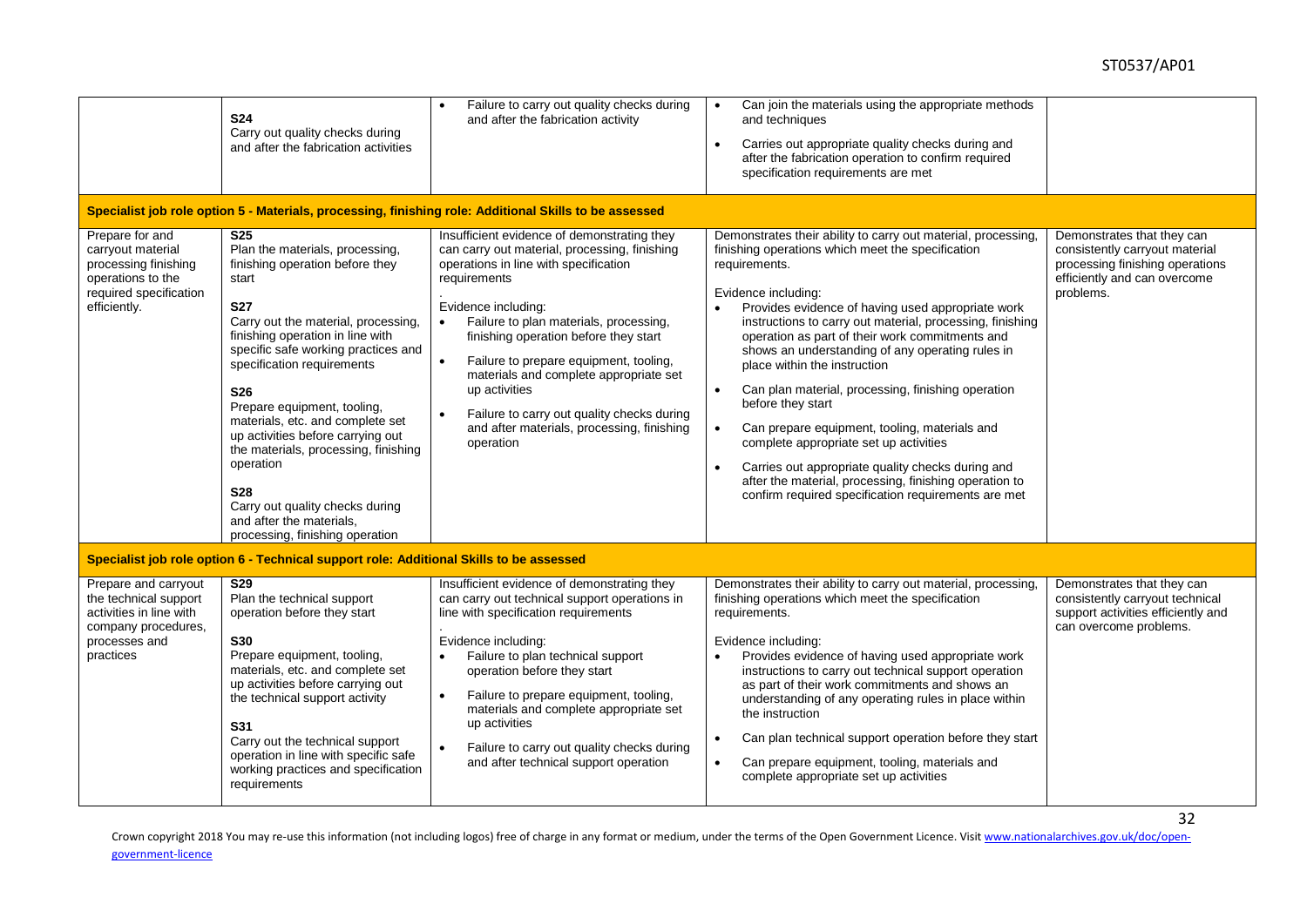| <b>S32</b><br>Carry out quality checks during<br>and after the technical support<br>operation | Carries out appropriate quality checks during and<br>after the technical support operation to confirm<br>required specification requirements are met |  |
|-----------------------------------------------------------------------------------------------|------------------------------------------------------------------------------------------------------------------------------------------------------|--|
|-----------------------------------------------------------------------------------------------|------------------------------------------------------------------------------------------------------------------------------------------------------|--|

| <b>Higher Order Core Knowledge to</b><br>be assessed                                                                                                                                                                          | <b>Lower Order Core</b><br>Knowledge to be<br>assessed                                                                                                                                         | Fail                                                                                                                                                                                                                                                                                                                                       | <b>Pass Criteria</b><br>To achieve a pass the apprentice must achieve all of the<br>core knowledge pass criteria and all of the pass criteria for<br>one of the specialist job role options as laid out below                                                                                                                                                                    | <b>Distinction Criteria</b><br>To achieve a distinction the<br>apprentices must be able to<br>achieve all of the pass criteria and<br>the distinction criteria for the<br>specialist job role they are working<br>towards |  |
|-------------------------------------------------------------------------------------------------------------------------------------------------------------------------------------------------------------------------------|------------------------------------------------------------------------------------------------------------------------------------------------------------------------------------------------|--------------------------------------------------------------------------------------------------------------------------------------------------------------------------------------------------------------------------------------------------------------------------------------------------------------------------------------------|----------------------------------------------------------------------------------------------------------------------------------------------------------------------------------------------------------------------------------------------------------------------------------------------------------------------------------------------------------------------------------|---------------------------------------------------------------------------------------------------------------------------------------------------------------------------------------------------------------------------|--|
| Knows how to complete tasks, solve<br>problems and implement preventive<br>measures in-line with appropriate<br>legislation, regulation and<br>environmental compliance and<br>company policies, procedures and<br>practices. | K2<br>Relevant statutory,<br>quality,<br>environmental<br>compliance<br>procedures/systems,<br>organisational and<br>health and safety<br>regulations relating<br>to engineering<br>operations | Insufficient knowledge of the statutory, quality,<br>environmental compliance procedures,<br>systems, organisational and health and safety<br>regulations<br>Evidence including:<br>Cannot outline the specific statutory,<br>quality, environmental compliance<br>procedures/systems, organisational and<br>health and safety regulations | Demonstrates their understanding of statutory, quality,<br>environmental compliance procedures, systems,<br>organisational and health and safety regulations<br>Evidence including:<br>Able to outline the specific statutory, quality,<br>environmental compliance procedures/systems,<br>organisational and health and safety regulations<br>relevant to their work activities | N/A                                                                                                                                                                                                                       |  |
|                                                                                                                                                                                                                               | <b>K4</b><br>Engineering<br>operational<br>practices, processes<br>and procedures                                                                                                              | Insufficient knowledge of improvement<br>techniques<br>Evidence including:<br>Cannot outline the operational practices,<br>processes and procedures                                                                                                                                                                                        | Demonstrates their understanding of improvement<br>techniques<br>Evidence including:<br>Able to outline the specific operational practices,<br>processes and procedures relevant to their work<br>activities                                                                                                                                                                     | N/A                                                                                                                                                                                                                       |  |
| Maintenance role: Additional Knowledge to be assessed                                                                                                                                                                         |                                                                                                                                                                                                |                                                                                                                                                                                                                                                                                                                                            |                                                                                                                                                                                                                                                                                                                                                                                  |                                                                                                                                                                                                                           |  |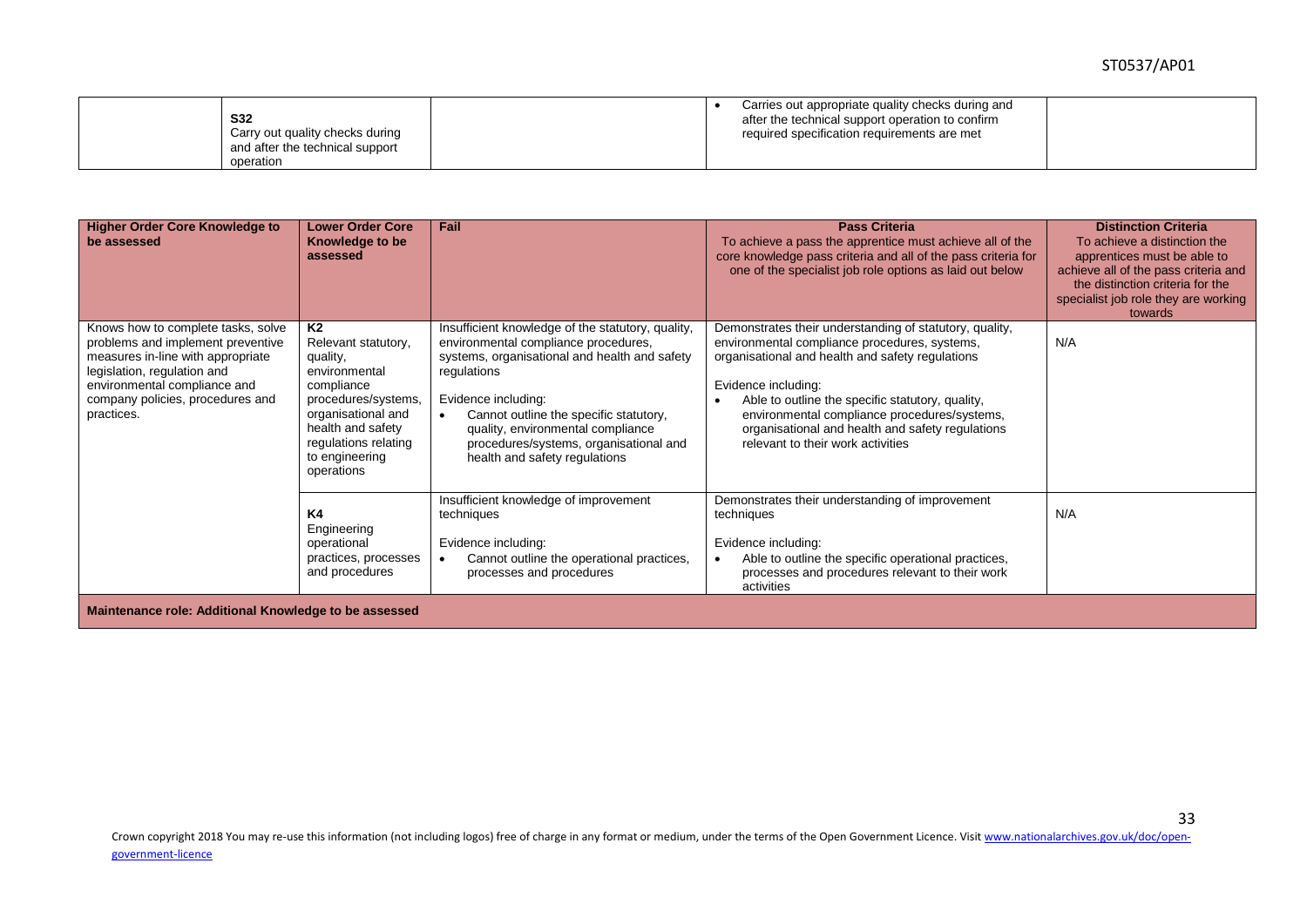#### ST0537/AP01

| Knows how to carryout maintenance<br>activities and a range of fault finding<br>techniques<br>Mechanical manufacturing role: Additional Knowledge to be assessed | K6<br>Maintenance<br>planning<br>K7<br>Diagnostic and fault<br>finding techniques                                                                           | Insufficient knowledge of maintenance<br>operations<br>Evidence including:<br>Cannot describe the maintenance<br>$\bullet$<br>planning operation in sufficient detail<br>Cannot describe the diagnostic and fault<br>$\bullet$<br>finding techniques they have used                                                | Demonstrates their understanding of a maintenance<br>operations<br>Evidence including:<br>Use of technical language and detail covering the key<br>$\bullet$<br>elements of the knowledge relating to the<br>maintenance activities they have been involved in<br>Can describe the planning carried out prior to the<br>$\bullet$<br>start of the maintenance operation<br>Can describe the diagnostic and fault finding<br>$\bullet$<br>techniques they used and the reason for using them    | Use of technical language and detail<br>to give an in-depth <sup>*</sup> explanation the<br>key elements of the knowledge<br>relating to the to the maintenance<br>activities they have been involved in<br>$In-depth* = explanation includes$<br>detail of key aspects of the work they<br>have carried out and can answer<br>questions using relevant detail e.g.<br>processes, equipment, materials<br>used and the reason behind their use                              |
|------------------------------------------------------------------------------------------------------------------------------------------------------------------|-------------------------------------------------------------------------------------------------------------------------------------------------------------|--------------------------------------------------------------------------------------------------------------------------------------------------------------------------------------------------------------------------------------------------------------------------------------------------------------------|------------------------------------------------------------------------------------------------------------------------------------------------------------------------------------------------------------------------------------------------------------------------------------------------------------------------------------------------------------------------------------------------------------------------------------------------------------------------------------------------|-----------------------------------------------------------------------------------------------------------------------------------------------------------------------------------------------------------------------------------------------------------------------------------------------------------------------------------------------------------------------------------------------------------------------------------------------------------------------------|
|                                                                                                                                                                  |                                                                                                                                                             |                                                                                                                                                                                                                                                                                                                    |                                                                                                                                                                                                                                                                                                                                                                                                                                                                                                |                                                                                                                                                                                                                                                                                                                                                                                                                                                                             |
| Knows how to carryout<br>manufacturing activities using a<br>range of techniques and equipment                                                                   | K9<br>Specific equipment<br>operating<br>parameters<br>K <sub>10</sub><br>Mechanical<br>manufacturing<br>techniques                                         | Insufficient knowledge of mechanical<br>manufacturing operations<br>Evidence including:<br>Cannot describe the equipment operating<br>$\bullet$<br>parameters<br>Cannot describe the mechanical<br>$\bullet$<br>manufacturing techniques they have used                                                            | Demonstrates their understanding of a mechanical<br>manufacturing operations<br>Evidence including:<br>Use of technical language and detail covering the key<br>$\bullet$<br>elements of the knowledge relating to the mechanical<br>manufacturing activities they have been involved in<br>Can describe the specific equipment operating<br>$\bullet$<br>parameters<br>Can describe the mechanical manufacturing<br>$\bullet$<br>techniques they have used                                    | Use of technical language and detail<br>to give an in-depth <sup>*</sup> explanation the<br>key elements of the knowledge<br>relating to the to the mechanical<br>manufacturing activities they have<br>been involved in<br>$In-depth* = explanation$ includes<br>detail of key aspects of the work they<br>have carried out and can answer<br>questions using relevant detail e.g.<br>processes, equipment, materials<br>used and the reason behind their use              |
| Electrical and electronic engineering role: Additional Knowledge to be assessed                                                                                  |                                                                                                                                                             |                                                                                                                                                                                                                                                                                                                    |                                                                                                                                                                                                                                                                                                                                                                                                                                                                                                |                                                                                                                                                                                                                                                                                                                                                                                                                                                                             |
| Knows the uses for different cable<br>types for a range of tasks and the<br>techniques used                                                                      | K <sub>12</sub><br>Cable types and<br>where they should<br>be used<br>K <sub>13</sub><br>Electrical and<br>electronic assembly<br>and testing<br>techniques | Insufficient knowledge of electrical and<br>electronic engineering operations<br>Evidence including:<br>Cannot describe the different cable types<br>$\bullet$<br>and where they have used them<br>Cannot describe the electrical and<br>$\bullet$<br>electronic assembly and testing<br>techniques they have used | Demonstrates their understanding of electrical and<br>electronic engineering operations<br>Evidence including:<br>Use of technical language and detail covering the key<br>elements of the knowledge relating to the electrical<br>and electronic engineering activities they have been<br>involved in<br>Can describe the different cable types and where<br>$\bullet$<br>they have used them<br>Can describe the electrical and electronic assembly<br>and testing techniques they have used | Use of technical language and detail<br>to give an in-depth <sup>*</sup> explanation the<br>key elements of the knowledge<br>relating to the to the electrical and<br>electronic engineering activities they<br>have been involved in<br>$In-depth* = explanation includes$<br>detail of key aspects of the work they<br>have carried out and can answer<br>questions using relevant detail e.g.<br>processes, equipment, materials<br>used and the reason behind their use |
| Fabrication role: Additional Knowledge to be assessed                                                                                                            |                                                                                                                                                             |                                                                                                                                                                                                                                                                                                                    |                                                                                                                                                                                                                                                                                                                                                                                                                                                                                                |                                                                                                                                                                                                                                                                                                                                                                                                                                                                             |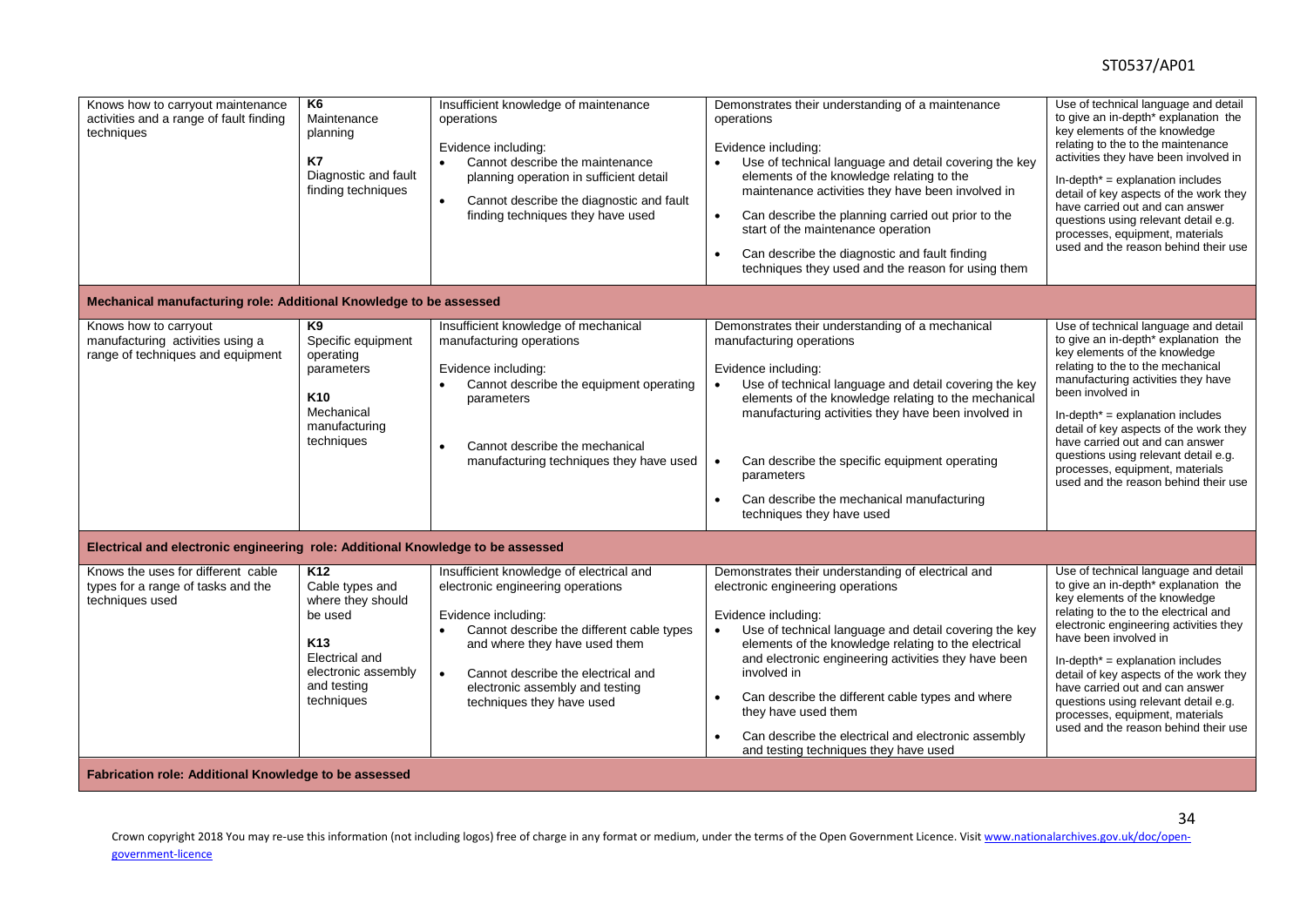| Knows how to prepare appropriately<br>for tasks in-line with safe working<br>practices and procedures. | K <sub>15</sub><br>Specific marking out<br>and preparation<br>techniques<br>K <sub>16</sub><br>Different fabrication<br>and joining<br>techniques                                                                         | Insufficient knowledge of fabrication operations<br>Evidence including:<br>Cannot describe the marking out and<br>$\bullet$<br>preparation techniques<br>Cannot describe the different fabrication<br>$\bullet$<br>and joining techniques they have used                                                               | Demonstrates their understanding of fabrication operations<br>Evidence including:<br>Use of technical language and detail covering the key<br>$\bullet$<br>elements of the knowledge relating to the fabrication<br>activities they have been involved in<br>Can describe the marking out and preparation<br>$\bullet$<br>techniques and where they have used them<br>Can describe the different fabrication and joining<br>techniques they have used                                                                          | Use of technical language and<br>detail to give an in-depth*<br>explanation the key elements of<br>the knowledge relating to the to<br>the fabrication activities they have<br>been involved in<br>$In-depth* = explanation includes$<br>detail of key aspects of the work<br>they have carried out and can<br>answer questions using relevant<br>detail e.g. processes, equipment,<br>materials used and the reason<br>behind their use                          |
|--------------------------------------------------------------------------------------------------------|---------------------------------------------------------------------------------------------------------------------------------------------------------------------------------------------------------------------------|------------------------------------------------------------------------------------------------------------------------------------------------------------------------------------------------------------------------------------------------------------------------------------------------------------------------|--------------------------------------------------------------------------------------------------------------------------------------------------------------------------------------------------------------------------------------------------------------------------------------------------------------------------------------------------------------------------------------------------------------------------------------------------------------------------------------------------------------------------------|-------------------------------------------------------------------------------------------------------------------------------------------------------------------------------------------------------------------------------------------------------------------------------------------------------------------------------------------------------------------------------------------------------------------------------------------------------------------|
| Materials, processing, finishing role: Additional Knowledge to be assessed                             |                                                                                                                                                                                                                           |                                                                                                                                                                                                                                                                                                                        |                                                                                                                                                                                                                                                                                                                                                                                                                                                                                                                                |                                                                                                                                                                                                                                                                                                                                                                                                                                                                   |
| Knows the uses of a range of<br>equipment and the associated<br>quality outputs of that equipment.     | K <sub>18</sub><br>Specific machinery,<br>equipment and<br>tooling required for<br>the materials.<br>processing, finishing<br>operation<br>K <sub>19</sub><br>Different materials.<br>processing, finishing<br>techniques | Insufficient knowledge of materials,<br>processing, finishing operations<br>Evidence including:<br>Cannot describe the machinery,<br>$\bullet$<br>equipment and tooling required for the<br>materials, processing, finishing operation<br>Cannot describe the different materials,<br>processing, finishing techniques | Demonstrates their understanding of materials,<br>processing, finishing operations<br>Evidence including:<br>Use of technical language and detail covering the key<br>elements of the knowledge relating to the materials,<br>processing, finishing activities they have been<br>involved in<br>Can describe the machinery, equipment and tooling<br>required for the materials, processing, finishing<br>operation and where they have used them<br>Can describe the different materials, processing,<br>finishing techniques | Use of technical language and<br>detail to give an in-depth*<br>explanation the key elements of<br>the knowledge relating to the to<br>the materials, processing, finishing<br>activities they have been involved<br>in.<br>$In-depth* = explanation includes$<br>detail of key aspects of the work<br>they have carried out and can<br>answer questions using relevant<br>detail e.g. processes, equipment,<br>materials used and the reason<br>behind their use |
| Technical support role: Additional Knowledge to be assessed                                            |                                                                                                                                                                                                                           |                                                                                                                                                                                                                                                                                                                        |                                                                                                                                                                                                                                                                                                                                                                                                                                                                                                                                |                                                                                                                                                                                                                                                                                                                                                                                                                                                                   |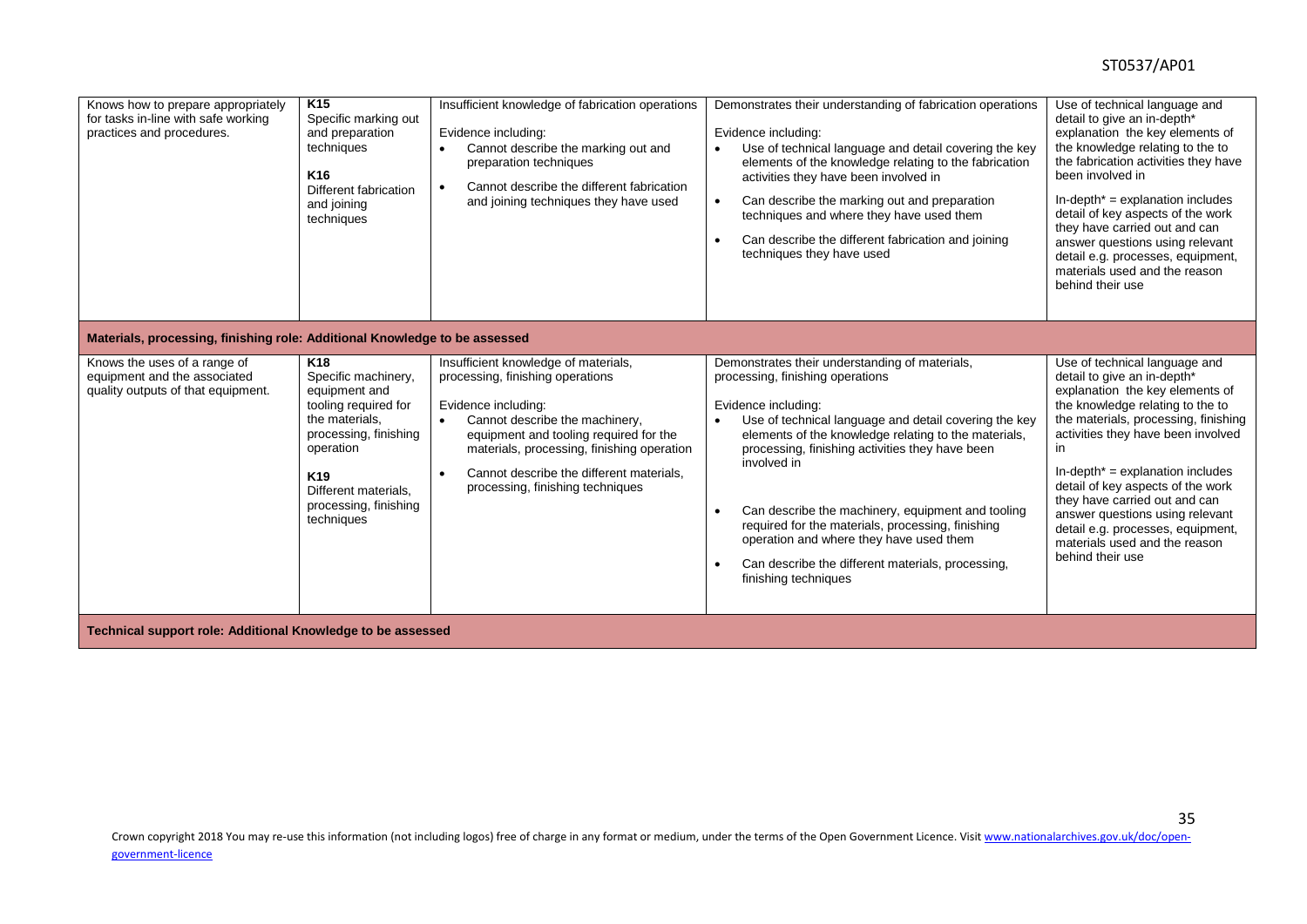| Knows the uses of a range of<br>equipment, the quality requirements<br>of their tasks and the safe working<br>practices. | K <sub>21</sub><br>Specific machinery,<br>equipment and<br>tooling required for<br>the technical support<br>operation<br>K <sub>22</sub><br>Different technical<br>support techniques | Insufficient knowledge technical support<br>operations<br>Evidence including:<br>Cannot describe the machinery,<br>equipment and tooling required for the<br>technical support operation<br>Cannot describe the different technical<br>support techniques | Demonstrates their understanding of technical support<br>operations<br>Evidence including:<br>Use of technical language and detail covering the key<br>elements of the knowledge relating to the technical<br>support activities they have been involved in<br>Can describe the machinery, equipment and tooling<br>required for the technical support operation and | Use of technical language and<br>detail to give an in-depth*<br>explanation the key elements of<br>the knowledge relating to the to<br>the technical support activities<br>they have been involved in<br>$In-depth* = explanation includes$<br>detail of key aspects of the work<br>they have carried out and can |
|--------------------------------------------------------------------------------------------------------------------------|---------------------------------------------------------------------------------------------------------------------------------------------------------------------------------------|-----------------------------------------------------------------------------------------------------------------------------------------------------------------------------------------------------------------------------------------------------------|----------------------------------------------------------------------------------------------------------------------------------------------------------------------------------------------------------------------------------------------------------------------------------------------------------------------------------------------------------------------|-------------------------------------------------------------------------------------------------------------------------------------------------------------------------------------------------------------------------------------------------------------------------------------------------------------------|
|                                                                                                                          |                                                                                                                                                                                       |                                                                                                                                                                                                                                                           | where they have used them                                                                                                                                                                                                                                                                                                                                            | answer questions using relevant<br>detail e.g. processes, equipment,                                                                                                                                                                                                                                              |
|                                                                                                                          |                                                                                                                                                                                       |                                                                                                                                                                                                                                                           | Can describe the different technical support<br>techniques                                                                                                                                                                                                                                                                                                           | materials used and the reason<br>behind their use                                                                                                                                                                                                                                                                 |

| <b>Core Behaviours to be assessed</b>                                                                                                                                                                                                                                                                                                                                             | Fail                                                                              | Pass                                                                                                                                                                                                                                                                                                                                                                                                      | <b>Distinction</b>                                                                                                                                                                                                                                          |  |
|-----------------------------------------------------------------------------------------------------------------------------------------------------------------------------------------------------------------------------------------------------------------------------------------------------------------------------------------------------------------------------------|-----------------------------------------------------------------------------------|-----------------------------------------------------------------------------------------------------------------------------------------------------------------------------------------------------------------------------------------------------------------------------------------------------------------------------------------------------------------------------------------------------------|-------------------------------------------------------------------------------------------------------------------------------------------------------------------------------------------------------------------------------------------------------------|--|
|                                                                                                                                                                                                                                                                                                                                                                                   | <b>Apprentice fails to</b><br>demonstrate an<br>acceptable level of<br>behaviour. | Apprentice demonstrated an acceptable level of behaviour and meets the minimum level of<br>behaviour expected.<br>To achieve a pass the apprentice must achieve all of the behaviours pass criteria as laid out below                                                                                                                                                                                     | <b>Apprentice demonstrated</b><br>consistent and positive<br>behaviours.<br>To achieve a distinction the<br>apprentices must be able to<br>achieve all of the pass criteria and<br>all of the distinction as laid out<br>below                              |  |
| <b>B1 Personal responsibility and</b><br>resilience<br>Comply with the health and safety<br>quidance and procedures, be<br>disciplined and have a responsible<br>approach to risk, work diligently<br>regardless of how much they are<br>being supervised, accept<br>responsibility for managing time and<br>workload and stay motivated and<br>committed when facing challenges. | Does not comply with health<br>and safety guidance and<br>procedures              | Demonstrate they comply with H&S guidance & procedures<br>Evidence including:<br>Always demonstrates understanding & importance of H&S requirements<br>Assesses/controls risk in current environment<br>Can be trusted to work on own when appropriate, knowing who & where to seek help from if<br>needed<br>Can manage own time & workload<br>Stays motivated & committed, when facing small challenges | Can challenge others on H&S<br>compliance<br>Can proactively<br>assesses/controls risk without<br>the need to be prompted<br>Sets an example to others by<br>always working hard even<br>when on own<br>Can reflect on how to do<br>things more effectively |  |
| B2 Work effectively in teams<br>Integrate with the team, support<br>other people, consider implications<br>of their own actions on other people<br>and the business whilst working<br>effectively to get the task completed.                                                                                                                                                      | Does not work well within a<br>team                                               | Demonstrate they can work well within a team<br>Evidence including:<br>Makes effort to integrate within a team<br>$\bullet$<br>Will help and support when asked<br>$\bullet$                                                                                                                                                                                                                              | Proactively & regularly<br>supports others<br>Seeks support & advice and<br>will share learning                                                                                                                                                             |  |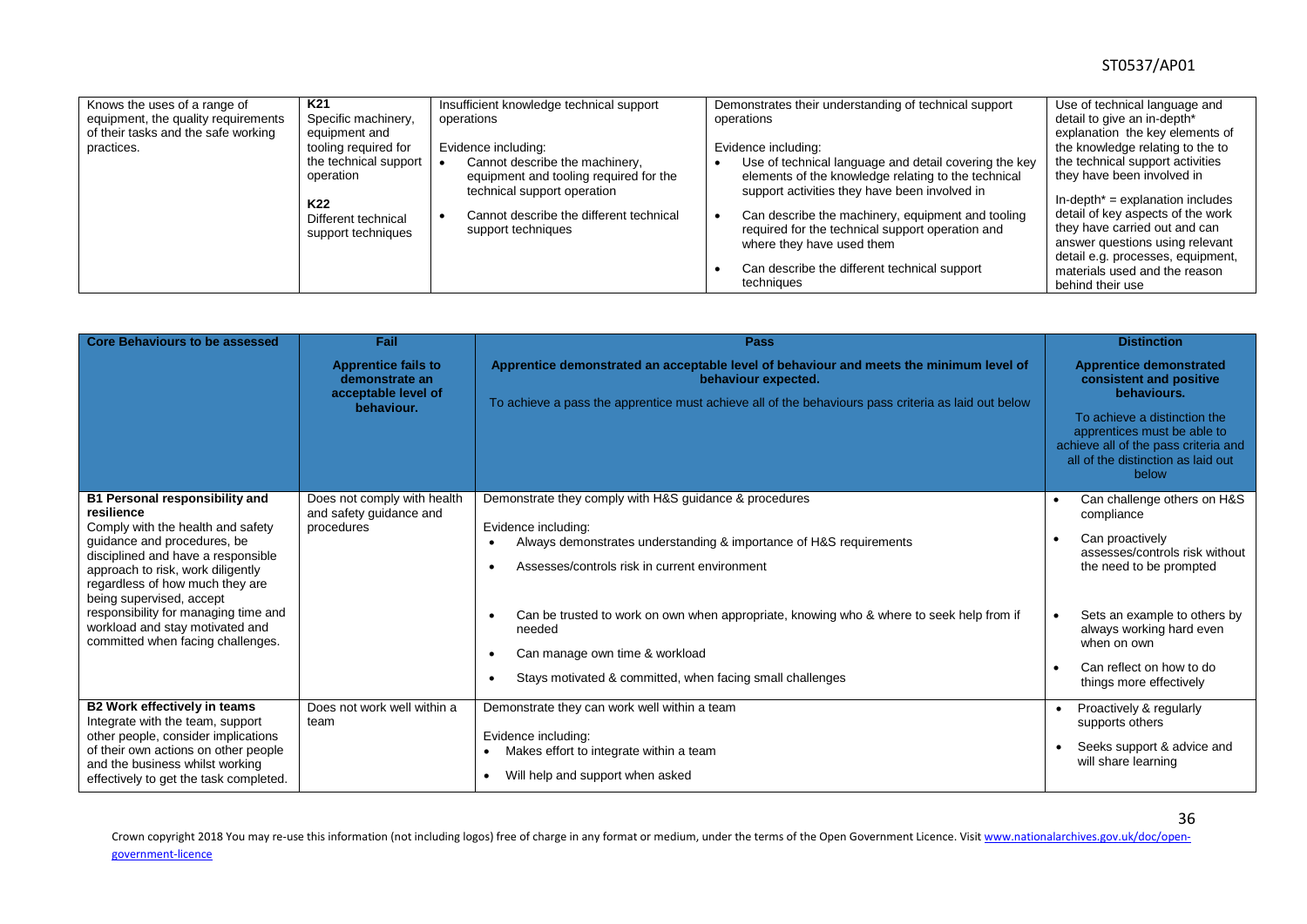|                                                                                                                                                                                                                                                                                                                                                         |                                                                                                                                        | Considers impact of own actions on other people or activities<br>$\bullet$<br>Contributes positively to team deliverables<br>$\bullet$                                                                                                                                                                                                                                                                                                                                            |                                                                                                                                                    | Provides encouragement as<br>appropriate to keep the team<br>on track                                                                                                                                                                                                                   |
|---------------------------------------------------------------------------------------------------------------------------------------------------------------------------------------------------------------------------------------------------------------------------------------------------------------------------------------------------------|----------------------------------------------------------------------------------------------------------------------------------------|-----------------------------------------------------------------------------------------------------------------------------------------------------------------------------------------------------------------------------------------------------------------------------------------------------------------------------------------------------------------------------------------------------------------------------------------------------------------------------------|----------------------------------------------------------------------------------------------------------------------------------------------------|-----------------------------------------------------------------------------------------------------------------------------------------------------------------------------------------------------------------------------------------------------------------------------------------|
| <b>B3 Effective communication and</b><br>interpersonal skills<br>An open and honest communicator;<br>communicates clearly using<br>appropriate methods, listen well to<br>others and have a positive and<br>respectful attitude.<br>B4 Focus on quality and problem<br>solving<br>Follow instructions and guidance,<br>demonstrate attention to detail. | Does not communicate in an<br>efficient and effective way<br>Does not follow instructions<br>and guidance<br>Does not follow a logical | Demonstrate they can communicate in an efficient and effective way<br>Evidence including:<br>Can communicate open and honestly<br>$\bullet$<br>Communicates clearly using appropriate methods<br>Pays attention & asks relevant questions to clarify understanding<br>$\bullet$<br>Has a positive and respectful attitude<br>$\bullet$<br>Demonstrate they can follow instructions and guidance and can follow a logical approach to problem<br>solving<br>Evidence including:    | $\bullet$<br>$\bullet$                                                                                                                             | Proactively shares information,<br>openly & honestly<br>Checks understanding of<br>others by asking open<br>questions<br>Can make suggestions to<br>improve instructions<br>Can escalate issues as<br>appropriate                                                                       |
| follow a logical approach to problem<br>solving and seek opportunities to<br>improve quality, speed and<br>efficiency.                                                                                                                                                                                                                                  | approach to problem solving                                                                                                            | Understands & can follow instructions/processes<br>$\bullet$<br>Demonstrates attention to detail<br>$\bullet$<br>Follows a logical/right approach to problem solving<br>$\bullet$<br>Identifies opportunities to improve, but may need prompting for ideas                                                                                                                                                                                                                        | Applies the most appropriate<br>$\bullet$<br>technique for problem solving<br>Can reflect upon lessons<br>learnt after problem solving<br>activity |                                                                                                                                                                                                                                                                                         |
| <b>B5 Continuous personal</b><br>development<br>Reflect on skills, knowledge and<br>behaviours and seek opportunities to<br>develop, adapt to different situations,<br>environments or technologies and<br>have a positive attitude to feedback<br>and advice.                                                                                          | Does not take ownership of<br>their personal development<br>Does not seek opportunities<br>to develop                                  | Demonstrate they can take ownership of their personal development and will seek opportunities to<br>develop<br>Evidence including:<br>Can reflect on Knowledge and seeks opportunities to develop<br>$\bullet$<br>Can reflect on skills and seeks opportunities to develop<br>$\bullet$<br>Can reflect on behaviours and seeks opportunities to develop<br>٠<br>Can adapt to different Situations, Environments or Technologies<br>Has a positive attitude to feedback and advice | $\bullet$<br>$\bullet$                                                                                                                             | Recognises needs and<br>continually seeks learning<br>opportunities<br>Can transfer learning, applying<br>it to different situations<br>Can adapts quickly and<br>effectively to new Situations,<br><b>Environments or Technologies</b><br>Proactively seeks feedback &<br>acts upon it |
|                                                                                                                                                                                                                                                                                                                                                         |                                                                                                                                        |                                                                                                                                                                                                                                                                                                                                                                                                                                                                                   |                                                                                                                                                    |                                                                                                                                                                                                                                                                                         |

To achieve an **overall pass** for the apprenticeship, the apprentice must achieve a **minimum of a pass** in **both** the practical skills observation and the professional discussion in all of:

the higher order core skills grading descriptors